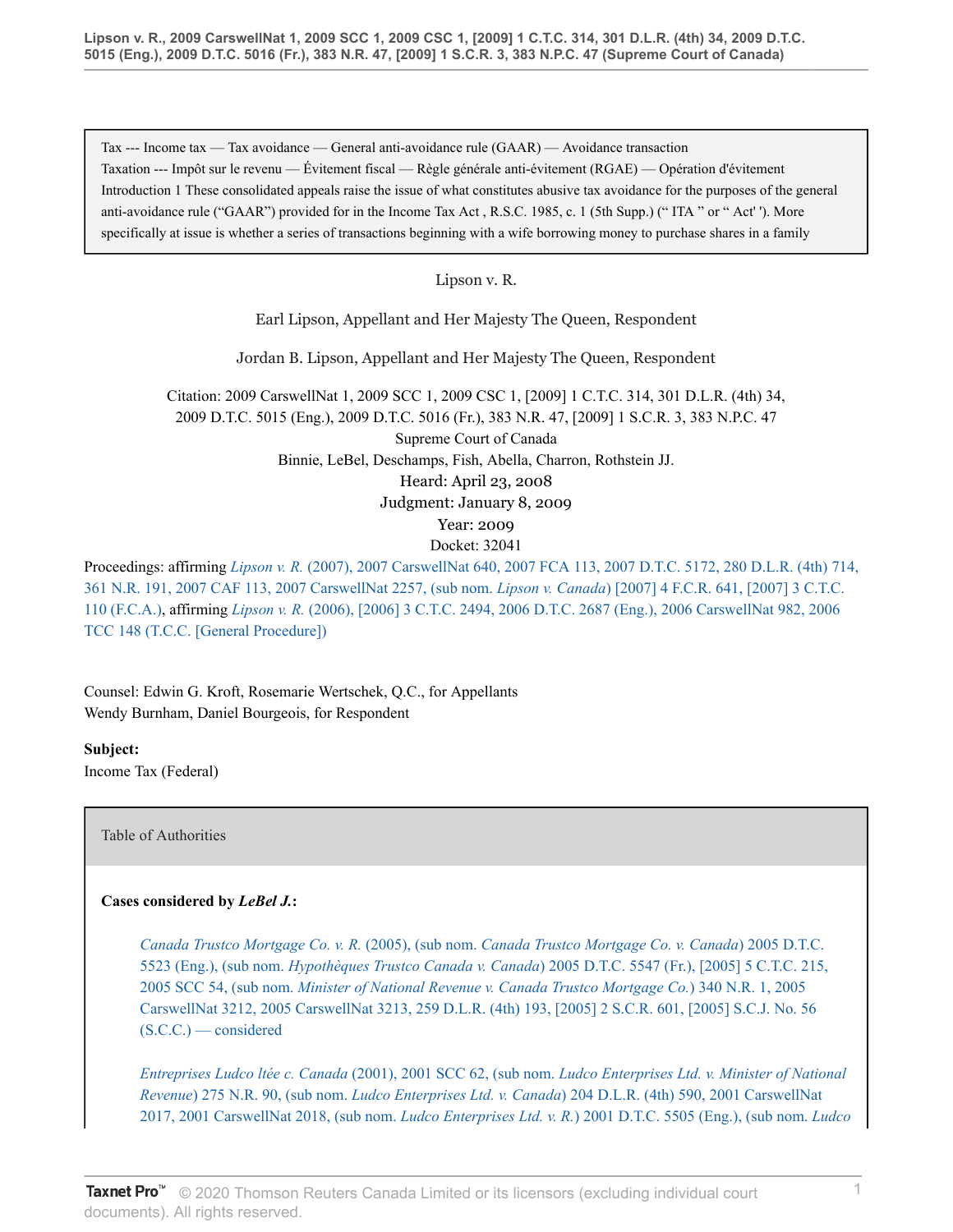*Enterprises Ltd. v. R.*[\) 2001 D.T.C. 5518 \(Fr.\), \[2002\] 1 C.T.C. 95, \(sub nom.](http://v3.taxnetpro.com/Document/I8d7d9393e0e25dece0440003ba833f85/View/FullText.html?originationContext=document&vr=3.0&rs=cblt1.0&transitionType=DocumentItem&contextData=(sc.Search)) *Ludco Enterprises Ltd. v. Canada*) [\[2001\] 2 S.C.R. 1082, \[2001\] S.C.J. No. 58, REJB 2001-25873 \(S.C.C.\) — referred to](http://v3.taxnetpro.com/Document/I8d7d9393e0e25dece0440003ba833f85/View/FullText.html?originationContext=document&vr=3.0&rs=cblt1.0&transitionType=DocumentItem&contextData=(sc.Search))

*Inland Revenue Commissioners v. Duke of Westminster* (1935), [1936] A.C. 1, [1935] All E.R. 259, 19 T.C. 490  $(U.K. H.L.)$  — referred to

*Mathew v. R.* (2005), (sub nom. *Mathew v. Canada*[\) 2005 D.T.C. 5538 \(Eng.\), \(sub nom.](http://v3.taxnetpro.com/Document/I8d7d9393941e5dece0440003ba833f85/View/FullText.html?originationContext=document&vr=3.0&rs=cblt1.0&transitionType=DocumentItem&contextData=(sc.Search)) *Mathew v. Canada*) [2005 D.T.C. 5563 \(Fr.\), \[2005\] 5 C.T.C. 244, \[2005\] 2 S.C.R. 643, 2005 SCC 55, 2005 CarswellNat 3214, 2005](http://v3.taxnetpro.com/Document/I8d7d9393941e5dece0440003ba833f85/View/FullText.html?originationContext=document&vr=3.0&rs=cblt1.0&transitionType=DocumentItem&contextData=(sc.Search)) CarswellNat 3215, (sub nom. *Mathew v. Canada*[\) 259 D.L.R. \(4th\) 225, \(sub nom.](http://v3.taxnetpro.com/Document/I8d7d9393941e5dece0440003ba833f85/View/FullText.html?originationContext=document&vr=3.0&rs=cblt1.0&transitionType=DocumentItem&contextData=(sc.Search)) *Kaulius v. Minister of National Revenue*[\) 339 N.R. 323, \[2005\] S.C.J. No. 55 \(S.C.C.\) — referred to](http://v3.taxnetpro.com/Document/I8d7d9393941e5dece0440003ba833f85/View/FullText.html?originationContext=document&vr=3.0&rs=cblt1.0&transitionType=DocumentItem&contextData=(sc.Search))

*[Placer Dome Canada Ltd. v. Ontario \(Minister of Finance\)](http://v3.taxnetpro.com/Document/I8d8337a2d54a2030e0440003ba833f85/View/FullText.html?originationContext=document&vr=3.0&rs=cblt1.0&transitionType=DocumentItem&contextData=(sc.Search))* (2006), 2006 D.T.C. 6532 (Eng.), 348 N.R. 148, [210 O.A.C. 342, 2006 SCC 20, 2006 CarswellOnt 3112, 2006 CarswellOnt 3113, \(sub nom.](http://v3.taxnetpro.com/Document/I8d8337a2d54a2030e0440003ba833f85/View/FullText.html?originationContext=document&vr=3.0&rs=cblt1.0&transitionType=DocumentItem&contextData=(sc.Search)) *Ontario (Minister of Finance) v. Placer Dome Canada Limited*[\) 266 D.L.R. \(4th\) 513, \[2006\] 1 S.C.R. 715, \[2006\] S.C.J. No. 20](http://v3.taxnetpro.com/Document/I8d8337a2d54a2030e0440003ba833f85/View/FullText.html?originationContext=document&vr=3.0&rs=cblt1.0&transitionType=DocumentItem&contextData=(sc.Search))  $(S.C.C.)$  — referred to

*Shell Canada Ltd. v. R.* [\(1999\), \[1999\] 4 C.T.C. 313, 99 D.T.C. 5669 \(Eng.\), 99 D.T.C. 5682 \(Fr.\), \(sub nom.](http://v3.taxnetpro.com/Document/I8d7d9393fbab5dece0440003ba833f85/View/FullText.html?originationContext=document&vr=3.0&rs=cblt1.0&transitionType=DocumentItem&contextData=(sc.Search)) *[Minister of National Revenue v. Shell Canada Ltd.](http://v3.taxnetpro.com/Document/I8d7d9393fbab5dece0440003ba833f85/View/FullText.html?originationContext=document&vr=3.0&rs=cblt1.0&transitionType=DocumentItem&contextData=(sc.Search))*) 247 N.R. 19, (sub nom. *Shell Canada Ltd. v. Canada*) [1999] 3 S.C.R. 622, (sub nom. *Shell Canada Ltd. v. Canada*[\) 178 D.L.R. \(4th\) 26, 1999 CarswellNat 1808, 1999](http://v3.taxnetpro.com/Document/I8d7d9393fbab5dece0440003ba833f85/View/FullText.html?originationContext=document&vr=3.0&rs=cblt1.0&transitionType=DocumentItem&contextData=(sc.Search)) [CarswellNat 1809, \[1999\] S.C.J. No. 30 \(S.C.C.\) — referred to](http://v3.taxnetpro.com/Document/I8d7d9393fbab5dece0440003ba833f85/View/FullText.html?originationContext=document&vr=3.0&rs=cblt1.0&transitionType=DocumentItem&contextData=(sc.Search))

*Singleton v. R.* (1999), (sub nom. *Singleton v. Canada*[\) \[1999\] 4 F.C. 484, 1999 CarswellNat 2949, 1999](http://v3.taxnetpro.com/Document/I8d7d9393fce25dece0440003ba833f85/View/FullText.html?originationContext=document&vr=3.0&rs=cblt1.0&transitionType=DocumentItem&contextData=(sc.Search)) [CarswellNat 1009, \[1999\] 3 C.T.C. 446, 99 D.T.C. 5362, \(sub nom.](http://v3.taxnetpro.com/Document/I8d7d9393fce25dece0440003ba833f85/View/FullText.html?originationContext=document&vr=3.0&rs=cblt1.0&transitionType=DocumentItem&contextData=(sc.Search)) *Singleton v. Canada*) 177 D.L.R. (4th) 461, (sub nom. *Singleton v. Minister of National Revenue*[\) 243 N.R. 110, \[1999\] F.C.J. No. 864 \(Fed. C.A.\) — referred](http://v3.taxnetpro.com/Document/I8d7d9393fce25dece0440003ba833f85/View/FullText.html?originationContext=document&vr=3.0&rs=cblt1.0&transitionType=DocumentItem&contextData=(sc.Search)) [to](http://v3.taxnetpro.com/Document/I8d7d9393fce25dece0440003ba833f85/View/FullText.html?originationContext=document&vr=3.0&rs=cblt1.0&transitionType=DocumentItem&contextData=(sc.Search))

*Singleton v. R.* (2001), 2001 SCC 61, (sub nom. *[Singleton v. Minister of National Revenue](http://v3.taxnetpro.com/Document/I8d7d9393e0df5dece0440003ba833f85/View/FullText.html?originationContext=document&vr=3.0&rs=cblt1.0&transitionType=DocumentItem&contextData=(sc.Search))*) 275 N.R. 133, (sub nom. *Singleton v. Canada*[\) 204 D.L.R. \(4th\) 564, 2001 CarswellNat 2019, 2001 CarswellNat 2020, 2001 D.T.C.](http://v3.taxnetpro.com/Document/I8d7d9393e0df5dece0440003ba833f85/View/FullText.html?originationContext=document&vr=3.0&rs=cblt1.0&transitionType=DocumentItem&contextData=(sc.Search)) [5533 \(Eng.\), 2001 D.T.C. 5545 \(Fr.\), \[2002\] 1 C.T.C. 121, \(sub nom.](http://v3.taxnetpro.com/Document/I8d7d9393e0df5dece0440003ba833f85/View/FullText.html?originationContext=document&vr=3.0&rs=cblt1.0&transitionType=DocumentItem&contextData=(sc.Search)) *Singleton v. Canada*) [2001] 2 S.C.R. 1046, [\[2001\] S.C.J. No. 59, REJB 2001-25874 \(S.C.C.\) — distinguished](http://v3.taxnetpro.com/Document/I8d7d9393e0df5dece0440003ba833f85/View/FullText.html?originationContext=document&vr=3.0&rs=cblt1.0&transitionType=DocumentItem&contextData=(sc.Search))

*Thibaudeau v. R.* (1995), (sub nom. *R. v. Thibaudeau*[\) 95 D.T.C. 5273, 1995 CarswellNat 704, 1995 CarswellNat](http://v3.taxnetpro.com/Document/I8d7d93942ad65dece0440003ba833f85/View/FullText.html?originationContext=document&vr=3.0&rs=cblt1.0&transitionType=DocumentItem&contextData=(sc.Search)) [281, 12 R.F.L. \(4th\) 1, \(sub nom.](http://v3.taxnetpro.com/Document/I8d7d93942ad65dece0440003ba833f85/View/FullText.html?originationContext=document&vr=3.0&rs=cblt1.0&transitionType=DocumentItem&contextData=(sc.Search)) *Thibaudeau v. Canada*) [1995] 1 C.T.C. 382, (sub nom. *Thibaudeau v. Canada*) 124 D.L.R. (4th) 449, (sub nom. *Thibaudeau v. Canada*[\) \[1995\] 2 S.C.R. 627, \(sub nom.](http://v3.taxnetpro.com/Document/I8d7d93942ad65dece0440003ba833f85/View/FullText.html?originationContext=document&vr=3.0&rs=cblt1.0&transitionType=DocumentItem&contextData=(sc.Search)) *Thibaudeau v. Minister of National Revenue*) 182 N.R. 1, (sub nom. *Thibaudeau v. Canada*[\) 29 C.R.R. \(2d\) 1, \[1995\] S.C.J. No. 42](http://v3.taxnetpro.com/Document/I8d7d93942ad65dece0440003ba833f85/View/FullText.html?originationContext=document&vr=3.0&rs=cblt1.0&transitionType=DocumentItem&contextData=(sc.Search))  $(S.C.C.)$  — referred to

# **Cases considered by** *Binnie J.***:**

*Canada Trustco Mortgage Co. v. R.* (2005), (sub nom. *[Canada Trustco Mortgage Co. v. Canada](http://v3.taxnetpro.com/Document/I8d7d939394245dece0440003ba833f85/View/FullText.html?originationContext=document&vr=3.0&rs=cblt1.0&transitionType=DocumentItem&contextData=(sc.Search))*) 2005 D.T.C. 5523 (Eng.), (sub nom. *Hypothèques Trustco Canada v. Canada*[\) 2005 D.T.C. 5547 \(Fr.\), \[2005\] 5 C.T.C. 215,](http://v3.taxnetpro.com/Document/I8d7d939394245dece0440003ba833f85/View/FullText.html?originationContext=document&vr=3.0&rs=cblt1.0&transitionType=DocumentItem&contextData=(sc.Search)) 2005 SCC 54, (sub nom. *[Minister of National Revenue v. Canada Trustco Mortgage Co.](http://v3.taxnetpro.com/Document/I8d7d939394245dece0440003ba833f85/View/FullText.html?originationContext=document&vr=3.0&rs=cblt1.0&transitionType=DocumentItem&contextData=(sc.Search))*) 340 N.R. 1, 2005 [CarswellNat 3212, 2005 CarswellNat 3213, 259 D.L.R. \(4th\) 193, \[2005\] 2 S.C.R. 601, \[2005\] S.C.J. No. 56](http://v3.taxnetpro.com/Document/I8d7d939394245dece0440003ba833f85/View/FullText.html?originationContext=document&vr=3.0&rs=cblt1.0&transitionType=DocumentItem&contextData=(sc.Search)) [\(S.C.C.\) — considered](http://v3.taxnetpro.com/Document/I8d7d939394245dece0440003ba833f85/View/FullText.html?originationContext=document&vr=3.0&rs=cblt1.0&transitionType=DocumentItem&contextData=(sc.Search))

*Inland Revenue Commissioners v. Duke of Westminster* (1935), [1936] A.C. 1, [1935] All E.R. 259, 19 T.C. 490  $(U.K. H.L.)$  — referred to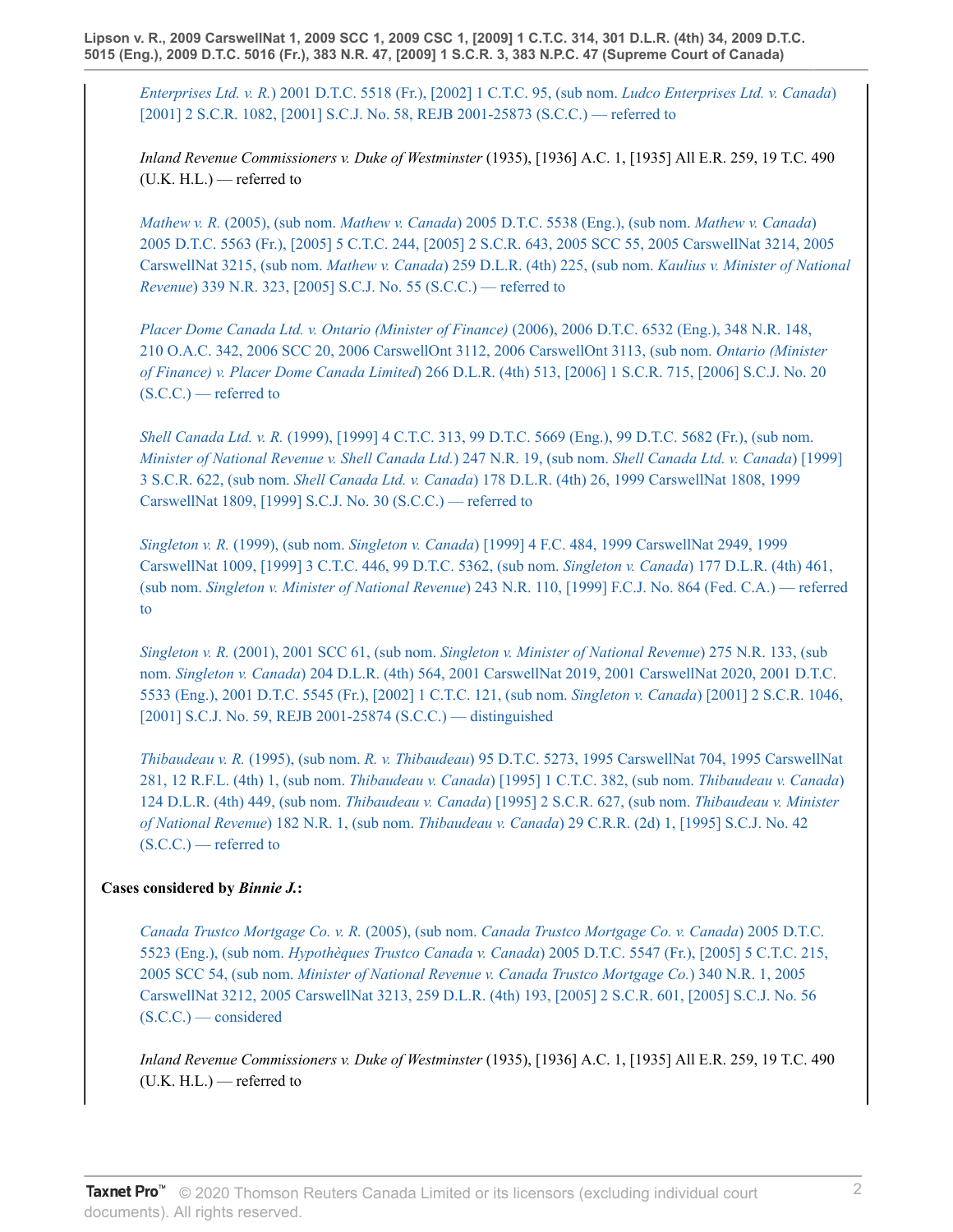*Jabs Construction Ltd. v. R.* [\(1999\), 1999 CarswellNat 1210, 99 D.T.C. 729, \[1999\] 3 C.T.C. 2556, \(sub nom.](http://v3.taxnetpro.com/Document/I8d7d9394045a5dece0440003ba833f85/View/FullText.html?originationContext=document&vr=3.0&rs=cblt1.0&transitionType=DocumentItem&contextData=(sc.Search)) *Jabs Construction Ltd. v. Canada*[\) \[1999\] T.C.J. No. 374 \(T.C.C. \[General Procedure\]\) — considered](http://v3.taxnetpro.com/Document/I8d7d9394045a5dece0440003ba833f85/View/FullText.html?originationContext=document&vr=3.0&rs=cblt1.0&transitionType=DocumentItem&contextData=(sc.Search))

*Mathew v. R.* (2005), (sub nom. *Mathew v. Canada*[\) 2005 D.T.C. 5538 \(Eng.\), \(sub nom.](http://v3.taxnetpro.com/Document/I8d7d9393941e5dece0440003ba833f85/View/FullText.html?originationContext=document&vr=3.0&rs=cblt1.0&transitionType=DocumentItem&contextData=(sc.Search)) *Mathew v. Canada*) [2005 D.T.C. 5563 \(Fr.\), \[2005\] 5 C.T.C. 244, \[2005\] 2 S.C.R. 643, 2005 SCC 55, 2005 CarswellNat 3214, 2005](http://v3.taxnetpro.com/Document/I8d7d9393941e5dece0440003ba833f85/View/FullText.html?originationContext=document&vr=3.0&rs=cblt1.0&transitionType=DocumentItem&contextData=(sc.Search)) CarswellNat 3215, (sub nom. *Mathew v. Canada*[\) 259 D.L.R. \(4th\) 225, \(sub nom.](http://v3.taxnetpro.com/Document/I8d7d9393941e5dece0440003ba833f85/View/FullText.html?originationContext=document&vr=3.0&rs=cblt1.0&transitionType=DocumentItem&contextData=(sc.Search)) *Kaulius v. Minister of National Revenue*[\) 339 N.R. 323, \[2005\] S.C.J. No. 55 \(S.C.C.\) — considered](http://v3.taxnetpro.com/Document/I8d7d9393941e5dece0440003ba833f85/View/FullText.html?originationContext=document&vr=3.0&rs=cblt1.0&transitionType=DocumentItem&contextData=(sc.Search))

*Singleton v. R.* (2001), 2001 SCC 61, (sub nom. *[Singleton v. Minister of National Revenue](http://v3.taxnetpro.com/Document/I8d7d9393e0df5dece0440003ba833f85/View/FullText.html?originationContext=document&vr=3.0&rs=cblt1.0&transitionType=DocumentItem&contextData=(sc.Search))*) 275 N.R. 133, (sub nom. *Singleton v. Canada*[\) 204 D.L.R. \(4th\) 564, 2001 CarswellNat 2019, 2001 CarswellNat 2020, 2001 D.T.C.](http://v3.taxnetpro.com/Document/I8d7d9393e0df5dece0440003ba833f85/View/FullText.html?originationContext=document&vr=3.0&rs=cblt1.0&transitionType=DocumentItem&contextData=(sc.Search)) [5533 \(Eng.\), 2001 D.T.C. 5545 \(Fr.\), \[2002\] 1 C.T.C. 121, \(sub nom.](http://v3.taxnetpro.com/Document/I8d7d9393e0df5dece0440003ba833f85/View/FullText.html?originationContext=document&vr=3.0&rs=cblt1.0&transitionType=DocumentItem&contextData=(sc.Search)) *Singleton v. Canada*) [2001] 2 S.C.R. 1046, [\[2001\] S.C.J. No. 59, REJB 2001-25874 \(S.C.C.\) — considered](http://v3.taxnetpro.com/Document/I8d7d9393e0df5dece0440003ba833f85/View/FullText.html?originationContext=document&vr=3.0&rs=cblt1.0&transitionType=DocumentItem&contextData=(sc.Search))

# **Cases considered by** *Rothstein J.***:**

*Canada Trustco Mortgage Co. v. R.* (2005), (sub nom. *[Canada Trustco Mortgage Co. v. Canada](http://v3.taxnetpro.com/Document/I8d7d939394245dece0440003ba833f85/View/FullText.html?originationContext=document&vr=3.0&rs=cblt1.0&transitionType=DocumentItem&contextData=(sc.Search))*) 2005 D.T.C. 5523 (Eng.), (sub nom. *Hypothèques Trustco Canada v. Canada*[\) 2005 D.T.C. 5547 \(Fr.\), \[2005\] 5 C.T.C. 215,](http://v3.taxnetpro.com/Document/I8d7d939394245dece0440003ba833f85/View/FullText.html?originationContext=document&vr=3.0&rs=cblt1.0&transitionType=DocumentItem&contextData=(sc.Search)) 2005 SCC 54, (sub nom. *[Minister of National Revenue v. Canada Trustco Mortgage Co.](http://v3.taxnetpro.com/Document/I8d7d939394245dece0440003ba833f85/View/FullText.html?originationContext=document&vr=3.0&rs=cblt1.0&transitionType=DocumentItem&contextData=(sc.Search))*) 340 N.R. 1, 2005 [CarswellNat 3212, 2005 CarswellNat 3213, 259 D.L.R. \(4th\) 193, \[2005\] 2 S.C.R. 601, \[2005\] S.C.J. No. 56](http://v3.taxnetpro.com/Document/I8d7d939394245dece0440003ba833f85/View/FullText.html?originationContext=document&vr=3.0&rs=cblt1.0&transitionType=DocumentItem&contextData=(sc.Search)) [\(S.C.C.\) — considered](http://v3.taxnetpro.com/Document/I8d7d939394245dece0440003ba833f85/View/FullText.html?originationContext=document&vr=3.0&rs=cblt1.0&transitionType=DocumentItem&contextData=(sc.Search))

# **Statutes considered by** *LeBel J.***:**

Can. *Income Tax Act*, R.S.C. 1985, c. 1 (5th Supp.)

Generally — referred to s.  $18(1)(a)$  — considered s.  $18(1)(h)$  — considered s.  $20(1)(c)$  — considered s.  $20(1)(e)$  — considered s.  $20(3)$  — considered s.  $73(1)$  — referred to s. 74.1 — considered ss. 74.1-74.5 — considered s.  $74.1(1)$  — considered s.  $74.5(11)$  — considered s. 245 — considered s. 245(1) "transaction" — considered s.  $245(2)$  — considered s.  $245(3)$  — referred to s.  $245(3)(b)$  — considered s.  $245(4)$  — considered s.  $245(5)$  — considered **Statutes considered by** *Binnie J.***:** Can. *Income Tax Act*, R.S.C. 1985, c. 1 (5th Supp.) Generally — referred to s.  $20(1)(c)$  — considered s.  $20(3)$  — considered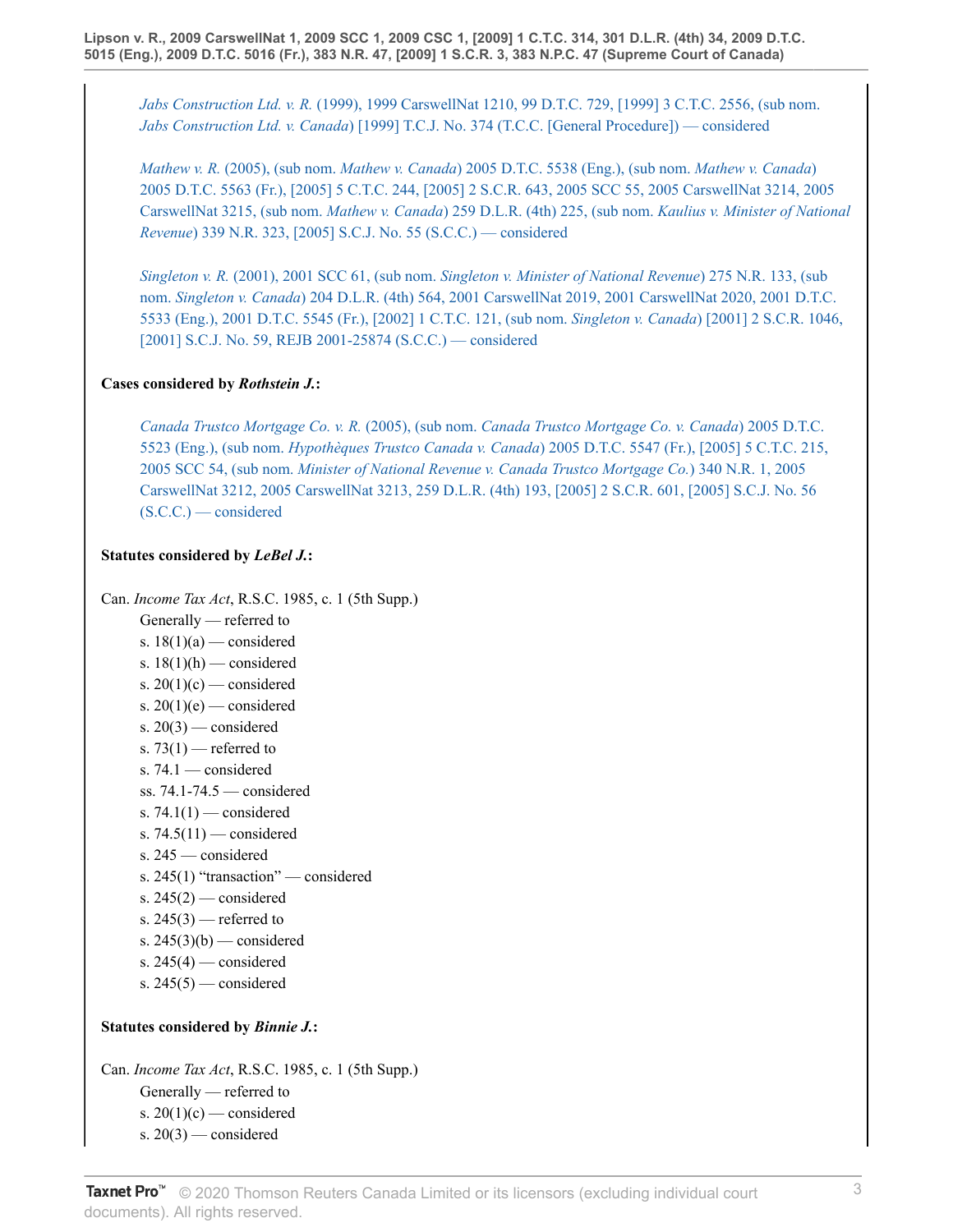s.  $73(1)$  — considered s. 74.1 — considered ss. 74.1-74.5 — referred to s.  $74.1(1)$  — considered s.  $74.5(1)$  — considered s.  $74.5(11)$  — considered s.  $245(2)$  — referred to s.  $245(3)$  — referred to s.  $245(4)$  — considered **Statutes considered by** *Rothstein J.***:** Can. *Income Tax Act*, R.S.C. 1985, c. 1 (5th Supp.) s.  $20(1)(c)$  — considered s.  $20(3)$  — considered s.  $73(1)$  — considered s. 74.1 — considered s.  $74.1(1)$  — considered s.  $74.5(1)$  — considered s.  $74.5(11)$  — considered s. 245 — considered s.  $245(2)$  — considered s.  $245(4)$  — considered s.  $245(4)(a)(i)$  — considered s.  $245(4)(b)$  — considered **Statutes considered:** Can. *Income Tax Act*, R.S.C. 1985, c. 1 (5th Supp.) s.  $18(1)(a)$  — considered s.  $18(1)(h)$  — considered s.  $20(1)(c)$  — considered s.  $20(3)$  — considered s.  $73(1)$  — considered

s.  $74.1(1)$  — considered s.  $74.1(3)$  — considered

- s.  $74.5(11)$  considered
- s. 245 considered

# **Cases considered by** *Binnie J.***:**

*Canada Trustco Mortgage Co. v. R.* (2005), (sub nom. *[Canada Trustco Mortgage Co. v. Canada](http://v3.taxnetpro.com/Document/I8d7d939394245dece0440003ba833f85/View/FullText.html?originationContext=document&vr=3.0&rs=cblt1.0&transitionType=DocumentItem&contextData=(sc.Search))*) 2005 D.T.C. 5523 (Eng.), (sub nom. *Hypothèques Trustco Canada v. Canada*[\) 2005 D.T.C. 5547 \(Fr.\), \[2005\] 5 C.T.C. 215, 2005 SCC 54, \(sub nom.](http://v3.taxnetpro.com/Document/I8d7d939394245dece0440003ba833f85/View/FullText.html?originationContext=document&vr=3.0&rs=cblt1.0&transitionType=DocumentItem&contextData=(sc.Search)) *Minister of National Revenue v. Canada Trustco Mortgage Co.*[\) 340 N.R. 1, 2005 CarswellNat 3212, 2005 CarswellNat 3213,](http://v3.taxnetpro.com/Document/I8d7d939394245dece0440003ba833f85/View/FullText.html?originationContext=document&vr=3.0&rs=cblt1.0&transitionType=DocumentItem&contextData=(sc.Search)) [259 D.L.R. \(4th\) 193, \[2005\] 2 S.C.R. 601, \[2005\] S.C.J. No. 56 \(S.C.C.\) — considered](http://v3.taxnetpro.com/Document/I8d7d939394245dece0440003ba833f85/View/FullText.html?originationContext=document&vr=3.0&rs=cblt1.0&transitionType=DocumentItem&contextData=(sc.Search))

*Inland Revenue Commissioners v. Duke of Westminster* (1935), [1936] A.C. 1, [1935] All E.R. 259, 19 T.C. 490 (U.K. H.L.) — referred to

*Jabs Construction Ltd. v. R.* [\(1999\), 1999 CarswellNat 1210, 99 D.T.C. 729, \[1999\] 3 C.T.C. 2556, \(sub nom.](http://v3.taxnetpro.com/Document/I8d7d9394045a5dece0440003ba833f85/View/FullText.html?originationContext=document&vr=3.0&rs=cblt1.0&transitionType=DocumentItem&contextData=(sc.Search)) *Jabs Construction Ltd. v. Canada*[\) \[1999\] T.C.J. No. 374 \(T.C.C. \[General Procedure\]\) — considered](http://v3.taxnetpro.com/Document/I8d7d9394045a5dece0440003ba833f85/View/FullText.html?originationContext=document&vr=3.0&rs=cblt1.0&transitionType=DocumentItem&contextData=(sc.Search))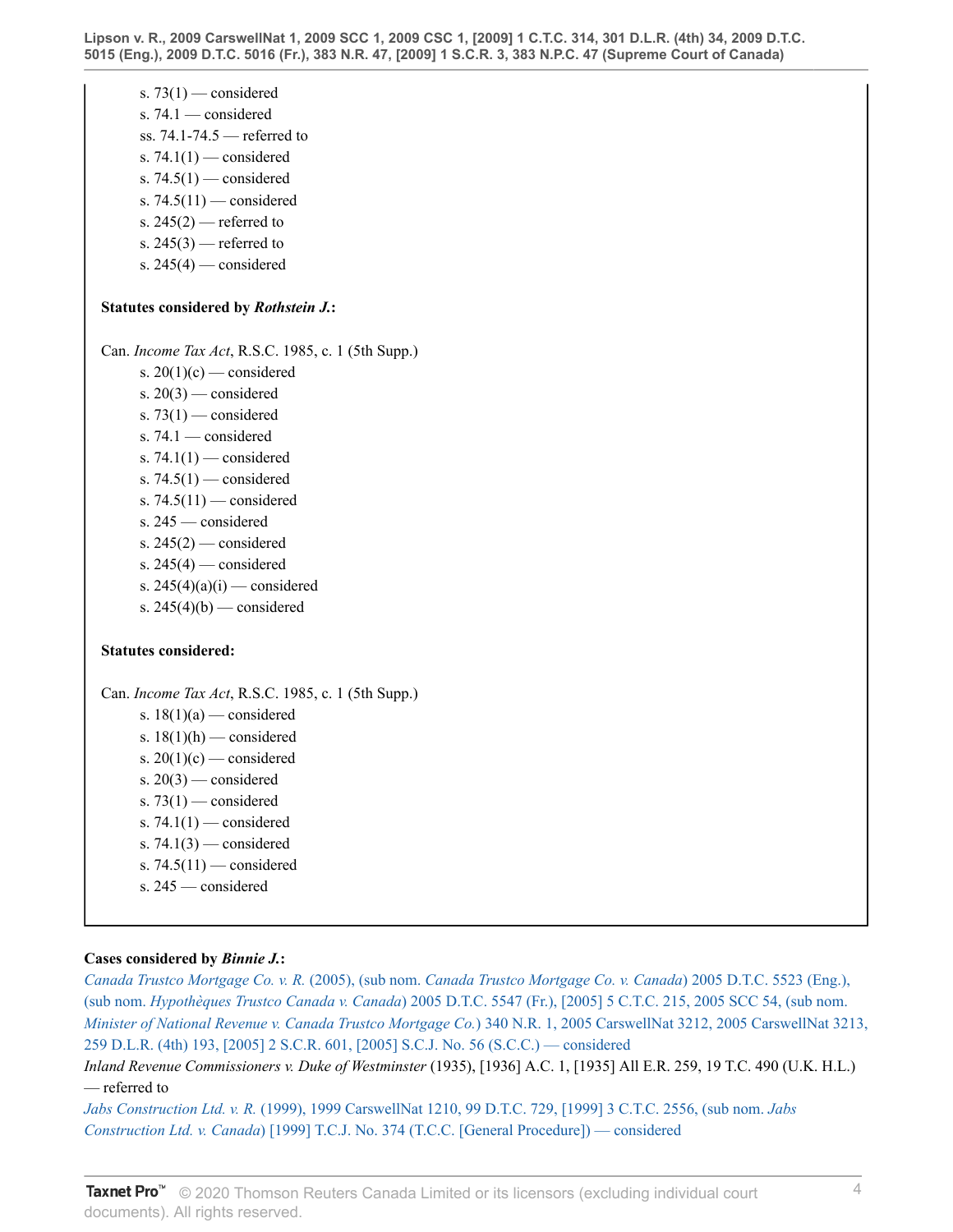*Mathew v. R.* (2005), (sub nom. *Mathew v. Canada*[\) 2005 D.T.C. 5538 \(Eng.\), \(sub nom.](http://v3.taxnetpro.com/Document/I8d7d9393941e5dece0440003ba833f85/View/FullText.html?originationContext=document&vr=3.0&rs=cblt1.0&transitionType=DocumentItem&contextData=(sc.Search)) *Mathew v. Canada*) 2005 D.T.C. [5563 \(Fr.\), \[2005\] 5 C.T.C. 244, \[2005\] 2 S.C.R. 643, 2005 SCC 55, 2005 CarswellNat 3214, 2005 CarswellNat 3215, \(sub](http://v3.taxnetpro.com/Document/I8d7d9393941e5dece0440003ba833f85/View/FullText.html?originationContext=document&vr=3.0&rs=cblt1.0&transitionType=DocumentItem&contextData=(sc.Search)) nom. *Mathew v. Canada*) 259 D.L.R. (4th) 225, (sub nom. *[Kaulius v. Minister of National Revenue](http://v3.taxnetpro.com/Document/I8d7d9393941e5dece0440003ba833f85/View/FullText.html?originationContext=document&vr=3.0&rs=cblt1.0&transitionType=DocumentItem&contextData=(sc.Search))*) 339 N.R. 323, [2005] [S.C.J. No. 55 \(S.C.C.\) — considered](http://v3.taxnetpro.com/Document/I8d7d9393941e5dece0440003ba833f85/View/FullText.html?originationContext=document&vr=3.0&rs=cblt1.0&transitionType=DocumentItem&contextData=(sc.Search))

*Singleton v. R.* (2001), 2001 SCC 61, (sub nom. *[Singleton v. Minister of National Revenue](http://v3.taxnetpro.com/Document/I8d7d9393e0df5dece0440003ba833f85/View/FullText.html?originationContext=document&vr=3.0&rs=cblt1.0&transitionType=DocumentItem&contextData=(sc.Search))*) 275 N.R. 133, (sub nom. *Singleton v. Canada*[\) 204 D.L.R. \(4th\) 564, 2001 CarswellNat 2019, 2001 CarswellNat 2020, 2001 D.T.C. 5533 \(Eng.\), 2001](http://v3.taxnetpro.com/Document/I8d7d9393e0df5dece0440003ba833f85/View/FullText.html?originationContext=document&vr=3.0&rs=cblt1.0&transitionType=DocumentItem&contextData=(sc.Search)) D.T.C. 5545 (Fr.), [2002] 1 C.T.C. 121, (sub nom. *Singleton v. Canada*[\) \[2001\] 2 S.C.R. 1046, \[2001\] S.C.J. No. 59, REJB](http://v3.taxnetpro.com/Document/I8d7d9393e0df5dece0440003ba833f85/View/FullText.html?originationContext=document&vr=3.0&rs=cblt1.0&transitionType=DocumentItem&contextData=(sc.Search)) [2001-25874 \(S.C.C.\) — considered](http://v3.taxnetpro.com/Document/I8d7d9393e0df5dece0440003ba833f85/View/FullText.html?originationContext=document&vr=3.0&rs=cblt1.0&transitionType=DocumentItem&contextData=(sc.Search))

# **Cases considered by** *Rothstein J.***:**

*Canada Trustco Mortgage Co. v. R.* (2005), (sub nom. *[Canada Trustco Mortgage Co. v. Canada](http://v3.taxnetpro.com/Document/I8d7d939394245dece0440003ba833f85/View/FullText.html?originationContext=document&vr=3.0&rs=cblt1.0&transitionType=DocumentItem&contextData=(sc.Search))*) 2005 D.T.C. 5523 (Eng.), (sub nom. *Hypothèques Trustco Canada v. Canada*[\) 2005 D.T.C. 5547 \(Fr.\), \[2005\] 5 C.T.C. 215, 2005 SCC 54, \(sub nom.](http://v3.taxnetpro.com/Document/I8d7d939394245dece0440003ba833f85/View/FullText.html?originationContext=document&vr=3.0&rs=cblt1.0&transitionType=DocumentItem&contextData=(sc.Search)) *[Minister of National Revenue v. Canada Trustco Mortgage Co.](http://v3.taxnetpro.com/Document/I8d7d939394245dece0440003ba833f85/View/FullText.html?originationContext=document&vr=3.0&rs=cblt1.0&transitionType=DocumentItem&contextData=(sc.Search))*) 340 N.R. 1, 2005 CarswellNat 3212, 2005 CarswellNat 3213, [259 D.L.R. \(4th\) 193, \[2005\] 2 S.C.R. 601, \[2005\] S.C.J. No. 56 \(S.C.C.\) — considered](http://v3.taxnetpro.com/Document/I8d7d939394245dece0440003ba833f85/View/FullText.html?originationContext=document&vr=3.0&rs=cblt1.0&transitionType=DocumentItem&contextData=(sc.Search))

APPEAL by taxpayers from judgment reported at *Lipson v. R.* [\(2007\), 2007 CarswellNat 640, 2007 FCA 113, 2007 D.T.C.](http://v3.taxnetpro.com/Document/I8d7d939373995dece0440003ba833f85/View/FullText.html?originationContext=document&vr=3.0&rs=cblt1.0&transitionType=DocumentItem&contextData=(sc.Search)) [5172, 280 D.L.R. \(4th\) 714, 361 N.R. 191, 2007 CAF 113, 2007 CarswellNat 2257, \(sub nom.](http://v3.taxnetpro.com/Document/I8d7d939373995dece0440003ba833f85/View/FullText.html?originationContext=document&vr=3.0&rs=cblt1.0&transitionType=DocumentItem&contextData=(sc.Search)) *Lipson v. Canada*) [2007] 4 [F.C.R. 641, \[2007\] 3 C.T.C. 110 \(F.C.A.\)](http://v3.taxnetpro.com/Document/I8d7d939373995dece0440003ba833f85/View/FullText.html?originationContext=document&vr=3.0&rs=cblt1.0&transitionType=DocumentItem&contextData=(sc.Search)), regarding GAAR provisions.

POURVOI des contribuables à l'encontre d'un jugement pubilé à *Lipson v. R.* [\(2007\), 2007 CarswellNat 640, 2007 FCA](http://v3.taxnetpro.com/Document/I8d7d939373995dece0440003ba833f85/View/FullText.html?originationContext=document&vr=3.0&rs=cblt1.0&transitionType=DocumentItem&contextData=(sc.Search)) [113, 2007 D.T.C. 5172, 280 D.L.R. \(4th\) 714, 361 N.R. 191, 2007 CAF 113, 2007 CarswellNat 2257, \(sub nom.](http://v3.taxnetpro.com/Document/I8d7d939373995dece0440003ba833f85/View/FullText.html?originationContext=document&vr=3.0&rs=cblt1.0&transitionType=DocumentItem&contextData=(sc.Search)) *Lipson v. Canada*[\) \[2007\] 4 F.C.R. 641, \[2007\] 3 C.T.C. 110 \(F.C.A.\),](http://v3.taxnetpro.com/Document/I8d7d939373995dece0440003ba833f85/View/FullText.html?originationContext=document&vr=3.0&rs=cblt1.0&transitionType=DocumentItem&contextData=(sc.Search)) au sujet des dispositions relatives à la RGAÉ. *LeBel J.***:**

# **Introduction**

1 These consolidated appeals raise the issue of what constitutes abusive tax avoidance for the purposes of the general anti-avoidance rule ("GAAR") provided for in the *Income Tax Act*, R.S.C. 1985, c. 1 (5th Supp.) ("*ITA*" or "*Act'*'). More specifically at issue is whether a series of transactions beginning with a wife borrowing money to purchase shares in a family corporation and leading to the husband deducting the interest on the couple's home mortgage loan results in an abuse and misuse of one or more provisions of the Act, as contemplated in s. 245(4) of the *ITA*.

2 The framework for identifying abusive tax avoidance was set out in the cases of *[Canada Trustco Mortgage Co. v. R.](http://v3.taxnetpro.com/Document/I8d7d939394245dece0440003ba833f85/View/FullText.html?originationContext=document&vr=3.0&rs=cblt1.0&transitionType=DocumentItem&contextData=(sc.Search))*, [2005 SCC 54, \[2005\] 2 S.C.R. 601 \(S.C.C.\),](http://v3.taxnetpro.com/Document/I8d7d939394245dece0440003ba833f85/View/FullText.html?originationContext=document&vr=3.0&rs=cblt1.0&transitionType=DocumentItem&contextData=(sc.Search)) and *Mathew v. R.*[, 2005 SCC 55, \[2005\] 2 S.C.R. 643 \(S.C.C.\),](http://v3.taxnetpro.com/Document/I8d7d9393941e5dece0440003ba833f85/View/FullText.html?originationContext=document&vr=3.0&rs=cblt1.0&transitionType=DocumentItem&contextData=(sc.Search)) ("*Kaulius*"). In those companion cases, the Court held that, for the purposes of s. 245(4), abusive tax avoidance occurs where the impugned transaction frustrates the object, spirit or purpose of one or more of the provisions relied on by the taxpayer.

3 For the reasons that follow, I agree with the courts below that the respondent has established abusive tax avoidance. The GAAR applies to one of the transactions within the series and can accordingly be used to deny one of the tax benefits sought by the appellants. As a result, the appeals should be dismissed.

#### **II. Facts**

4 These appeals were heard on the basis of a statement of agreed facts and conclusion, on which I will rely in reviewing the relevant facts. The appellant Earl Lipson ("Mr. Lipson") conducted a series of transactions whose purpose, he concedes, was to minimize his income tax. He also concedes that his transactions were avoidance transactions within the meaning of s. 245(3) of the *ITA*. First, in April 1994, Mr. Lipson and his wife, Jordanna Lipson ("Mrs. Lipson"), entered into an agreement of purchase and sale for a family residence in Toronto. The purchase price was \$750,000. On August 31, 1994, Mrs. Lipson borrowed \$562,500 from the Bank of Montreal to finance the purchase at fair market value of 20 and 5/6 shares in Lipson Family Investments Limited, a family corporation. Mrs. Lipson did not earn enough income to pay the interest on this loan (the "share loan") and the bank would not have lent it to her on an unsecured basis but for the fact that Mr. Lipson had agreed to repay the loan in its entirety the following day. Mrs. Lipson paid the borrowed money directly to her husband, who transferred the shares to her. It should be noted that the brother of Earl Lipson, the appellant Jordan B. Lipson, conducted similar transactions. It was agreed in the courts below that the outcome in Earl Lipson's appeal would be dispositive of his brother's appeal. In this Court, the two appeals were consolidated and continued as one appeal in file No. 32041.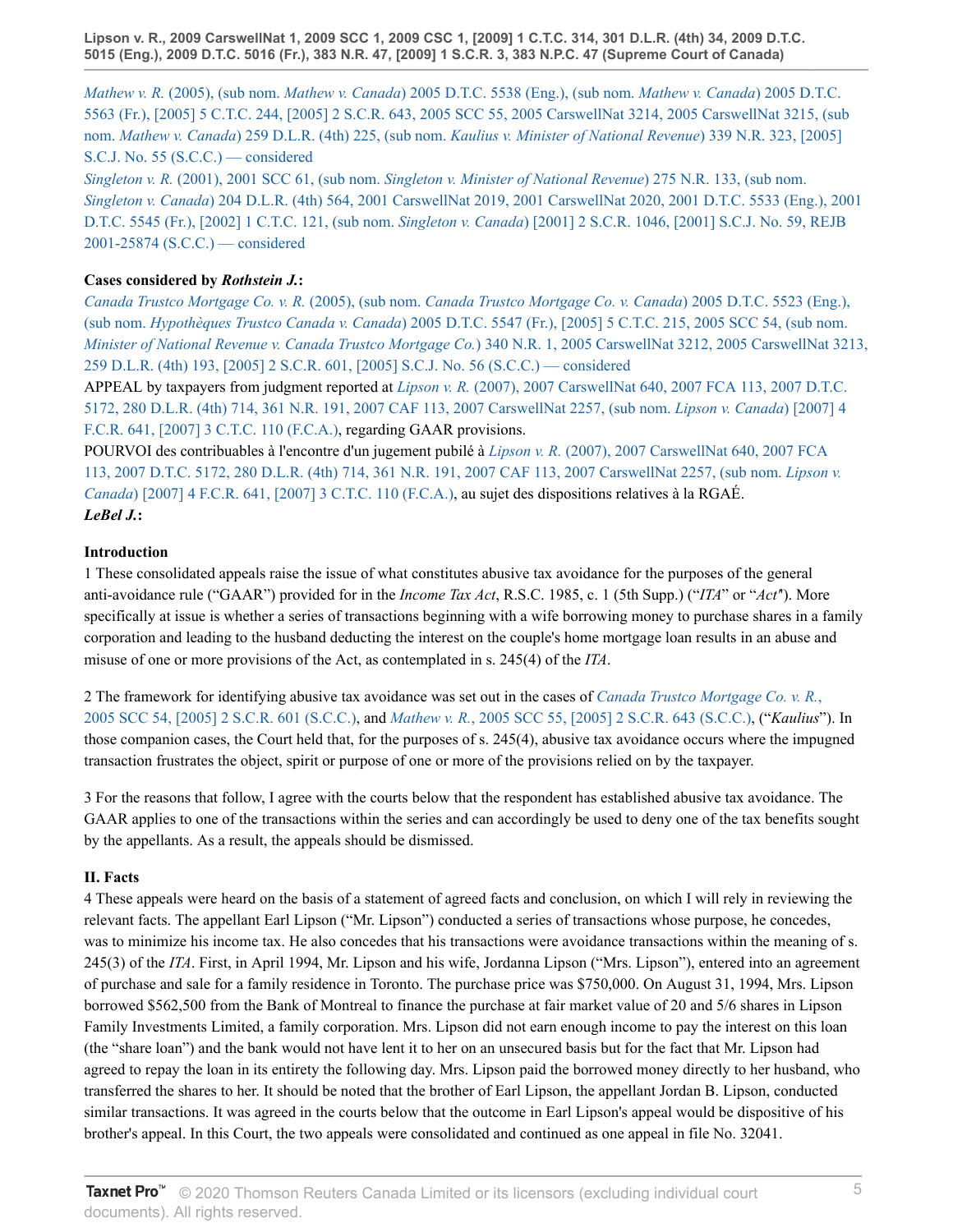5 Mr. and Mrs. Lipson obtained a mortgage from the Bank of Montreal for \$562,500 (the "mortgage loan"), which was advanced on the closing date of September 1, 1994. They were joint chargers under the mortgage. That same day, they used the mortgage loan funds to repay the share loan in its entirety.

6 Mr. Lipson relied on four provisions of the *ITA* to claim a deduction of the mortgage loan interest on his 1994, 1995 and 1996 tax returns. The first was s. 73(1), pursuant to which a taxpayer may defer tax on interspousal transfers of property. Mr. Lipson did not elect out of this provision, as he was entitled to do. As a result, the transfer of shares from him to his wife was deemed to have occurred at his adjusted cost base rather than at fair market value, such that he neither sustained a loss nor realized a gain on the sale.

7 Second, s. 74.1 attributes any income or loss from property transferred from one spouse to another back to the transferring spouse for tax purposes. Thus, although Mrs. Lipson owned the shares acquired from her husband, the dividend income and losses were attributed to Mr. Lipson.

8 The third provision, although the shares were paid for with the proceeds of the share loan rather than the mortgage loan, was s. 20(3), which allows a deduction for interest on money borrowed to repay previously borrowed money if the interest on the original loan is deductible. As the Tax Court judge noted, the purpose of this provision is to facilitate refinancing ([2006](http://v3.taxnetpro.com/Document/I8d7d939391ef5dece0440003ba833f85/View/FullText.html?originationContext=document&vr=3.0&rs=cblt1.0&transitionType=DocumentItem&contextData=(sc.Search)) [TCC 148, \[2006\] 3 C.T.C. 2494 \(T.C.C. \[General Procedure\]\)](http://v3.taxnetpro.com/Document/I8d7d939391ef5dece0440003ba833f85/View/FullText.html?originationContext=document&vr=3.0&rs=cblt1.0&transitionType=DocumentItem&contextData=(sc.Search)), para. 20). The mortgage loan was therefore treated as having funded the share purchase.

9 Finally, Mr. Lipson deducted the interest on the mortgage loan pursuant to s. 20(1)(*c*), which permits the deduction of interest on money borrowed "for the purpose of earning income from a business or property". It is not in dispute that the shares in Lipson Family Investments Limited were income-producing assets for Mrs. Lipson and that, were it not for the attribution rule of s. 74.1, she would be entitled, under s.  $20(1)(c)$ , to deduct the interest on the money borrowed to purchase the shares. As a result of that attribution rule, however, the dividend income and the interest expense were attributed to Mr. Lipson.

10 On his 1994, 1995 and 1996 tax returns, Mr. Lipson deducted the interest on the mortgage loan and reported the taxable dividends on the shares as income where applicable. The Minister of National Revenue ("Minister") disallowed the interest expenses of \$12,948.19, \$47,370.55 and \$44,572.95, respectively, for those years and reassessed Mr. Lipson accordingly. The Minister originally disallowed the deductions on the basis that the true economic purpose for which the borrowed money was used was not to earn income and that the interest was therefore not deductible under s. 20(1)(*c*) of the *ITA*. However, by the time the case reached the Tax Court of Canada, this Court had rejected the "true economic purpose" approach in *[Singleton v.](http://v3.taxnetpro.com/Document/I8d7d9393e0df5dece0440003ba833f85/View/FullText.html?originationContext=document&vr=3.0&rs=cblt1.0&transitionType=DocumentItem&contextData=(sc.Search)) R.*[, 2001 SCC 61, \[2001\] 2 S.C.R. 1046 \(S.C.C.\),](http://v3.taxnetpro.com/Document/I8d7d9393e0df5dece0440003ba833f85/View/FullText.html?originationContext=document&vr=3.0&rs=cblt1.0&transitionType=DocumentItem&contextData=(sc.Search)) aff'g [\[1999\] 4 F.C. 484 \(Fed. C.A.\)](http://v3.taxnetpro.com/Document/I8d7d9393fce25dece0440003ba833f85/View/FullText.html?originationContext=document&vr=3.0&rs=cblt1.0&transitionType=DocumentItem&contextData=(sc.Search)). The Minister therefore argued the case on the basis of the GAAR set out in s. 245 of the *ITA* and submitted that the series of transactions amounted to abusive tax avoidance.

# **III. Judicial History**

11 The appellants appealed the Minister's reassessments to the Tax Court of Canada. The only issue at trial was whether the transactions, which the parties agreed were avoidance transactions resulting in a tax benefit, constituted abusive tax avoidance and were prohibited by the GAAR. Bowman C.J.T.C. relied on the approach to the GAAR set out by this Court in *Canada Trustco* and *Kaulius*. He held that "[t]he overall purpose as well as the use to which each individual provision was put was to make interest on money used to buy a personal residence deductible" (para. 23). He emphasized this overall purpose in relation to the purposes of each of the provisions in question and found that the series of transactions resulted in a misuse of ss.  $20(1)(c)$ ,  $20(3)$ ,  $73(1)$  and  $74.1$  of the *ITA* (para. 23). He therefore dismissed the appeals.

12 On appeal to the Federal Court of Appeal, the appellants claimed that Bowman C.J.T.C. had erred by relying on the overall purpose of the series of transactions in concluding that the transactions resulted in a misuse of specific *ITA* provisions. They added that Bowman C.J.T.C. had relied on the economic purpose and substance of the transactions, which is not the test for interest deductibility under s.  $20(1)(c)$ . The proper approach, according to the appellants, would have been to assess each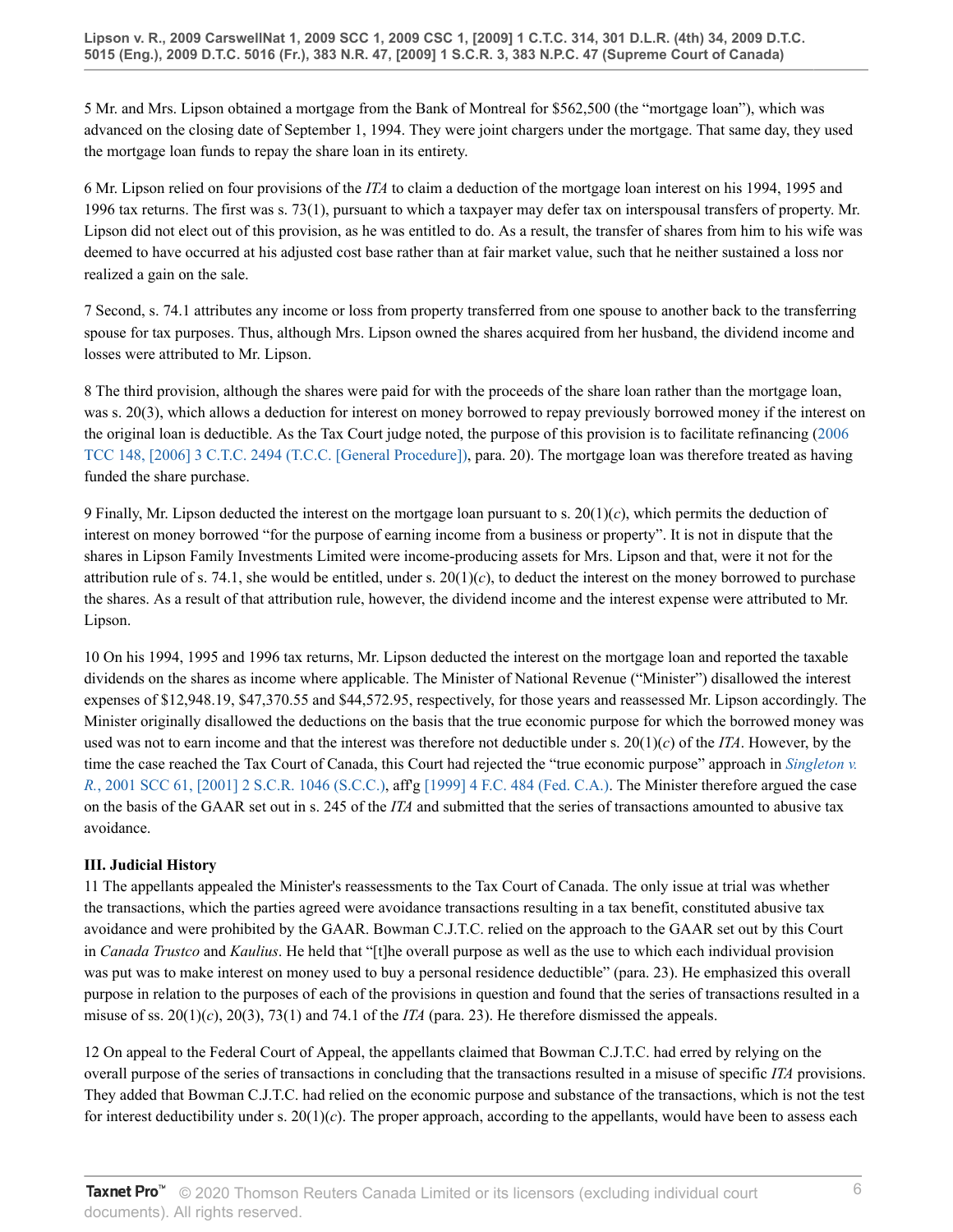transaction, and the resulting legal relationships, separately, in which case the court could find no abuse and misuse of the provisions. They argued that this approach was consistent with the Supreme Court's rulings in *Canada Trustco* and *Kaulius*.

13 Noël J.A. agreed that, viewed separately and without regard to the overall purpose of the scheme, no single one of the transactions appeared abusive [\(2007 FCA 113, \[2007\] 4 F.C.R. 641 \(F.C.A.\)](http://v3.taxnetpro.com/Document/I8d7d939373995dece0440003ba833f85/View/FullText.html?originationContext=document&vr=3.0&rs=cblt1.0&transitionType=DocumentItem&contextData=(sc.Search)), para. 33). However, he concluded that Bowman C.J.T.C. was entitled to consider the transactions as a series. Indeed, both s.  $245(2)$  and s.  $245(3)(b)$  contemplate the denial of a tax benefit resulting from a "series of transactions". Further, Noël J.A. quoted para. 46 of *Kaulius*, in which this Court spoke of assessing the "object, spirit or purpose" of the provision "in light of the series of transactions". He concluded that "the series cannot be ignored in conducting the abuse analysis" for the purposes of the GAAR (para. 45). He held that it had been open to Bowman C.J.T.C. to find, as he did, that the transactions resulted in a misuse of several provisions of the *ITA*. He dismissed the appeals.

#### **IV. Analysis**

#### **A. Issues and Positions of the Parties**

14 The appellants submit that the Minister has not established that abusive tax avoidance had occurred. They point out that it is not disputed that the share purchase transaction was a *bona fide*, legal transaction in which Mrs. Lipson acquired shares in Lipson Family Investments Limited. She earned income on those shares and, were it not for s. 74.1 of the *ITA*, would have been required to report that income for tax purposes but would, pursuant to s.  $20(1)(c)$ , have been entitled to deduct the interest paid on the money borrowed to purchase those shares. The purpose of s.  $20(1)(c)$  is to encourage the accumulation of income-producing assets. The fact that the applicability of this provision depends on tracing (i.e., of the actual use of the borrowed funds) rather than on apportionment or ordering (based on assumptions about use) means that the provision is concerned with legal relationships rather than with the true economic purpose of the transaction or series of transactions (Appellants' Factum, at paras. 72-76). This principle was confirmed in *[Singleton](http://v3.taxnetpro.com/Document/I8d7d9393e0df5dece0440003ba833f85/View/FullText.html?originationContext=document&vr=3.0&rs=cblt1.0&transitionType=DocumentItem&contextData=(sc.Search))*, where a taxpayer was effectively permitted to deduct his home mortgage interest under s.  $20(1)(c)$  because the direct use of the funds in issue was to acquire an incomeproducing asset, not to purchase a house. Therefore, the transactions in that case did not frustrate the purpose of s. 20(1)(*c*).

15 Similarly, according to the appellants, the purposes of the other three provisions on which they rely are not frustrated. Section 20(3) contemplates the refinancing of a loan, and that was what the Lipsons did in using the mortgage loan to pay off the share loan. Section 73(1) applies automatically unless the taxpayer opts out, and s. 74.1 also applies automatically if the taxpayer does not elect out of s. 73(1). The provisions operated as intended. It would have been a misuse had they *not* applied.

16 The appellants argue that the courts below erred in their analysis of the GAAR by relying on the "overall purpose" of the transactions, since an "overall purpose" test is not part of the inquiry under s. 245(4). Further, to the extent that "overall purpose" is synonymous with "true economic purpose", this Court rejected the application of such a test under s.  $20(1)(c)$ in *[Singleton](http://v3.taxnetpro.com/Document/I8d7d9393e0df5dece0440003ba833f85/View/FullText.html?originationContext=document&vr=3.0&rs=cblt1.0&transitionType=DocumentItem&contextData=(sc.Search))* and stated in *Canada Trustco* that "economic substance" is not determinative in the inquiry under s. 245(4) (*Canada Trustco*, at paras. 57 and 59). The effect of adopting an "overall purpose" test under s. 245(4) would be to cause uncertainty and inconsistency for taxpayers.

17 The respondent, on the other hand, submits that the appellants' approach effectively reads the GAAR out of the *ITA*. The very purpose of the GAAR is to negate arrangements that would result in a tax benefit "but for this section" (s. 245(2)). In other words, even if the provision being relied on allows a tax benefit, this does not preclude the transaction from being abusive under s. 245(4) of the Act.

18 A contextual and purposive approach to the GAAR, as is mandated by *Canada Trustco* and *Kaulius*, requires a court to consider the purpose of each provision relied on and whether that purpose was defeated by the transaction or series of transactions. According to the respondent, such an analysis leads inevitably to the conclusion that to allow the interest to be deducted in the case at bar would frustrate the purpose of the provisions being relied on. Specifically, the deduction of mortgage interest frustrates the purpose of s. 20(1)(*c*) because personal expenses such as home mortgage interest are not deductible under s. 20(1)(*c*), as is clear from ss. 18(1)(*a*) and 18(1)(A) of the *ITA*. Such a deduction also frustrates s. 74.1,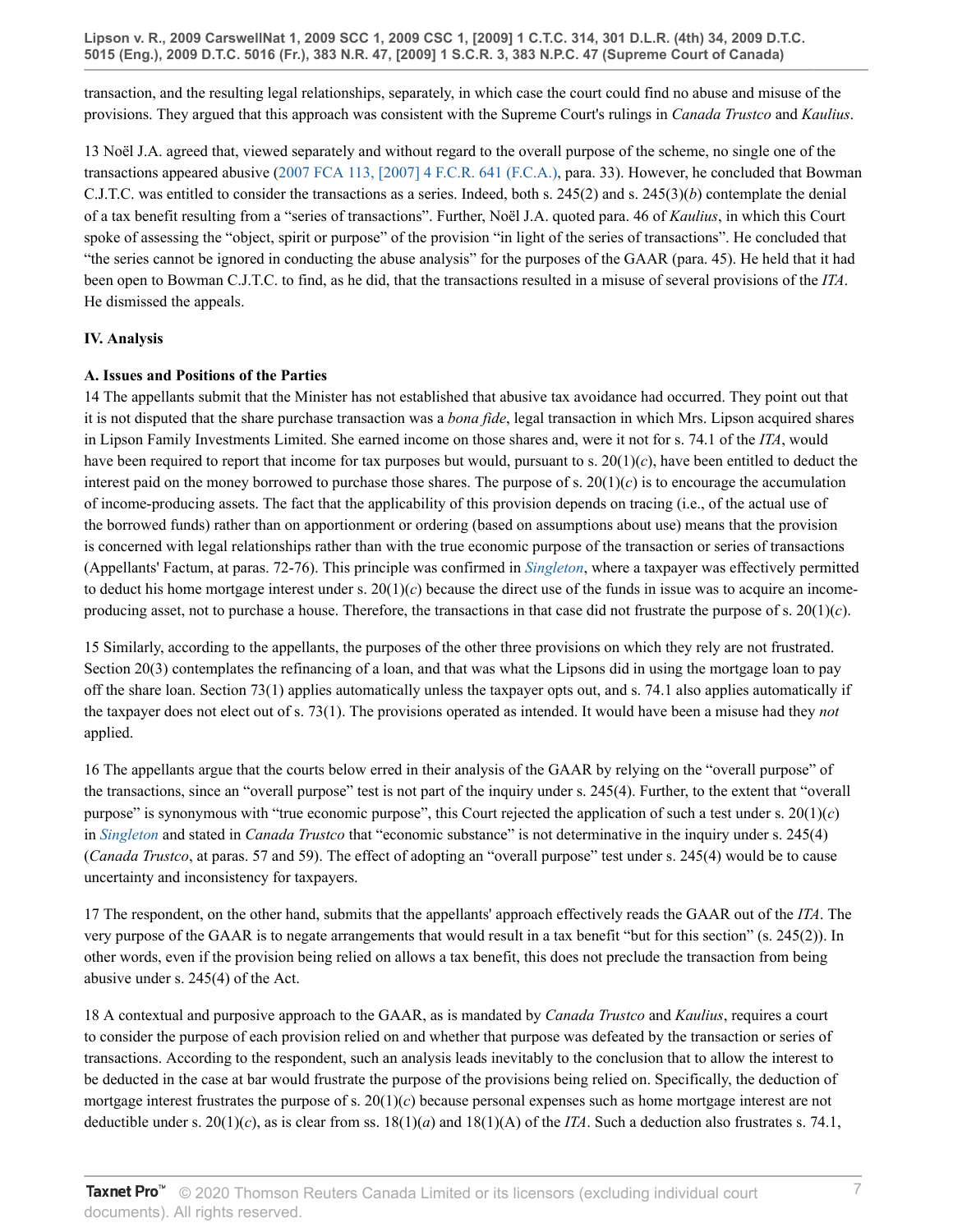because that provision is aimed at preventing income splitting. Section 74.1 is an anti-avoidance provision, but it was used here precisely to avoid tax. It cannot be consistent with the object, spirit or purpose of s. 20(1)(*c*), s. 73 (1) or s. 74.1 to permit one spouse to deduct interest on money borrowed to fund a personal expense for the benefit of both spouses. The respondent therefore submits that the courts below were correct in finding that the transactions were prohibited by the GAAR.

#### **B. Applicability of the Singleton Case to the Present Situation**

19 As I mentioned above, the appellants consider this Court's decision in *[Singleton](http://v3.taxnetpro.com/Document/I8d7d9393e0df5dece0440003ba833f85/View/FullText.html?originationContext=document&vr=3.0&rs=cblt1.0&transitionType=DocumentItem&contextData=(sc.Search))* to weigh in their favour because of its focus on legal relationships. The Minister concedes that, were it not for the GAAR, Mr. Lipson could properly deduct the interest expense under s. 20(1)(*c*) (Statement of Agreed Facts and Conclusion, at para. 15). If, as in *[Singleton](http://v3.taxnetpro.com/Document/I8d7d9393e0df5dece0440003ba833f85/View/FullText.html?originationContext=document&vr=3.0&rs=cblt1.0&transitionType=DocumentItem&contextData=(sc.Search))*, the issue in the instant case were whether the deduction was properly available under s. 20(1)(*c*), the Minister's concession would be fatal.

20 However, neither the GAAR nor s. 74.1 of the *ITA* was at issue in *[Singleton](http://v3.taxnetpro.com/Document/I8d7d9393e0df5dece0440003ba833f85/View/FullText.html?originationContext=document&vr=3.0&rs=cblt1.0&transitionType=DocumentItem&contextData=(sc.Search))*, so the present case is distinguishable. By treating *[Singleton](http://v3.taxnetpro.com/Document/I8d7d9393e0df5dece0440003ba833f85/View/FullText.html?originationContext=document&vr=3.0&rs=cblt1.0&transitionType=DocumentItem&contextData=(sc.Search))* as dispositive of the present appeals, the appellants in effect read the GAAR out of the *ITA*.

#### **C. Interpretation of Tax Statutes and the Principle of Minimizing Tax Liability**

21 It has long been a principle of tax law that taxpayers may order their affairs so as to minimize the amount of tax payable (*Inland Revenue Commissioners v. Duke of Westminster* (1935), [1936] A.C. 1 (U.K. H.L.)). This remains the case. However, the *Duke of Westminster* principle has never been absolute, and Parliament enacted s. 245 of the *ITA*, known as the GAAR, to limit the scope of allowable avoidance transactions while maintaining certainty for taxpayers (*Canada Trustco*, at para. 15). In brief, the GAAR denies a tax benefit where three criteria are met: the benefit arises from a transaction (ss. 245(1) and  $245(2)$ ; the transaction is an avoidance transaction as defined in s.  $245(3)$ ; and the transaction results in an abuse and misuse within the meaning of s. 245(4). The taxpayer bears the burden of proving that the first two of these criteria are not met, while the burden is on the Minister to prove, on the balance of probabilities, that the avoidance transaction results in abuse and misuse within the meaning of s. 245(4).

22 The appellants argue that the courts below erred by disregarding the existence of two tax benefits stemming from the series of transactions. They contend and concede that the series of transactions involves two tax benefits: Mrs. Lipson's entitlement to the interest deduction and the actual deduction of that interest from Mr. Lipson' s income by application of the attribution rules (see Transcript, at pp. 9, 10 and 17). I would add that, as specified in *Canada Trustco*, at para. 19, the existence of a tax benefit is a factual determination best left to the Tax Court judge. However, in the case at bar, the Tax Court judge did not clearly decide whether the series of transactions created more than one tax benefit. This Court must therefore make that determination. I agree that the GAAR analysis should be conducted in respect of each of those tax benefits. The appellants sought an overall result, that is, the deduction of the interest payments on the mortgage from their income. Nevertheless, the legal analysis required by the GAAR cannot stop at this level. Its focus must be on the individual benefits which may in combination have led to the overall result—in the context of the series of transactions.

23 Mr. Lipson concedes that all the transactions were avoidance transactions (see Statement of Agreed Facts and Conclusion, at para. 16). Therefore, the issue before us is whether any of the transactions result in a misuse and an abuse having regard to the provisions the taxpayers have relied on.

24 The GAAR is set out in s. 245 of the *ITA*. The provision at issue in the present case, s. 245(4), reads as follows:

Subsection (2) [i.e. the denial of a tax benefit] applies to a transaction only if it may reasonably be considered that the transaction

(a) would, if this Act were read without reference to this section, result directly or indirectly in a misuse of the provisions of any one or more of

(i) this Act,

(ii) the *Income Tax Regulations*,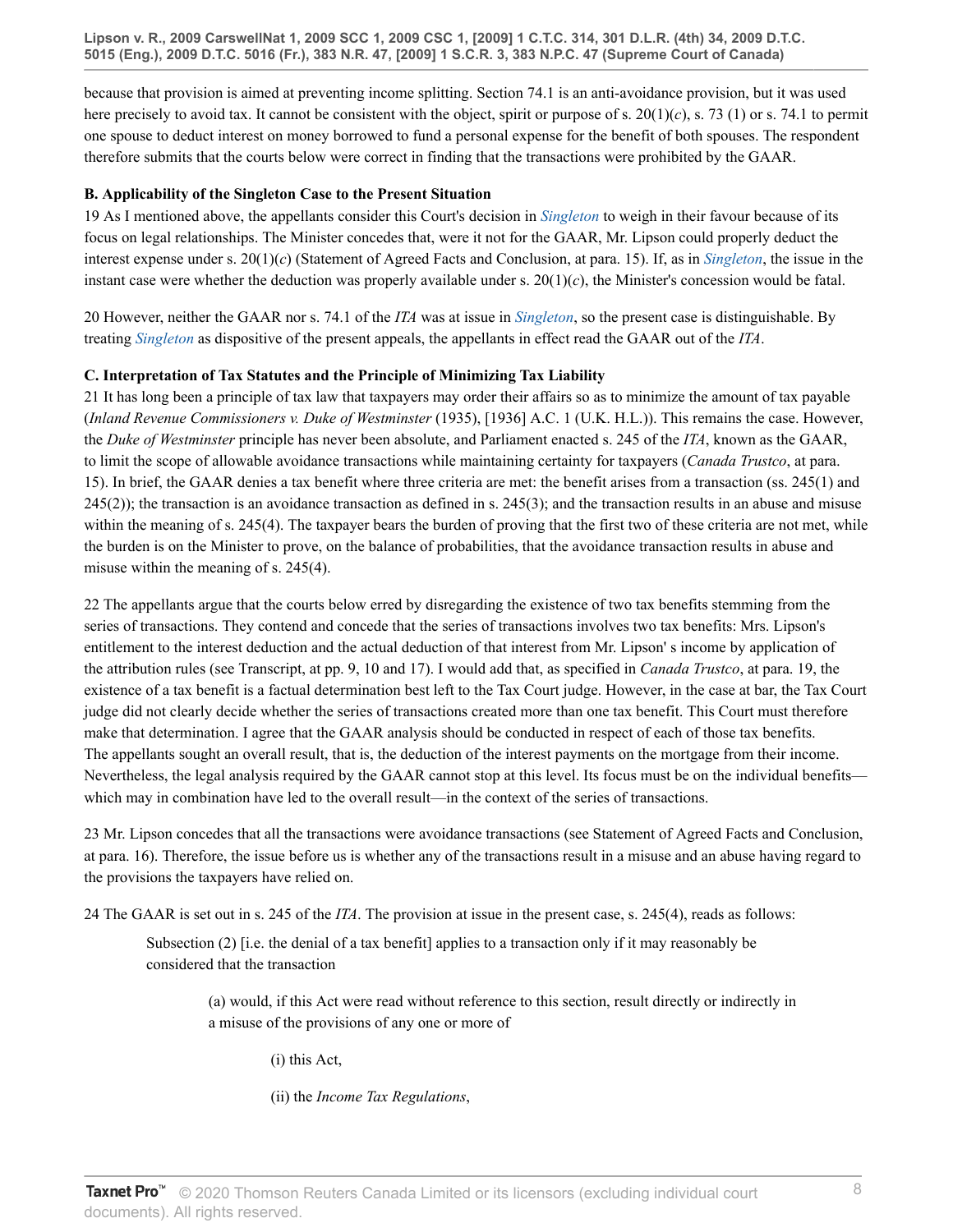(iii) the *Income Tax Application Rules*,

(iv) a tax treaty, or

(v) any other enactment that is relevant in computing tax or any other amount payable by or refundable to a person under this Act or in determining any amount that is relevant for the purposes of that computation; or

(b) would result directly or indirectly in an abuse having regard to those provisions, other than this section, read as a whole.

25 In other words, a taxpayer will not be denied a tax benefit resulting from an avoidance transaction unless that transaction directly or indirectly results in the abuse and misuse of provisions of the Act (or regulations, etc.). The approach to determining whether a transaction results in a misuse and an abuse for the purposes of s. 245(4) was set out in *Canada Trustco*, at paras. 44-62, the key portion of which reads as follows:

The heart of the analysis under s. 245(4) lies in a contextual and purposive interpretation of the provisions of the Act that are relied on by the taxpayer, and the application of the properly interpreted provisions to the facts of a given case. The first task is to interpret the provisions giving rise to the tax benefit to determine their object, spirit and purpose. The next task is to determine whether the transaction falls within or frustrates that purpose. The overall inquiry thus involves a mixed question of fact and law. The textual, contextual and purposive interpretation of specific provisions of the *Income Tax Act* is essentially a question of law but the application of these provisions to the facts of a case is necessarily fact-intensive.

This analysis will lead to a finding of abusive tax avoidance when a taxpayer relies on specific provisions of the *Income Tea Act* in order to achieve an outcome that those provisions seek to prevent. As well, abusive tax avoidance will occur when a transaction defeats the underlying rationale of the provisions that are relied upon. An abuse may also result from an arrangement that circumvents the application of certain provisions, such as specific anti-avoidance rules, in a manner that frustrates or defeats the object, spirit or purpose of those provisions. By contrast, abuse is not established where it is reasonable to conclude that an avoidance transaction under s. 245(3) was within the object, spirit or purpose of the provisions that confer the tax benefit. [paras. 44-45]

26 In determining the purpose of the relevant provision(s) of the Act, a court must take a unified textual, contextual and purposive approach to statutory interpretation (*Canada Trustco*, at para. 47). This approach is, of course, not unique to the GAAR. As this Court confirmed in *Kaulius*, the approach to statutory interpretation is the same for provisions of the *ITA* as for those of any other statute: it is necessary "to determine the intention of the legislator by considering the text, context and purpose of the provisions at issue" (*Kaulius*, at para. 42; see also *[Placer Dome Canada Ltd. v. Ontario \(Minister of Finance\)](http://v3.taxnetpro.com/Document/I8d8337a2d54a2030e0440003ba833f85/View/FullText.html?originationContext=document&vr=3.0&rs=cblt1.0&transitionType=DocumentItem&contextData=(sc.Search))*, [2006 SCC 20, \[2006\] 1 S.C.R. 715 \(S.C.C.\),](http://v3.taxnetpro.com/Document/I8d8337a2d54a2030e0440003ba833f85/View/FullText.html?originationContext=document&vr=3.0&rs=cblt1.0&transitionType=DocumentItem&contextData=(sc.Search)) at paras. 21-23).

27 Thus, the first analytical step is to interpret the four provisions at issue in the present case to determine their essential object, spirit and purpose. The parties do not generally dispute Bowman C.J.T.C.'s analysis in this regard, although they emphasize different aspects of the provisions' object, spirit and purpose. For example, the Minister highlights the link between certain provisions and Parliament's goal of regulating taxation within the spousal unit (Respondent's Factum, at para. 47). The appellants, on the other hand, submit that the Tax Court judge erred in his analysis of the purpose of s. 20(1)(*c*) by failing to appreciate the importance of "tracing" (Appellants' Factum, at para. 33(c)).

28 At this step, it is important to identify which provisions are associated with each tax benefit. Here, it is clear that the tax benefit of deductibility of interest relates to ss.  $20(1)(c)$  and  $20(3)$ . On the other hand, the tax benefit arising out of Mr. Lipson's use of the attribution rules, namely the possibility of deducting the interest to reduce his income, is linked with ss.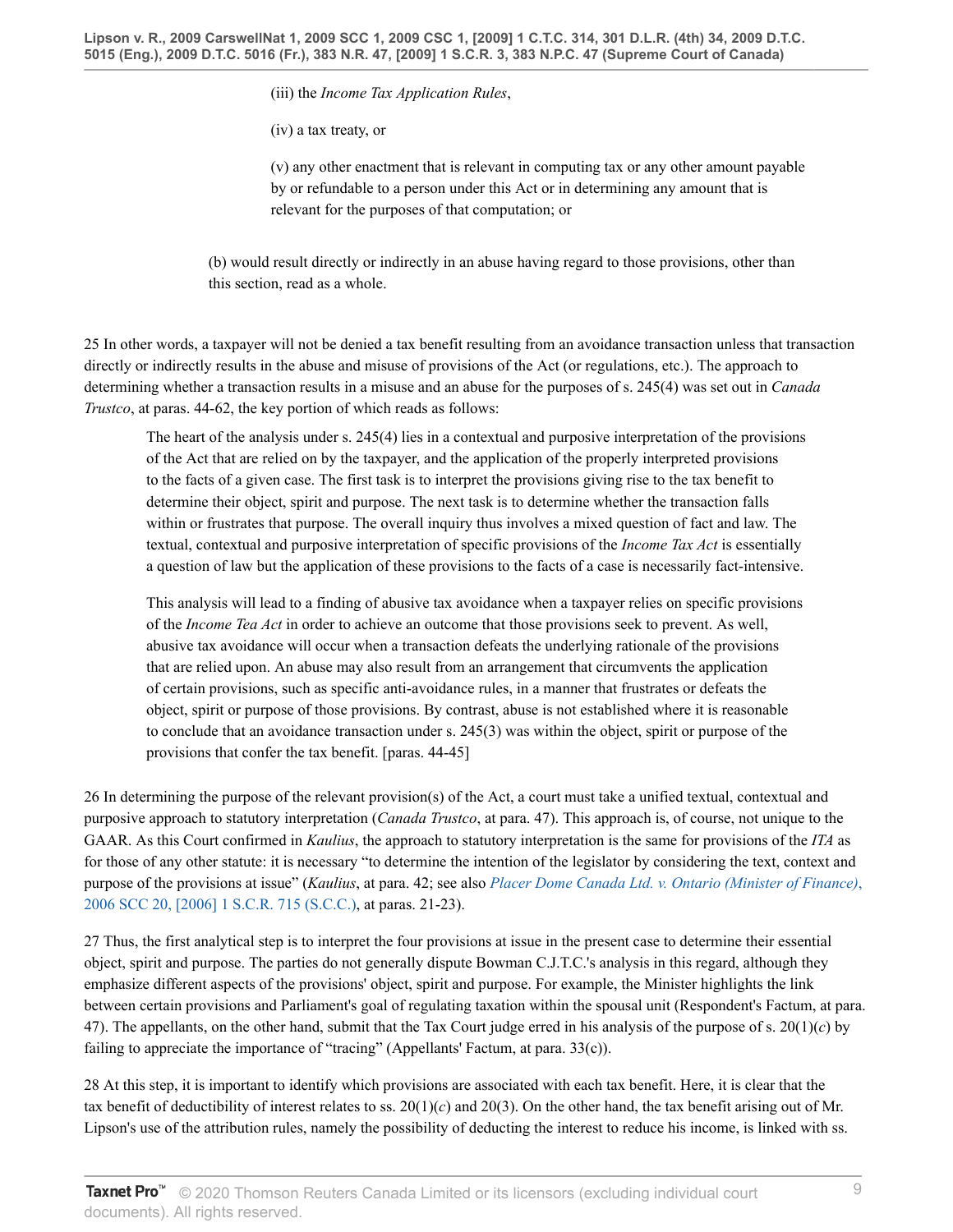73(1) and 74.1(1). By virtue of these provisions, Mr. Lipson retains, for tax purposes, the stream of income from the shares sold to his wife but is able to deduct the interest payments on the mortgage from his income.

29 Section 20(1)(*c*) allows taxpayers to deduct interest on borrowed money used for a commercial purpose. The purpose of this provision is to "create an incentive to accumulate capital with the potential to produce income" (*[Entreprises Ludco ltée c.](http://v3.taxnetpro.com/Document/I8d7d9393e0e55dece0440003ba833f85/View/FullText.html?originationContext=document&vr=3.0&rs=cblt1.0&transitionType=DocumentItem&contextData=(sc.Search)) Canada*[, 2001 SCC 62, \[2001\] 2 S.C.R. 1082 \(S.C.C.\),](http://v3.taxnetpro.com/Document/I8d7d9393e0e55dece0440003ba833f85/View/FullText.html?originationContext=document&vr=3.0&rs=cblt1.0&transitionType=DocumentItem&contextData=(sc.Search)) at para. 63), or to "encourage the accumulation of capital which would produce taxable income" (*Shell Canada Ltd. v. R.*[, \[1999\] 3 S.C.R. 622 \(S.C.C.\)](http://v3.taxnetpro.com/Document/I8d7d9393fbab5dece0440003ba833f85/View/FullText.html?originationContext=document&vr=3.0&rs=cblt1.0&transitionType=DocumentItem&contextData=(sc.Search)), at para. 57).

30 Section 20(3) was enacted "[f]or greater certainty" in order to make it clear that interest that is deductible under s. 20(1) (*c*) does not cease to be deductible because the original loan was refinanced. It serves "a practical function in the commercial world of facilitating refinancing" (Tax Court judgment, at para. 20).

31 The effect of s. 73(1) is to facilitate interspousal transfers of property without triggering immediate tax consequences (Tax Court judgment, at para. 21). This is an exception to the general rule that capital gains and losses are recognized when property is disposed of. According to Professor Vern Krishna:

The rationale for permitting a taxpayer to rollover assets is that it is undesirable, and perhaps unfair, to impose a tax on transactions that do not involve a fundamental economic change in ownership, even though there may be a change in form or legal structure.

(*The Fundamentals of Canadian Income Tax* (9th ed. 2006), at p. 1112)

32 Finally, the attribution rules in ss. 74.1 to 74.5 are anti-avoidance provisions whose purpose is to prevent spouses (and other related persons) from reducing tax by taking advantage of their non-arm's length status when transferring property between themselves. The most common example of such a benefit is one derived from income splitting, but it is not the only example. In Canada, the unit of taxation is the individual: "Each individual is a taxpayer in his or her own right" (Krishna, at p. 16; see also *Thibaudeau v. R.*[, \[1995\] 2 S.C.R. 627 \(S.C.C.\),](http://v3.taxnetpro.com/Document/I8d7d93942ad65dece0440003ba833f85/View/FullText.html?originationContext=document&vr=3.0&rs=cblt1.0&transitionType=DocumentItem&contextData=(sc.Search)) at para. 93). Thus, s. 74.1(1) is designed to prevent spouses from benefiting from their non-arm's length relationship by attributing, for tax purposes, any income or loss from property transferred to a spouse back to the transferring spouse.

33 The second step in the s. 245(4) analysis is to determine whether the avoidance transaction frustrates the object, spirit or purpose of the relevant provisions. The appellants submit that the courts below erred at this step of the analysis by relying on the "overall purpose" of the transactions in question, that is, by collapsing the series of legally effective transactions into a single transaction and recharacterizing them by attributing an overall purpose to them (Appellants' Factum, at paras. 134-43). As I interpret the appellants' submissions, the objection to an "overall purpose" approach is twofold: First, transactions under s. 20(1)(*c*) should be assessed individually rather than as a series (Appellants' Factum, at paras. 90-91). This is an objection to the "overall" aspect of the "overall purpose" test. Second, this approach is legally incorrect because the purpose of the transactions—whether in the sense of the taxpayer's motivation, of the primary purpose or perhaps even of economic substance—is not determinative in the s. 245(4) inquiry. This is an objection to the "purpose" aspect of the "overall purpose" test.

34 It is true, as the appellants argue, that in assessing a series of transactions, the misuse and abuse must be related to the specific transactions forming part of the series. However, the entire series of transactions should be considered in order to determine whether the individual transactions within the series abuse one or more provisions of the *Act*. Individual transactions must be viewed in the context of the series. Consideration of this context will enable a reviewing court to assess and understand the nature of the individual parts of the series when analysing whether abusive tax avoidance has occurred. At the same time, care should be taken not to shift the focus of the analysis to the "overall purpose" of the transactions. Such an approach might incorrectly imply that the taxpayer's motivation or the purpose of the transaction is determinative. In such a context, it may be preferable to refer to the "overall result", which more accurately reflects the wording of s. 245(4) and this Court's judgment in *Canada Trustco*. I will now review the arguments of the parties from this perspective.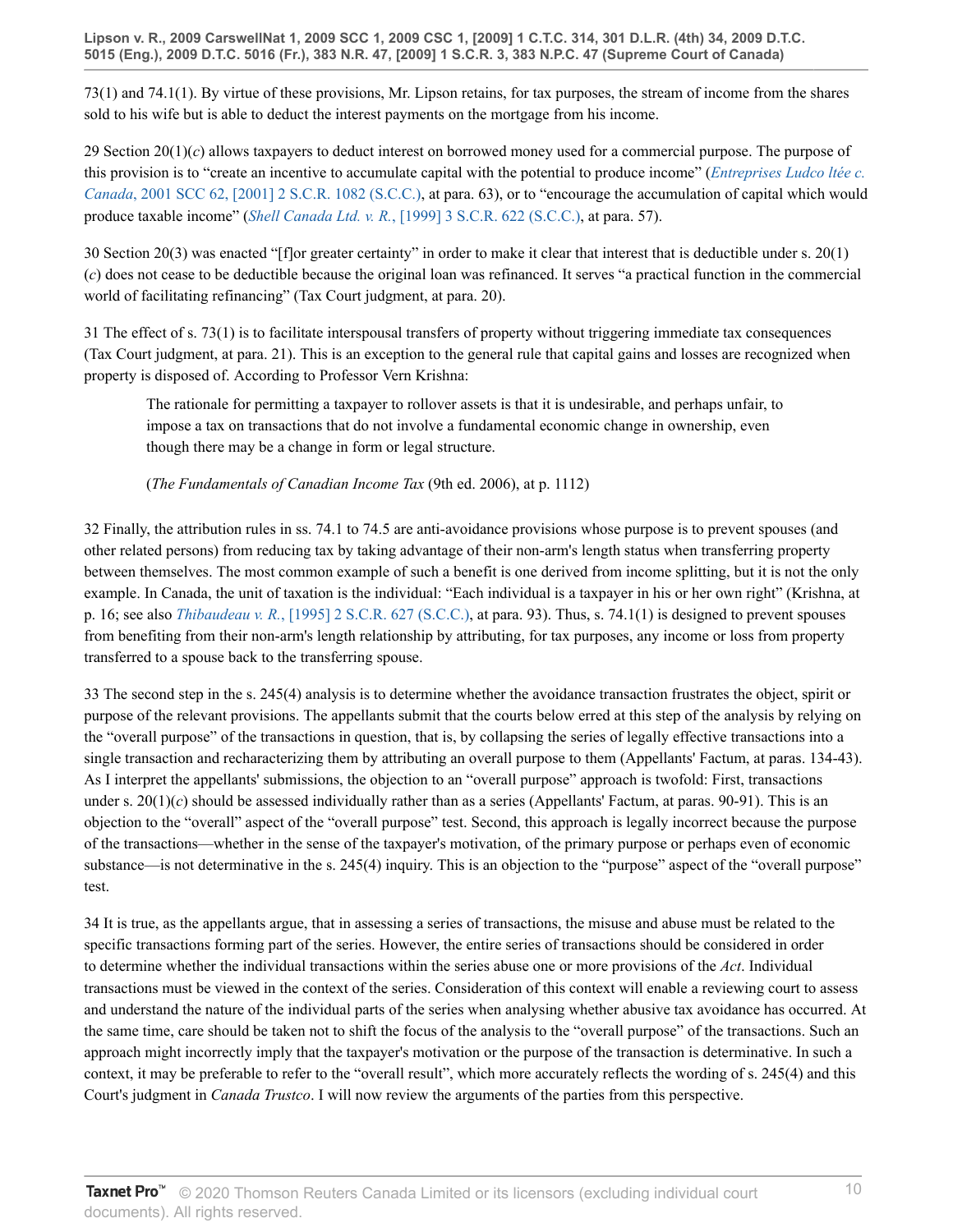35 First, with regard to viewing transactions individually versus as a series (i.e., the "overall" aspect of the "overall purpose" test), the appellants argue that the results of a series of transactions are not relevant in an analysis under s.  $20(1)(c)$ . This submission is based both on the wording of s. 20(1)(e) itself, which does not refer to a series of transactions, and on the decisions of this Court and of the Federal Court of Appeal in *[Singleton](http://v3.taxnetpro.com/Document/I8d7d9393e0df5dece0440003ba833f85/View/FullText.html?originationContext=document&vr=3.0&rs=cblt1.0&transitionType=DocumentItem&contextData=(sc.Search))*.

36 It is true that this Court has held that no recourse may be had to a series of transactions in determining whether s. 20(1) (*c*) applies (*[Singleton](http://v3.taxnetpro.com/Document/I8d7d9393e0df5dece0440003ba833f85/View/FullText.html?originationContext=document&vr=3.0&rs=cblt1.0&transitionType=DocumentItem&contextData=(sc.Search))*, at para. 34). However, at issue is not whether the series is relevant in a s. 20(1)(*c*) analysis, but rather whether it is relevant to an analysis under s. 245(4) of the GAAR. There is no question that a court may consider a series of transactions of which the transaction is a part in order to determine whether the transaction results in abuse and misuse of one or more provisions of the Act. As Noël J.A. noted, this is clear from the wording of the GAAR provisions, and in particular from ss. 245(2) and 245(3)(*b*), which contemplate the denial of a tax benefit resulting from a series of transactions.

37 Section  $245(3)(b)$  indicates that an avoidance transaction is not necessarily a transaction that results in a tax benefit on its own, but may instead be one that is part of a series of transactions that result in a tax benefit. It would be odd if a court could not then consider the rest of that series in determining whether an avoidance transaction resulted in abuse and misuse of provisions of the Act. Further, s. 245(4) states that a tax benefit may be denied if a transaction would result "directly or indirectly" in a misuse of the provisions of the Act or in an abuse having regard to those provisions read as a whole. The use of the words "directly or indirectly" indicates that Parliament intended the GAAR to apply even where abuse is an indirect result of a transaction. It follows logically that regard may be had to the series of transactions when determining whether a transaction within the series is abusive;—otherwise, the GARR would apply only to transactions that directly result in abuse and misuse. Finally, this Court agreed in *Kaulius* that the s. 245(4) analysis may be conducted "in light of the series of transactions" (para. 46; see also para. 56).

38 The appellants raise another objection to an "overall purpose" approach. In their view, the Tax Court judge may have been relying on the taxpayers' motivation, the true economic purpose of the transactions, or their economic substance when he adopted this approach. They submit that none of these is determinative at this stage of the analysis (Appellants' Factum, at para. 140). The appellants are correct on this point: it is clear from *Canada Trustco* that the proper approach under s. 245(4) is to determine whether the transaction frustrates the object, spirit or purpose of the provisions giving rise to the tax benefit. An avoidance purpose is needed to establish a violation of the GAAR when s. 245(3) is in issue, but is not determinative in the s. 245(4) analysis. Motivation, purpose and economic substance are relevant under s. 245(4) only to the extent that they establish whether the transaction frustrates the purpose of the relevant provisions (*Canada Trustco*, at paras. 57-60).

39 Turning to the Tax Court judge's reasons, it is not entirely clear what Bowman C.J.T.C. meant by "overall purpose". He cited and applied the *Canada Trustco* analysis (paras. 17-30), but also appeared, at times, to rely on the taxpayers' motivation and on the economic substance of the transactions. For example, in para. 31, he mentioned that the primary objective of the transactions was to make the interest on the purchase of the house tax deductible. However, as I mentioned above, Bowman C.J.T.C. seems to have focussed on the result of the series of transactions. I will now turn to a review of the specific transactions within the series at issue.

# **D. Abuse and Misuse**

40 According to the framework set out in *Canada Trustco*, a transaction can result in an abuse and misuse of the Act in one of three ways: where the result of the avoidance transaction (a) is an outcome that the provisions relied on seek to prevent; (b) defeats the underlying rationale of the provisions relied on; or (c) circumvents certain provisions in a manner that frustrates the object, spirit or purpose of those provisions (*Canada Trustco*, at para. 45). One or more of these possibilities may apply in a given case. I should reiterate that in a case like the one at bar, the individual tax benefits must be analysed separately, but always in the context of the entire series of transactions and bearing in mind that each step may have an impact on the others, in order to determine whether any of the provisions relied upon for each tax benefit was misused and abused.

41 First of all, in accordance with the analytical approach described above, we must consider the tax benefit conferred on Mrs. Lipson by ss. 20(1)(*c*) and 20(3), namely the entitlement to deduct the interest. In my opinion, the respondent has not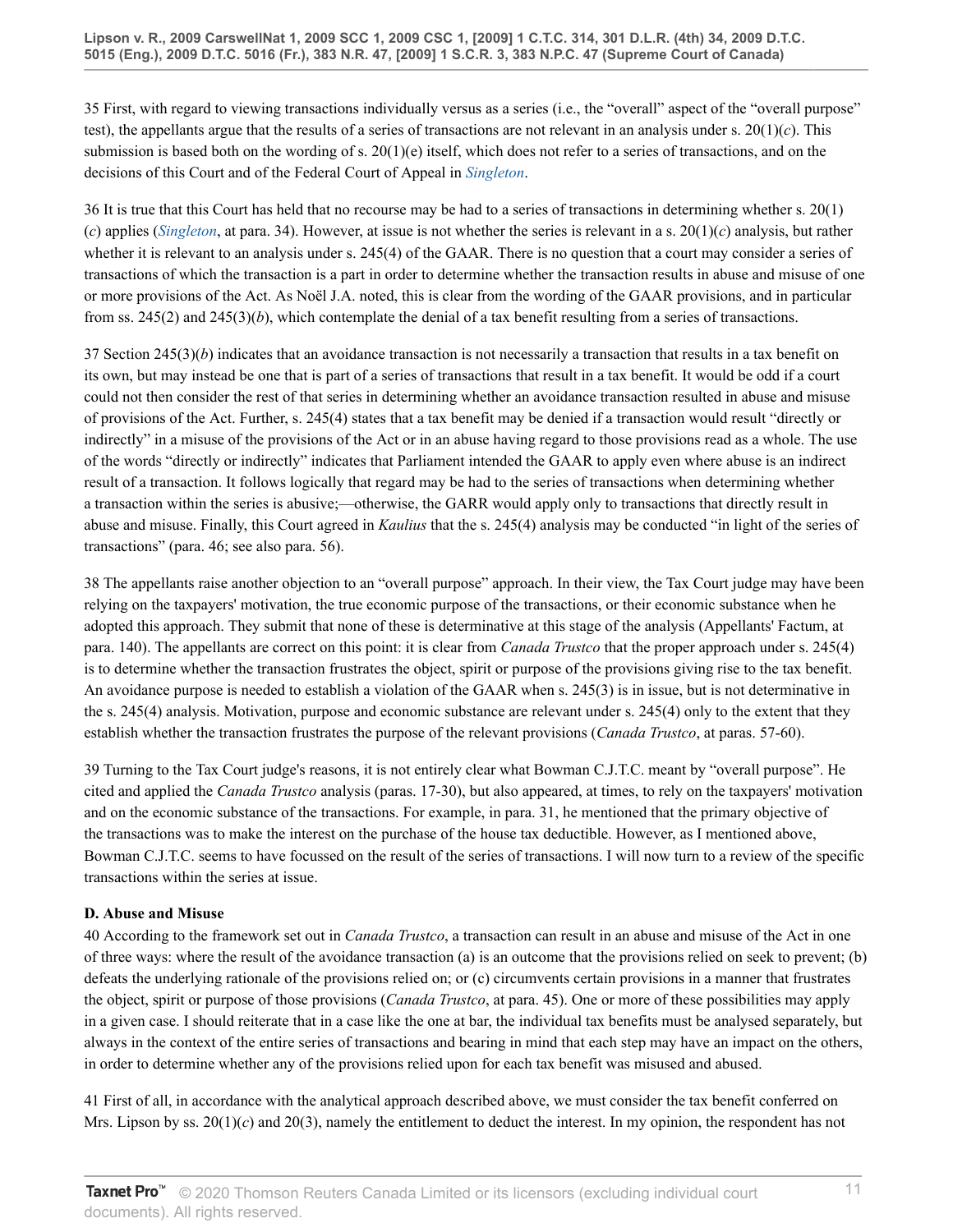established that in view of their purpose, these provisions have been misused and abused. Mr. Lipson sold his shares to his wife and bought the residence with the proceeds of that sale (see Statement of Agreed Facts and Conclusion, at para. 12). In the result, Mrs. Lipson financed the purchase of income-producing property with debt, whereas Mr. Lipson financed the purchase of the residence with equity. To this point, the transactions were unimpeachable. They became problematic when the parties took further steps in their series of transactions. The problem arose when Mr. Lipson and his wife turned to ss. 73(1) and 74.1(1) in order to obtain the result contemplated in the design of the series of transactions, namely to have Mr. Lipson apply his wife's interest deduction to his own income. This was contrary to the purpose of s. 74.1(1).

42 As I mentioned above in para. 32, the purpose of s. 74.1(1) is to prevent spouses from reducing tax by taking advantage of their non-arm's length relationship when transferring property between themselves. In this case, the attribution to Mr. Lipson of the net income or loss derived from the shares would enable him to reduce the dividend income attributed to him by the amount of the interest on the loan that financed his wife's purchase of those shares. However, before the transfer, when the dividend income was in Mr. Lipson' s hands, no interest expense could have been deducted from it. It seems strange that the operation of s. 74.1(1) can result in the reduction of the total amount of tax payable by Mr. Lipson on the income from the transferred property. The only way the Lipsons could have produced the result in this case was by taking advantage of their non-arm's length relationship. Therefore, the attribution by operation of s. 74.1(1) that allowed Mr. Lipson to deduct the interest in order to reduce the tax payable on the dividend income from the shares and other income, which he would not have been able to do were Mrs. Lipson dealing with him at arm's length, qualifies as abusive tax avoidance. It does not matter that s. 74.1(1) was triggered automatically when Mr. Lipson did not elect to opt out of s. 73(1). His motivation or purpose is irrelevant. But to allow s. 74.1(1) to be used to reduce Mr. Lipson's income tax from what it would have been without the transfer to his spouse would frustrate the purpose of the attribution rules. Indeed, a specific anti-avoidance rule is being used to facilitate abusive tax avoidance.

43 My colleague Rothstein J. agrees that the impugned transactions fall afoul of the *Income Tax Act* but would nevertheless refer the reassessment back to the Minister on the ground that the Minister ought to have relied on the specific anti-avoidance rule in s. 74.5(11) *ITA* instead of the GAAR. In my respectful view, this approach is not open to the Court in this case. Both parties have contended from the outset and reasserted in this Court that s. 74.5(11) *ITA*, on which Rothstein J. rests his conclusion, does not apply on the facts of this case.

44 Although I agree with Rothstein J. that this Court is not bound to adopt, on a question of law, an interpretation on which the parties agree, it is quite another matter to settle their dispute on a basis of a construction and an application of the statute expressly disavowed by all parties throughout the proceedings. Our decision must turn on the issues as framed in the proceedings and litigated in the courts below and on appeal to this Court. The issue in these appeals was whether the GAAR applies to the impugned transactions.

45 In my view, for the reasons set out above, the GAAR applies to these transactions. It is true that courts should avoid extending the GAAR beyond its statutory purpose. But, bearing this purpose in mind, where the language of and principles flowing from the GAAR apply to a transaction, the court should not refuse to apply it on the ground that a more specific provision—one that both the Minister and the taxpayers considered to be inapplicable throughout the proceedings—might also apply to the transaction.

46 In this context, I need not decide whether the taxpayers could have succeeded under s. 74.5(11) *ITA*. I seriously doubt that that provision would have properly addressed the complex series of transactions before this Court in the present appeals. It may have been mentioned in factums and in questions at the hearing, but its interpretation and application were not the issues litigated by the parties in this case. The GAAR was and remains the focus of the present appeals. I would leave the issue of the interpretation of s. 74.5(11) *ITA* for another day.

47 In the end, the parties focussed on the application of the GAAR, which was the proper basis for the reassessment. The GAAR is a residual provision, but it is designed to address the complexity of transactions which fall outside the scope of specific anti-avoidance provisions. As I mentioned above, it relates specifically to the impact of complex series of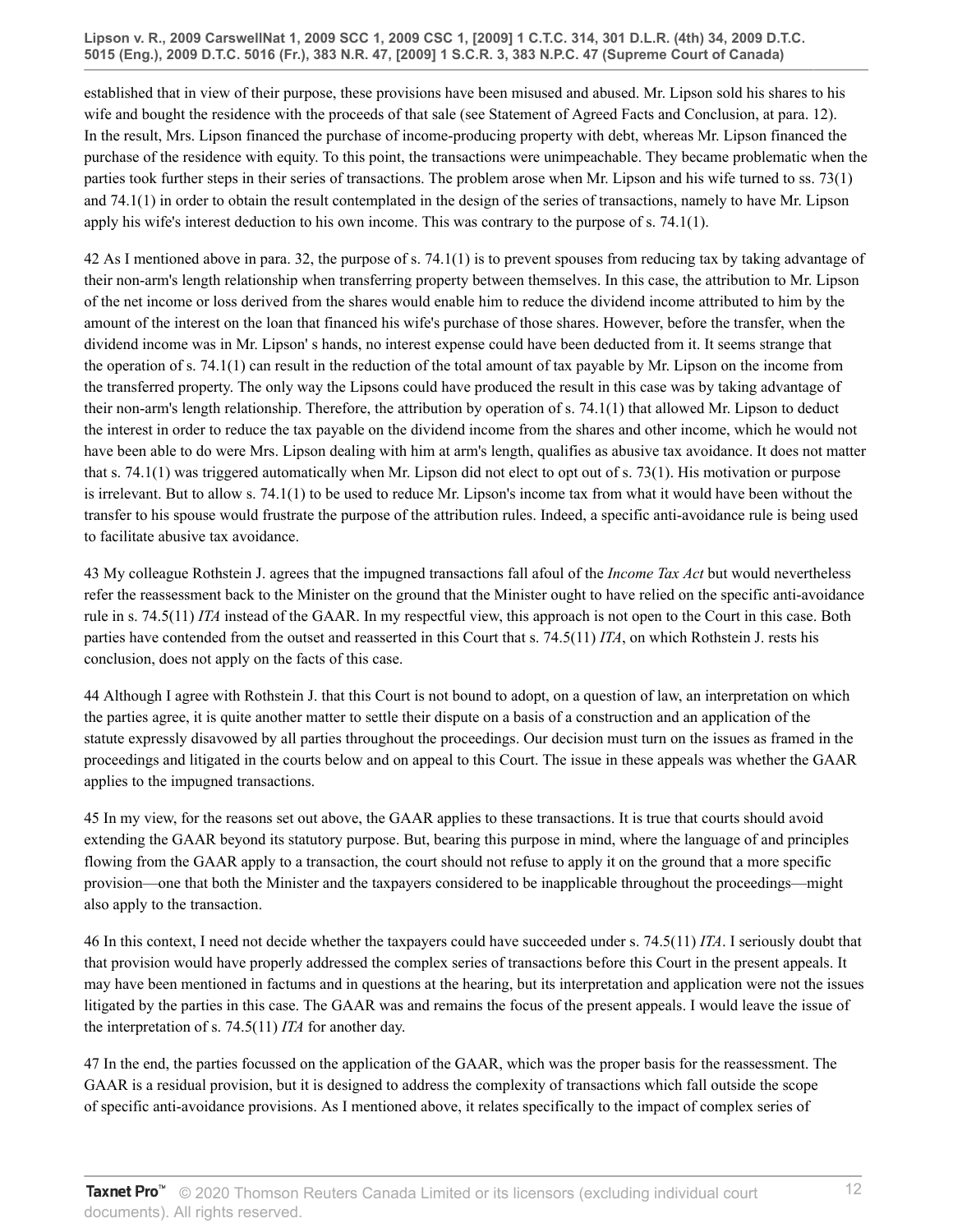**Lipson v. R., 2009 CarswellNat 1, 2009 SCC 1, 2009 CSC 1, [2009] 1 C.T.C. 314, 301 D.L.R. (4th) 34, 2009 D.T.C. 5015 (Eng.), 2009 D.T.C. 5016 (Fr.), 383 N.R. 47, [2009] 1 S.C.R. 3, 383 N.P.C. 47 (Supreme Court of Canada)**

transactions which often depend on the interplay of discrete provisions of the *ITA*. The Minister could properly use the GAAR in respect of a series of transactions that had an impact on more than just one stream of income.

48 In summary, the tax benefit of the interest deduction resulting from the refinancing of the shares of the family corporation by Mrs. Lipson is not abusive viewed in isolation, but the ensuing tax benefit of the attribution of Mrs. Lipson's interest deduction to Mr. Lipson is. It follows that this latter tax benefit can be denied under s. 245(2), which is triggered because the transactions in the series include the attribution of the interest deduction under s. 74.1(1) and this attribution frustrates the object, spirit and purpose of that provision. I must now briefly consider the tax consequences of the denial of the tax benefit and the application of the GAAR.

#### **E. Determination of the Tax Consequences of the Application of Section 245(2)**

49 The Minister seeks to deny the deductibility of the interest expense in the hands of Mr. Lipson, while still attributing the dividend income back to him (see Transcript, at p. 40). The appellants respond that such an outcome is impossible, since s. 74.1(1) only attributes the income or loss back to the transferor (see Transcript, at p. 22). Thus, the tax consequences of the application of s. 245(2) are in issue here.

50 Section 245(5), without restricting the generality of s. 245(2), sets forth a scheme for determining the tax consequences of the application of that provision. Section 245(5) reads as follows:

**245.** …

(5) Without restricting the generality of subsection (2), and notwithstanding any other enactment,

(a) any deduction, exemption or exclusion in computing income, taxable income, taxable income earned in Canada or tax payable or any part thereof may be allowed or disallowed in whole or in part,

(b) any such deduction, exemption or exclusion, any income, loss or other amount or part thereof may be allocated to any person,

(c) the nature of any payment or other amount may be recharacterized, and

(d) the tax effects that would otherwise result from the application of other provisions of this Act may be ignored,

in determining the tax consequences to a person as is reasonable in the circumstances in order to deny a tax benefit that would, but for this section, result, directly or indirectly, from an avoidance transaction.

51 When considering the application of s. 245(5), a court must be satisfied that there is an avoidance transaction that satisfies the requirements of s. 245(4), that s. 245(5) provides for the tax consequences and that the tax benefits that would flow from the abusive transactions should accordingly be denied. The court must then determine whether these tax consequences are reasonable in the circumstances. In the present case, disallowing the interest deduction in computing the income or loss attributed to Mr. Lipson and attributing that deduction back to Mrs. Lipson is a reasonable outcome.

# **F. Uncertainty and the GAAR**

52 The appellants and several commentators have warned of the potential for uncertainty should this Court find that the GAAR applies in the instant case. The appellants argue that to maintain certainty for taxpayers, the direct use of the borrowed funds—as determined by tracing—should be determinative of whether the GAAR applies to deductions claimed under s.  $20(1)(c)$  (Appellants' Factum, at para. 82). As I mentioned above, such an approach would effectively read the GAAR out of the *ITA*, since the "direct use" test applies only to determine whether interest is deductible under s. 20(1)(*c*) and involves an inquiry that is distinct from the one under s. 245, in which it must be asked whether otherwise valid transactions, such as those in *[Singleton](http://v3.taxnetpro.com/Document/I8d7d9393e0df5dece0440003ba833f85/View/FullText.html?originationContext=document&vr=3.0&rs=cblt1.0&transitionType=DocumentItem&contextData=(sc.Search))* and in the present case, frustrate the object, spirit and purpose of the provisions relied on. Indeed, contrary to the judgments in *Canada Trustco* and *Kaulius*, my colleague Binnie J. essentially guts the GAAR and reads it out of the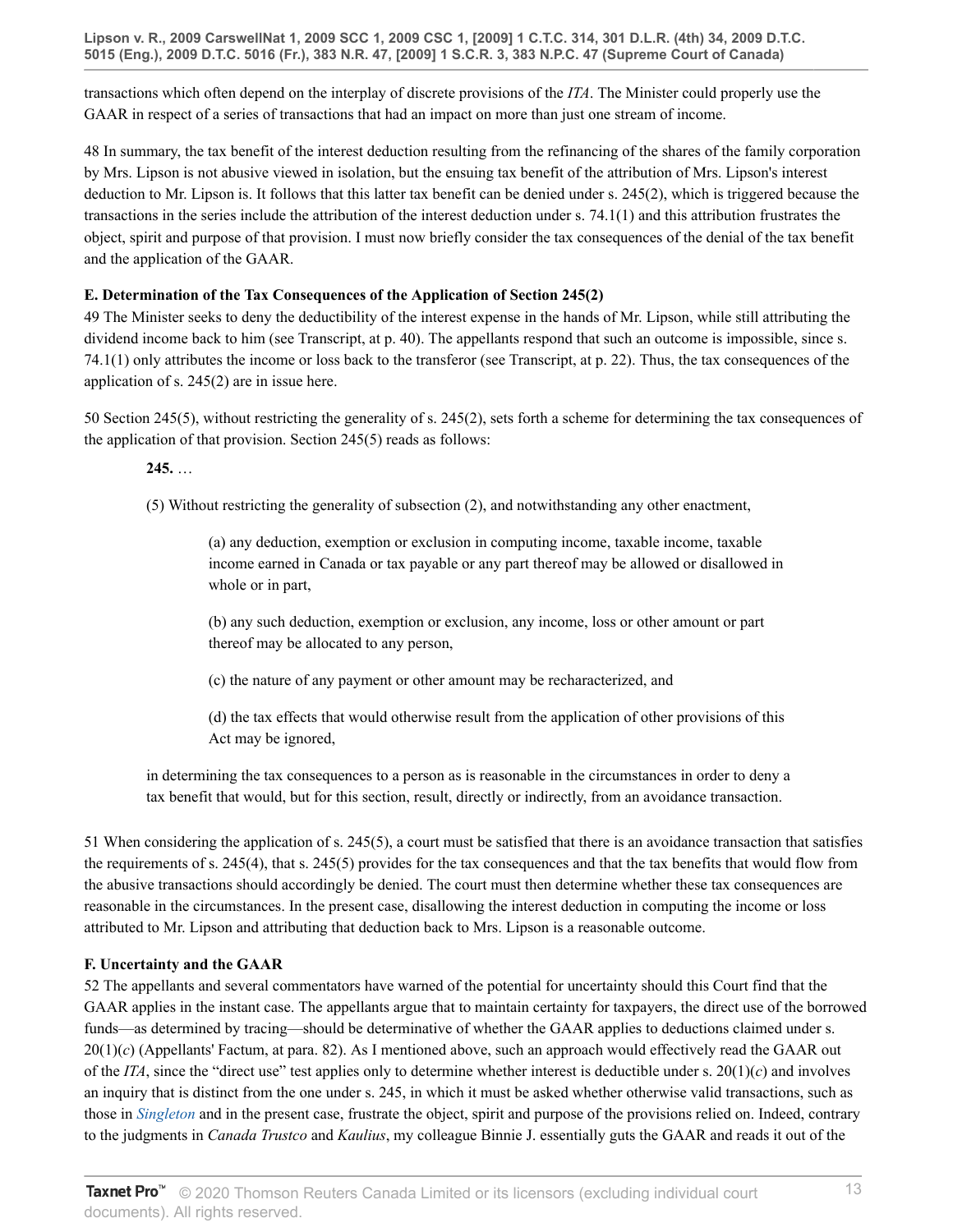*ITA* under the guise of an exercise in legal interpretation. To the extent that it may not always be obvious whether the purpose of a provision is frustrated by an avoidance transaction, the GAAR may introduce a degree of uncertainty into tax planning, but such uncertainty is inherent in all situations in which the law must be applied to unique facts. The GAAR is neither a penal provision nor a hammer to pound taxpayers into submission. It is designed, in the complex context of the *ITA*, to restrain abusive tax avoidance and to make sure that the fairness of the tax system is preserved. A desire to avoid uncertainty cannot justify ignoring a provision of the *ITA* that is clearly intended to apply to transactions that would otherwise be valid on their face.

53 I would therefore dismiss the appeal of Earl Lipson with costs in this Court. Given the agreement between the parties, I would also dismiss the appeal of Jordan B. Lipson with costs in this Court.

# *Binnie J.* **(dissenting):**

54 How healthy is the *Duke of Westminster*? There is cause for concern. Although this Court in *[Canada Trustco Mortgage](http://v3.taxnetpro.com/Document/I8d7d939394245dece0440003ba833f85/View/FullText.html?originationContext=document&vr=3.0&rs=cblt1.0&transitionType=DocumentItem&contextData=(sc.Search)) Co. v. R.*[, 2005 SCC 54, \[2005\] 2 S.C.R. 601 \(S.C.C.\),](http://v3.taxnetpro.com/Document/I8d7d939394245dece0440003ba833f85/View/FullText.html?originationContext=document&vr=3.0&rs=cblt1.0&transitionType=DocumentItem&contextData=(sc.Search)) affirmed, at para. 11, the continuing viability of the principle that taxpayers are entitled to arrange their affairs to minimize the amount of tax payable (a principle enshrined in *Inland Revenue Commissioners v. Duke of Westminster* (1935), [1936] A.C. 1 (U.K. H.L.)), the traditional approach is now tempered by the application of the general anti-avoidance rule ("GAAR"). The question in these appeals, as it was in *Canada Trustco*, is where the appropriate balance is to be struck.

55 The GAAR is a weapon that, unless contained by the jurisprudence, could have a widespread, serious and unpredictable effect on legitimate tax planning. At the same time, of course, the GAAR must be given a meaningful role. That role is circumscribed by the requirement in s. 245(4) of the *Income Tax Act*, R.S.C. 1985, c. 1 (5th Supp.), that the transaction[s] not only be shown to be "avoidance transaction[s]", i.e. transactions structured primarily to obtain a tax benefit, but *in addition* that the Minister demonstrate that the tax benefit results from a misuse/abuse of the provisions of the Act relied upon to produce it.

56 The tax plan at issue in this case is "*Singleton* with a spousal dimension"—or *Singleton* with a twist—see *[Singleton v. R.](http://v3.taxnetpro.com/Document/I8d7d9393e0df5dece0440003ba833f85/View/FullText.html?originationContext=document&vr=3.0&rs=cblt1.0&transitionType=DocumentItem&contextData=(sc.Search))*, [2001 SCC 61, \[2001\] 2 S.C.R. 1046 \(S.C.C.\).](http://v3.taxnetpro.com/Document/I8d7d9393e0df5dece0440003ba833f85/View/FullText.html?originationContext=document&vr=3.0&rs=cblt1.0&transitionType=DocumentItem&contextData=(sc.Search)) In that case, the taxpayer used \$300,000 of existing equity in his law firm to purchase a house. He refinanced his law firm equity with borrowed money. He deducted the interest on the loan claiming that the borrowed money now represented his investment in the law firm. Despite the Minister's objection, our Court held that he was entitled to do so.

57 *[Singleton](http://v3.taxnetpro.com/Document/I8d7d9393e0df5dece0440003ba833f85/View/FullText.html?originationContext=document&vr=3.0&rs=cblt1.0&transitionType=DocumentItem&contextData=(sc.Search))* was not a GAAR case, and it did not involve the spousal attribution rules. Its outcome turned on the Court's view of s.  $20(1)(c)$  interest deductibility. Nevertheless, it is important to emphasize at the outset that the Minister is not asking the Court to revisit *[Singleton](http://v3.taxnetpro.com/Document/I8d7d9393e0df5dece0440003ba833f85/View/FullText.html?originationContext=document&vr=3.0&rs=cblt1.0&transitionType=DocumentItem&contextData=(sc.Search))*. He does not claim that the GAAR would have applied on the facts of that case.

58 In the Statement of Agreed Facts and Conclusion, the Minister acknowledged that it is common ground that the interest was deductible (para. 15). Applying *[Singleton](http://v3.taxnetpro.com/Document/I8d7d9393e0df5dece0440003ba833f85/View/FullText.html?originationContext=document&vr=3.0&rs=cblt1.0&transitionType=DocumentItem&contextData=(sc.Search))*, the only question is whether the deduction becomes "abusive" when income or losses are attributed back to the transferor (appellant) by the spousal attribution rules in ss. 73(1) and 74.1(1).

59 In my opinion, the spousal "twist" added to *[Singleton](http://v3.taxnetpro.com/Document/I8d7d9393e0df5dece0440003ba833f85/View/FullText.html?originationContext=document&vr=3.0&rs=cblt1.0&transitionType=DocumentItem&contextData=(sc.Search))* should not cause the entire series of transactions to be characterized as abusive. After all, there is nothing in the Act to discourage the transfer of property at fair market value between spouses. Indeed, by allowing a spouse to transfer property to the other spouse at the transferor's adjusted cost base, Parliament intended to make such transfers attractive. If the tax plan in *[Singleton](http://v3.taxnetpro.com/Document/I8d7d9393e0df5dece0440003ba833f85/View/FullText.html?originationContext=document&vr=3.0&rs=cblt1.0&transitionType=DocumentItem&contextData=(sc.Search))* is not abusive, I do not believe the Minister has established that *[Singleton](http://v3.taxnetpro.com/Document/I8d7d9393e0df5dece0440003ba833f85/View/FullText.html?originationContext=document&vr=3.0&rs=cblt1.0&transitionType=DocumentItem&contextData=(sc.Search))* with a spousal twist is abusive tax avoidance either. I would therefore allow the appeals.

# **Overview**

60 My colleague LeBel J. concludes that the series of transactions in the two appeals at issue here not only amounted to tax avoidance (which it was conceded to be) but *abusive* tax avoidance in the GAAR sense that the series of transactions initiated by the husband's sale of dividend-producing shares to his wife, and ending with his deduction of the interest on the loan used to fund the share acquisition, frustrated "the object, spirit or purpose of one or more of the provisions relied on by the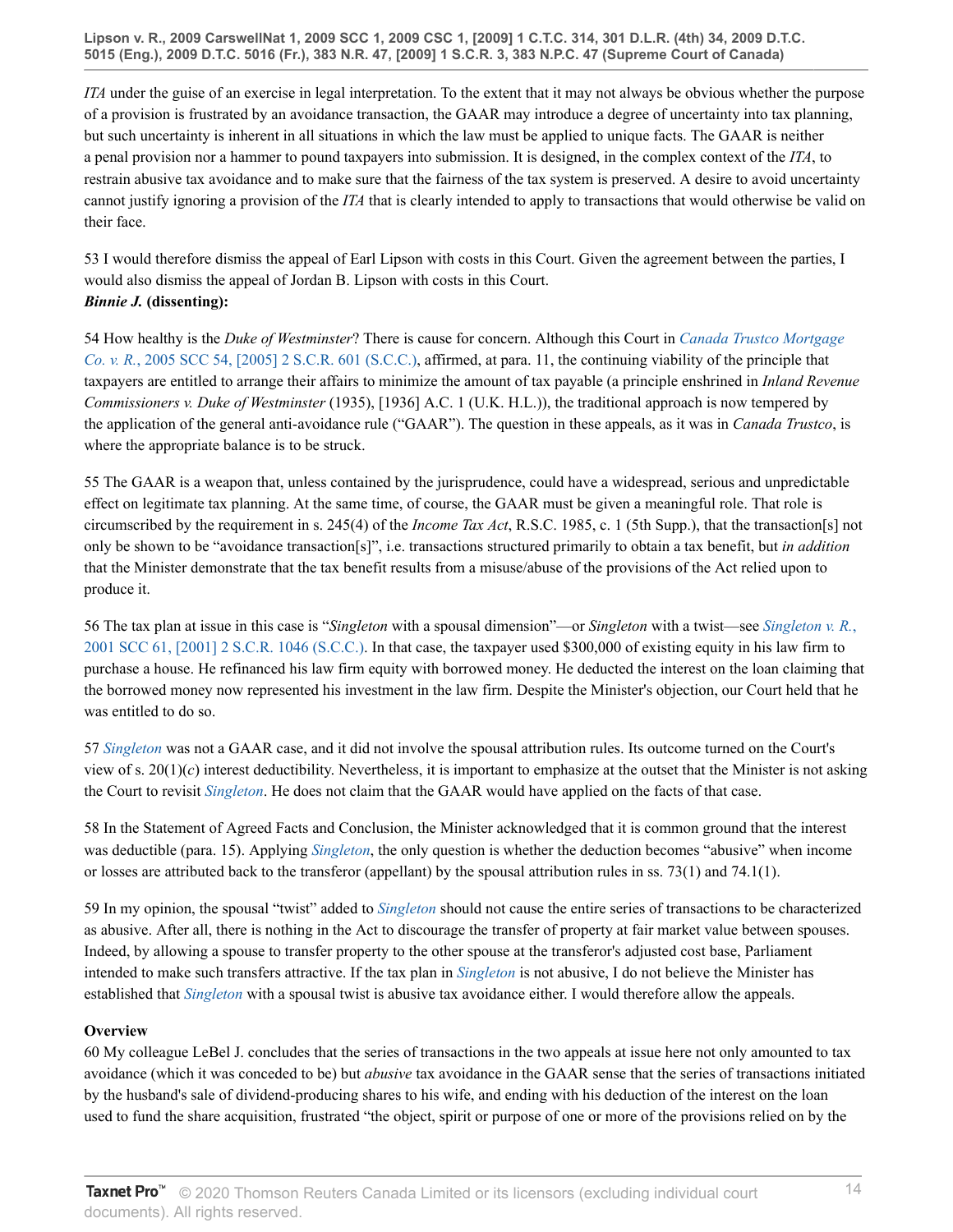taxpayer" (para. 2). It is true that by means of a series of transactions, the appellant turned the equity in his shares into the part purchase (with his wife) of a house, but as stated, *[Singleton](http://v3.taxnetpro.com/Document/I8d7d9393e0df5dece0440003ba833f85/View/FullText.html?originationContext=document&vr=3.0&rs=cblt1.0&transitionType=DocumentItem&contextData=(sc.Search))* illustrates the proposition that there is nothing abusive in principle for a taxpayer to rearrange his or her capital (borrowed or non-borrowed) in a tax efficient manner.

61 My colleague Rothstein J. finds in s. 74.5(11) a sort of *deus ex machina* to dispose of the appeals on a basis not advanced by any of the parties. When asked at the hearing of the appeal by Rothstein J. about the possible application of s. 74.5(11), counsel for the Minister stated that in the Minister's view s. 74.5(11) "did not address the particular problem[s] of this case" because "the transfer of the shares by the appellant to the wife was not merely to reduce the tax payable on any future dividends. It was really to get the interest expense up to the appellant" (tr. p. 41). The Minister was not prepared even to argue as a matter of *fact* "that one of the main reasons in the transfer or loan was to reduce the amount of tax that would, but for this subsection, be payable" within the meaning of s. 74.5(11). The appellant taxpayer was not called on to meet a case under s. 74.5(11) and I do not believe we should assume a factual basis for the application of s. 74.5(11) ("one of the *main* reasons") which none of the parties was prepared to support. The Minister defends the disputed reassessment squarely on the basis of the GAAR. The appellant responds that the GAAR, in its own terms, has no application. The proper limits of the GAAR raise questions of considerable interest to both taxpayers and tax collectors. I believe we should respond to these questions and leave the more narrowly circumscribed role of s. 74.5(11) to another day when one or other of the parties sees fit to allege a factual basis for its application.

62 The Minister takes the selective view that while it was perfectly appropriate for s. 74.1(1) to attribute the net dividend income to increase the tax payable by the appellant, it was abusive for s. 74.1(1) to attribute the losses to him, even though, as I see it, (i) the losses and income were both associated with the same transferred shares, (ii) whether the transfer resulted in net income or loss depended on the fluctuating dividends generated by the shares from year to year and (iii) s. 74.1(1) itself draws no distinction between the attribution of "income or loss[es]". Counsel for the Minister maintains that "[i]t is perfectly logical that the attribution rule works to attribute back the net income and that application of the GAAR then denies the interest deduction, under 245(2)" (Transcript, at p. 40). With respect, once it is accepted (as it was here by the Federal Court of Appeal) that the wife borrowed money from the bank to purchase the shares, which qualified the interest as deductible under s.  $20(1)(c)$ , and that the subsequent bank borrowing secured by a mortgage on the house constituted a refinancing of the original share purchase loan under s. 20(3), which is the result anticipated by *[Singleton](http://v3.taxnetpro.com/Document/I8d7d9393e0df5dece0440003ba833f85/View/FullText.html?originationContext=document&vr=3.0&rs=cblt1.0&transitionType=DocumentItem&contextData=(sc.Search))*, I do not believe that the Minister has shown that the application of the spousal attribution rules to the appellant by operation of law was abusive even though, in the end result, it produced the intended tax benefit. To hold otherwise is to say that whereas it is legitimate for a taxpayer to rearrange his or her capital (borrowed or non-borrowed) in a tax efficient manner, it becomes abusive when the rearrangement involves a sale of property at fair market value between spouses. Introduction of the spousal element, according to the Minister, forfeits the s. 20(1)(*c*) interest deduction otherwise available under *[Singleton](http://v3.taxnetpro.com/Document/I8d7d9393e0df5dece0440003ba833f85/View/FullText.html?originationContext=document&vr=3.0&rs=cblt1.0&transitionType=DocumentItem&contextData=(sc.Search))*. Neither spouse in this case is to be allowed the benefit even though, under our system of tax assessment, each spouse is taxed individually. As observed in *Jabs Construction Ltd. v. R.* [\(1999\), 99 D.T.C. 729 \(T.C.C. \[General Procedure\]\):](http://v3.taxnetpro.com/Document/I8d7d9394045a5dece0440003ba833f85/View/FullText.html?originationContext=document&vr=3.0&rs=cblt1.0&transitionType=DocumentItem&contextData=(sc.Search)) "Section 245 is an extreme sanction. It should not be used routinely every time the Minister gets upset just because a taxpayer structures a transaction in a tax effective way, or does not structure it in a manner that maximizes the tax" (para. 48).

#### **Identification of the Alleged Abuse**

63 The GAAR declares that a transaction or series of transactions which comply with the letter of the *Income Tax Act* may nevertheless be disallowed if the result is directly or indirectly "a *misuse* of the provisions [of the Act] or an *abuse* having regard to [the] provisions [of this Act], other than this section, read as a whole" (s. 245(4)). The principles governing the application of the GAAR were considered by the Court in the companion cases of *Canada Trustco*, where the GAAR was held not to be applicable, and *Mathew v. R.*[, 2005 SCC 55, \[2005\] 2 S.C.R. 643 \(S.C.C.\)](http://v3.taxnetpro.com/Document/I8d7d9393941e5dece0440003ba833f85/View/FullText.html?originationContext=document&vr=3.0&rs=cblt1.0&transitionType=DocumentItem&contextData=(sc.Search)), ("*Kaulius*"), where the GAAR was applied to disallow deductions claimed by the taxpayers. *Canada Trustco* recognized that the line between legitimate tax minimization and abusive tax avoidance is "far from bright" (para. 16). This has proven to be an understatement, and must be read together with the rule in *Canada Trustco* that

[i]f the existence of abusive tax avoidance is unclear, the benefit of the doubt goes to the taxpayer. [para. 66, point 3]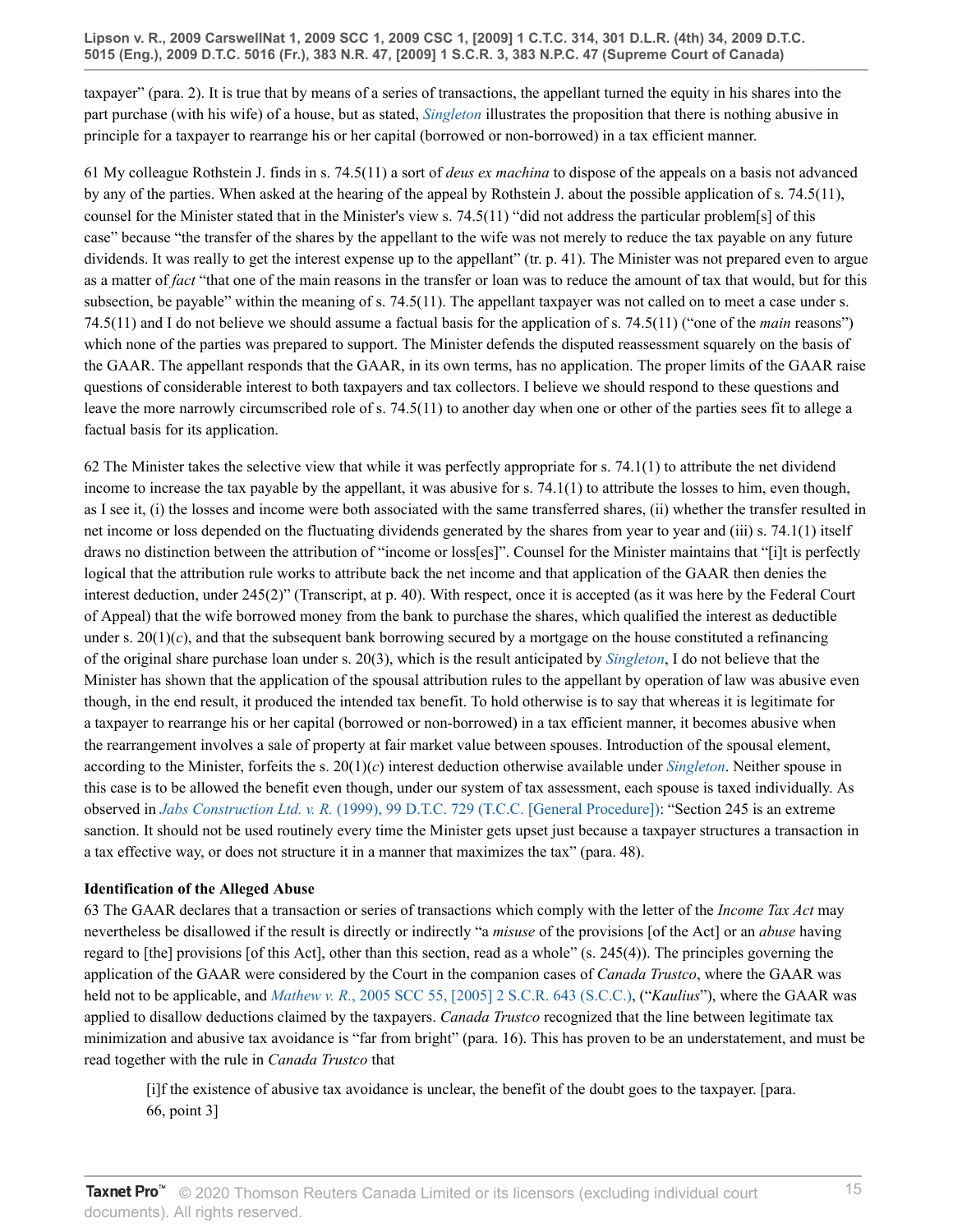64 In my view, when the series of transactions at issue in this case is properly characterized, it is a tax avoidance scheme that falls on the *Canada Trustco* side of the line, and should not have been found to be abusive under the GAAR.

65 Here, as in *Canada Trustco* and *Kaulius*, it is clear that the series of transactions in question produced a tax benefit in some years for the appellant, and that the "shuffle of cheques" (as these schemes are sometimes characterized) was designed to obtain a tax benefit. Nevertheless the following cautionary observations in *Canada Trustco* are pertinent:

The courts cannot search for an overriding policy of the Act that is not based on a unified, textual, contextual and purposive interpretation of the specific provisions in issue To send the courts on the search for some overarching policy and then to use such a policy to override the wording of the provisions of the *Income Tax Act* would inappropriately place the formulation of taxation policy in the hands of the judiciary ....

Second, to search for an overriding policy of the *Income Tax Act* that is not anchored in a textual, contextual and purposive interpretation of the specific provisions that are relied upon for the tax benefit would run counter to the overall policy of Parliament that tax law be certain, predictable and fair, so that taxpayers can intelligently order their affairs.

[Emphasis added; paras. 41-42.]

Counsel for the Minister argues that the appellant "wanted to take advantage of the tax-free rollover. He wanted to sell the shares to his wife in order to trigger the income-earning use, but he didn't want the consequences that a sale of shares would normally carry with it" (Transcript, at p. 46). But this is precisely the outcome contemplated by Parliament when it enacted the spousal attribution rules. The outcome was not so much an abuse "of the specific provisions" as it was a fulfilment of them. The Minister's argument paints with too broad a brush. *Canada Trustco* requires him to identify the misuse and abuse of an "object, spirit or purpose" that is "anchored in a textual, contextual and purposive interpretation of the *specific* provisions that are relied upon for the tax benefit" (para. 42 (emphasis added)). By ignoring the initial sale of shares and recharacterizing the interest payment in relation thereto as nothing more than interest on a house mortgage, and effectively arguing for a stand-alone prohibition on the deductibility of a house mortgage interest (despite *Singleton)*, the Minister, with respect, engages in the sort of vague appeal to "overriding policy" or "overarching policy" that *Canada Trustco* sought to eliminate from the GAAR analysis (para. 41).

66 The Minister argues that Mr. Lipson's use of the attribution rules was abusive because he used them to reduce his tax. At the same time, his counsel readily acknowledged at the hearing that s. 74.1(1) *can* operate to transfer a loss from the lower income spouse up to the higher income spouse (Transcript, at p. 46), thereby opening the door to the higher income spouse (in this case Mr. Lipson) to reduce his tax (see further para. 75 below). Of course Mr. Lipson obtained a tax benefit in some years but the Minister's proposition would, in this respect, further blur the distinction under the GAAR between tax avoidance and *abusive* tax avoidance. As *Canada Trustco* states:

Even if an avoidance transaction is established under the s. 245(3) inquiry, the GAAR will not apply to deny the tax benefit if it may be reasonable to consider that it did not result from abusive tax avoidance under s. 245(4), as discussed more fully below. [para. 35]

67 In my opinion the Minister has failed to identify a specific policy shown to be frustrated by the appellant's plan. The approbation by the Court of the Minister's resort to vague generalities or "overriding policy" would only increase the element of uncertainty in tax planning that *Canada Trustco* sought to avoid.

# **The Series of Transactions**

68 In order to gain a proper appreciation of the context in which abuse is alleged to have resulted, it is useful to identify each distinct legal step in the series of transactions, and relate that step to the relevant provision of the *Income Tax Act*. Of course, in the GAAR analysis, the entire series of transactions must ultimately be taken into consideration to determine whether the tax benefit results from an abuse of the provisions relied upon.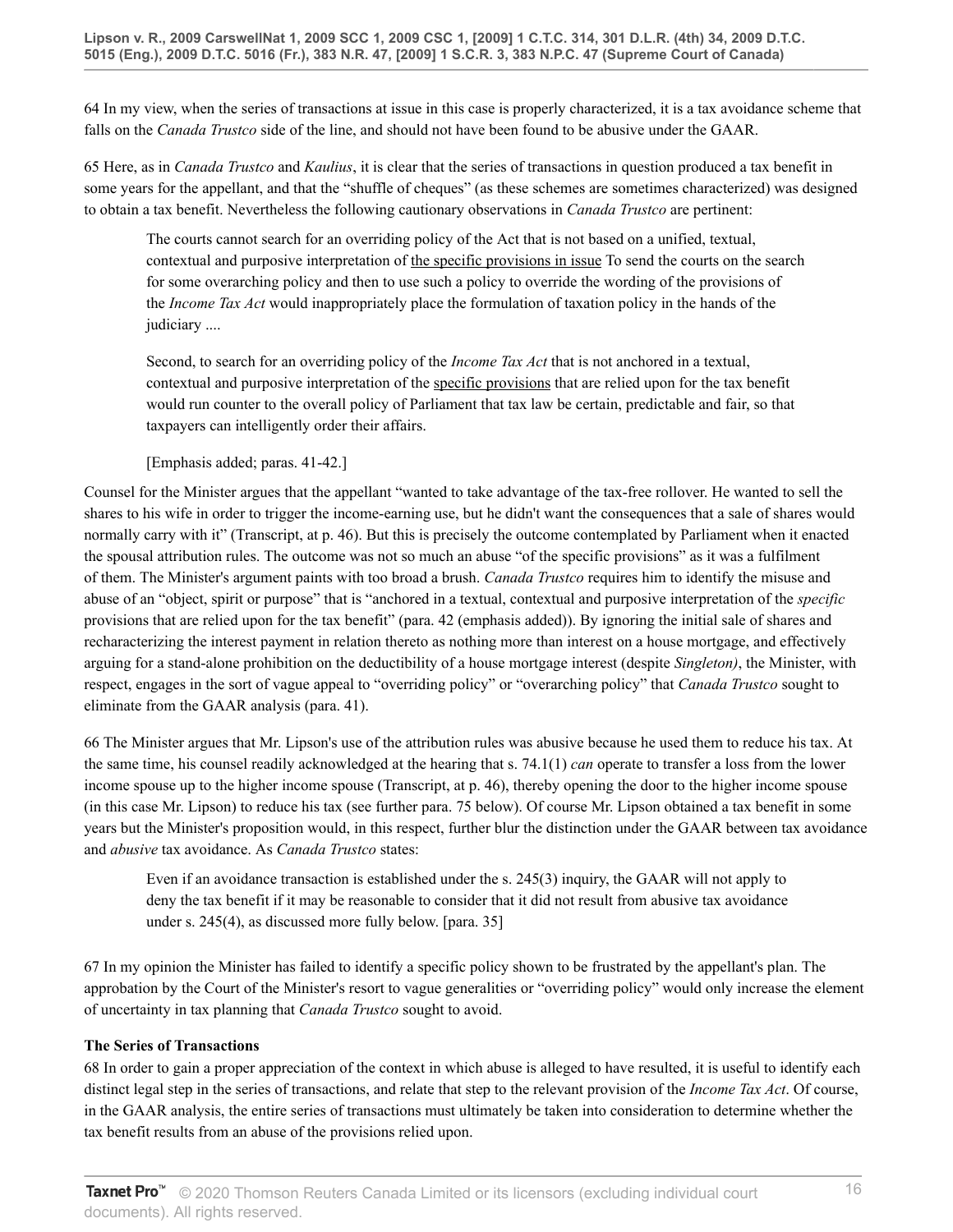69 Counsel for the Minister concedes that the GAAR does not permit the re-characterization of these individual transactions. "[E]ach transaction has to be respected for what it is" (Transcript, at p. 35).

70 At the outset, the appellant owned a substantial block of stock in Lipson Family Investments Ltd. (which I will refer to as "Holdco"). At the conclusion of the series of transactions, he was no longer the owner of \$562,500 of the stock. It had been sold to his wife, Jordanna, at what the Minister does not dispute was fair market value.

71 The wife did not have the cash on hand to buy the shares, so she took out a \$562,500 bank loan. I agree with the Federal Court of Appeal that, viewed in isolation, the interest on this loan was clearly deductible under s.  $20(1)(c)$  of the Act as money borrowed to acquire an income-producing asset, i.e. the shares in Holdco. Noël J.A. wrote:

Jordanna having acquired an income producing asset and having financed the cost of acquisition, there is an obvious link between the borrowed money and a current eligible use. As such, paragraph  $20(1)(c)$ cannot be said to have been misused.

(2007 FCA 113, [2007] 4 F.C.R. 641, at para. 40)

In other words, deductibility of the interest on the share purchase loan satisfied both the letter *and* the spirit of s. 20(1)(*c*).

72 Prior to the share purchase, but plainly as part of the same series of transactions, the appellant and his wife agreed to purchase a house for \$750,000. On closing, the Lipsons took out a \$562,500 mortgage whose proceeds were used to pay off the wife's bank loan. The advantage to the bank of this refinancing was that the \$562,500 loan was now secured by a \$750,000 house. The Minister concedes that the \$562,500 mortgage loan is properly considered to be a refinancing of the \$562,500 stock purchase loan. (It is true that the husband was co-charger on the mortgage, but this was necessarily so, given his joint ownership interest in the \$750,000 house.) Interest payments were made from a joint account. There is no evidence about the source of funds going into that account. The Minister concedes that viewed in isolation s. 20(3) properly applied to preserve the deductibility of the interest payments. If the Minister's position were otherwise, the parties would be arguing about deductibility under s. 20(3), not the GAAR.

73 Deductibility is based on the use of the borrowed funds prior to the refinancing (in this case the purchase of incomeproducing shares), not on the nature of the security eventually provided to secure the refinanced borrowings. Again, I agree with the Federal Court of Appeal that, viewed in isolation, the refinancing of the share purchase loan preserved the deductibility of the interest payments. Noël J.A. wrote:

In this case, the mortgage loan was used to repay the money which had been previously borrowed to purchase the shares. As such, the text, context and purpose of subsection 20(3), is to attribute to the mortgage loan the same purpose as the demand loan. Again, ignoring the overall purpose identified by Bowman C.J., I see no basis for holding that there has been an abuse or a misuse of that provision. [para. 42]

74 At this point, in the sequence of events, the choice offered by Parliament in s. 73(1) presents itself, as explained by Bowman C.J.T.C.:

Subsection 73(1) has as its purpose the facilitation of inter-spousal transfers of property without immediate tax consequences. Such transfers, in the case of non-depreciable property, are deemed to take place at the transferor's [adjusted cost base] unless the transferor elects to have subsection 73(1) not apply. [2006 TCC 148, [2006] 3 C.T.C. 2494, at para. 21]

The appellant *could* have elected not to enjoy the s. 73(1) rollover. In that event, the disposition of the shares would have been subject to the capital gains tax provisions. However, he did not make that election, and as the Federal Court of Appeal held, *per* Noël J.A.: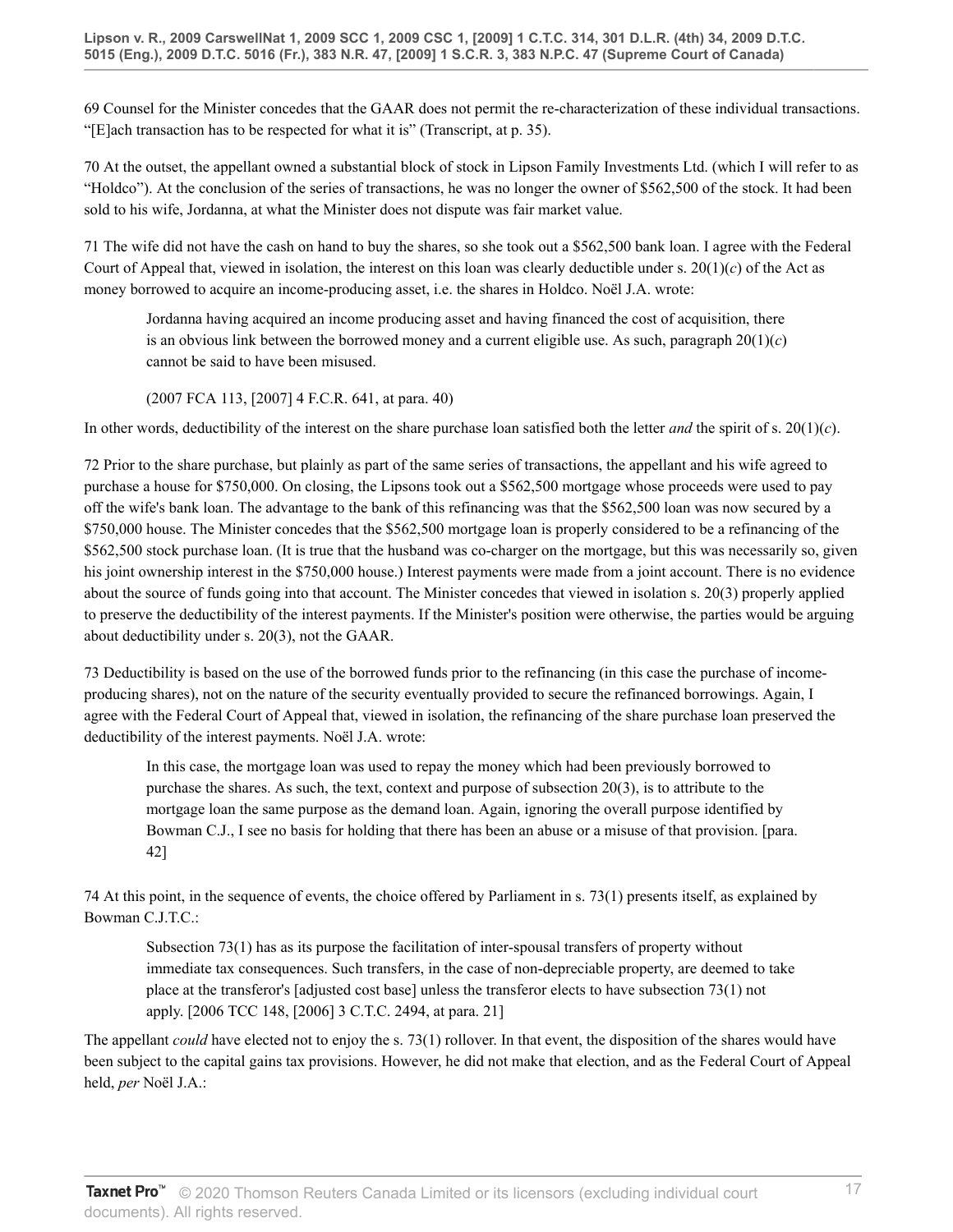Subsection 73(1) also operated as intended. The shares were transferred from the appellant to Jordanna on a rollover basis (i.e., at the appellant's [adjusted cost base]) and any future gain or loss resulting from the disposition of the shares by Jordanna will be attributed back to the appellant. [para. 37]

75 Since the appellant did not opt out of s. 73(1), any income or loss from the shares in the hands of Jordanna are deemed to be that of the appellant pursuant to s. 74.1(1) of the *Income Tax Act*. This is understandable. If for tax purposes there is no realization of the property, then for tax purposes Parliament has decided that the income or losses should stay with the transferor.

76 My colleague LeBel J. states that "[t]he purpose of s. 74.1(1) is to prevent spouses from reducing tax by taking advantage of their non-arm's length relationship when transferring property between themselves" (para. 42). This concept of an abuse of s. 74.1(1) is so broad that it would include interspousal transfers of assets at fair market value for *bona fide* economic reasons. It offers, I think, too large a field of operation for the GAAR. The reality is that such a reduction in the total amount of tax is the likely result of any interspousal rollover from a higher income spouse to a lower income spouse, a result that s. 74.1 plainly contemplates. Nowhere in the provisions at issue does Parliament indicate that attribution of a loss could only be made from lower income spouses to higher income spouses. On the contrary, even counsel for the Minister acknowledged at the hearing that

... there could be a situation where it is the lower-income spouse transferring a loss up to the higherincome spouse. It can work both ways and that is why you have "income or loss". [Transcript, at p. 46]

Further, it seems that my colleague's definition of s. 74.1(1) abuse is framed broadly enough to include *any* debt-financed transfer of assets between spouses where the tax consequences are attributed back to the transferor spouse, whether such attribution happens because the transferor fails to make the election out of s. 73(1) or because the election is not available in the circumstances. This too gives the GAAR too wide a field of potential operation, in my view.

77 The focus of my colleague's analysis is the appellant's ability to deduct the interest expense against dividend income, and thus to reduce his taxable income from what it would have been if the series of transactions had never taken place. Yet the Minister seems to concede that the *[Singleton](http://v3.taxnetpro.com/Document/I8d7d9393e0df5dece0440003ba833f85/View/FullText.html?originationContext=document&vr=3.0&rs=cblt1.0&transitionType=DocumentItem&contextData=(sc.Search))* deduction *per se* is not abusive. And as well, the Minister seems to accept that the deduction would not be abusive if the "income or loss" had been left in the wife's hands. Before the transactions in *[Singleton](http://v3.taxnetpro.com/Document/I8d7d9393e0df5dece0440003ba833f85/View/FullText.html?originationContext=document&vr=3.0&rs=cblt1.0&transitionType=DocumentItem&contextData=(sc.Search))* occurred, it will be recalled, Singleton was responsible for the tax consequences of his partnership stake and there was no interest deduction. Then he withdrew his stake, spent the proceeds on a house, and borrowed money to deposit back into the partnership. The end result was that the partnership stake remained with Singleton—along with a new interest deduction. If the interest deduction is not *per se* abusive, I do not believe the Minister has shown why it becomes abusive with the addition of a spousal rollover that operates precisely as it was intended by Parliament to operate.

78 When Parliament used the words "income or loss" in s. 74.1(1), it expressly contemplated that regardless of the relative income of the spouses, interest expenses incurred by the transferee (here the wife) will in the circumstances dictated by Parliament be attributed to the transferor (here the appellant). Section 74.1(1) does not change the ownership of the property. It simply attributes the net income or loss arising from the transferred property to the transferor in circumstances where the transferor has decided not to opt for a deemed disposition and thereby risk capital gains tax.

79 Parliament recognized that an attribution back to the transferor spouse might be inappropriate in some circumstances. The attribution rules include an anti-avoidance provision. Section 74.5(11) provides that the spousal attribution rules

do not apply to a transfer or loan of property where it may reasonably be concluded that one of the main reasons for the transfer or loan was to reduce the amount of tax that would, but for this subsection, be payable under this Part on the income and gains derived from the property or from property substituted therefor.

The Minister made no attempt to bring this case within s. 74.5(11) (R.F., at para. 45).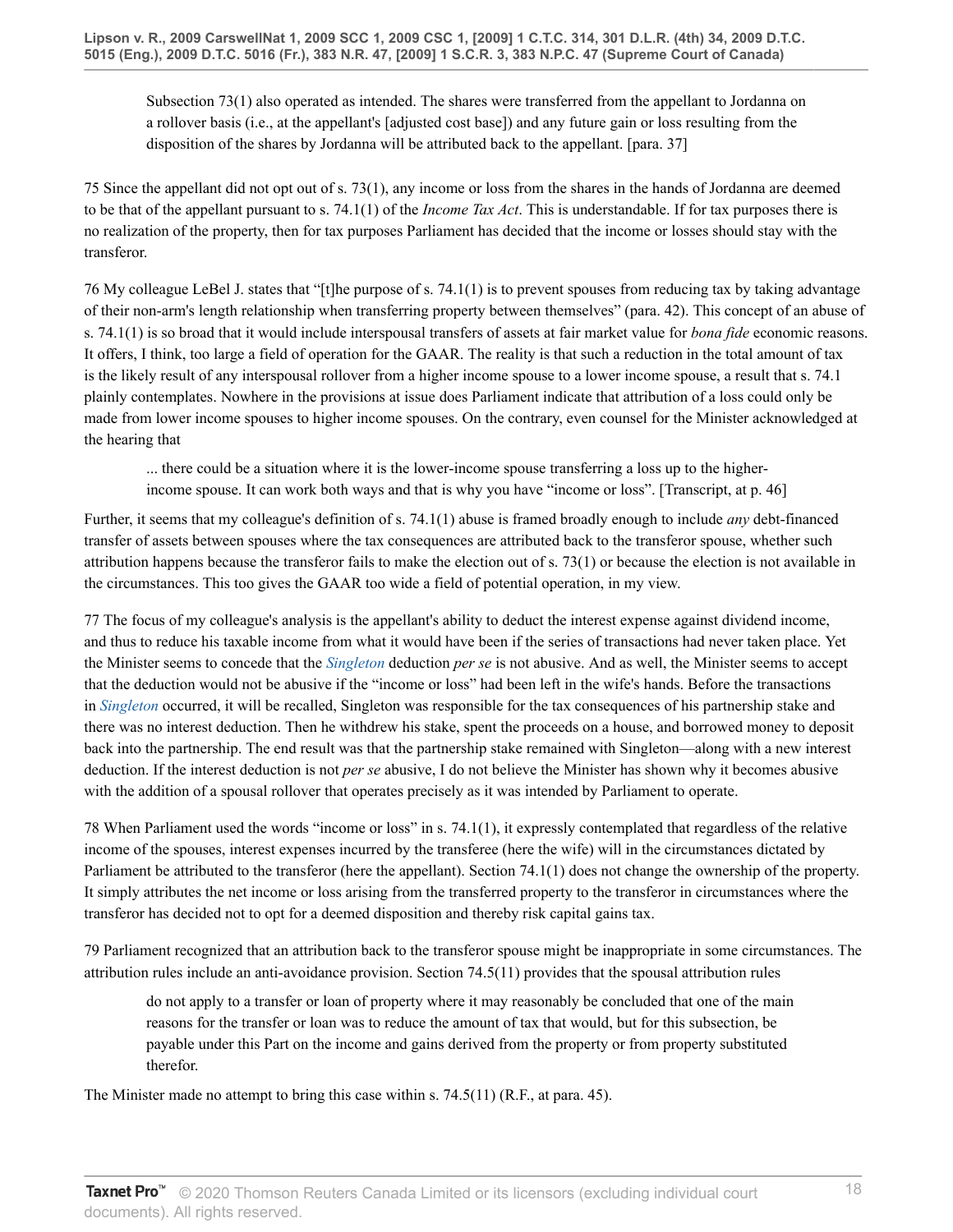80 In an effort to identify the "object, spirit or purpose" of s. 74.1(1) abused by the appellant's plan, my colleague LeBel J. states, as mentioned, that "the attribution rules in ss. 74.1 to 74.5 are anti-avoidance provisions whose purpose is to prevent spouses (and other related persons) from reducing tax by taking advantage of their non-arm's length status when transferring property between themselves" (para. 32). In my respectful view, what LeBel J. believes s. 74.1(1) is designed to *prevent* is actually a reasonable statement of what s. 74.1(1) seeks to *permit*. This case, as my colleague appears to acknowledge at para. 32, is not about income splitting. The taxpayer's evident purpose was to postpone capital gains tax on the transfer of property to the wife while in the meantime allowing any "income or loss[es]" to be attributed to himself.

81 My colleague further says at para. 42 that "[t]he only way the Lipsons could have produced the result in this case was by taking advantage of their non-arm's length relationship." I agree, but, far from constituting an *indicia* of abuse, the spousal relationship is precisely the reason Parliament permits the attribution of income or loss back to the transferor. In other words, in my respectful view, the tax consequence my colleague condemns is precisely the consequence called for by s. 74.1(1) unless the taxpayer opts out. Thus, in the view of Noël J.A. writing for the Federal Court of Appeal:

Considering the transactions as they unfolded, the purposes of subsections 74.1 (1) and 73(1) were fulfilled. The appellant (presumably in a higher tax bracket his Counsel suggests) transferred the shares to his spouse with the result that (pursuant to ss. 74.1(1)) any income or loss incurred by Jordanna with respect to the shares was attributed back to the appellant.

[Emphasis added; para. 36.]

I agree with the Federal Court of Appeal to the extent that it recognized that the specific purposes of s. 74.1(1) and s. 73(1) were fulfilled, not abused. In my view, moreover, the additional fact that the attribution occurred as part of a *[Singleton](http://v3.taxnetpro.com/Document/I8d7d9393e0df5dece0440003ba833f85/View/FullText.html?originationContext=document&vr=3.0&rs=cblt1.0&transitionType=DocumentItem&contextData=(sc.Search))* "shuffle" does not render the "series of transactions" abusive unless the *[Singleton](http://v3.taxnetpro.com/Document/I8d7d9393e0df5dece0440003ba833f85/View/FullText.html?originationContext=document&vr=3.0&rs=cblt1.0&transitionType=DocumentItem&contextData=(sc.Search))* shuffle itself is abusive, which is a position the Minister declined to advance.

82 In one of the three years at issue, the appellant's failure to opt out resulted in an *increase* in the appellant's income. In 1995, the taxable dividend paid on the transferred shares and attributed to him under s. 74.1(1) exceeded the interest expense paid on the loan. In the other two years (1994 and 1996), the interest expense exceeded the Holdco dividends. Whether or not the appellant suffers a loss or gains additional income in any particular taxation year depends on the fluctuating amount of the dividends. There was no evidence about the dividend practice or policy of Holdco.

83 In the Minister's view, apparently, the spousal attribution rules provided in this case a narrow bridge over which income may pass, but not losses.

# **Identification of the "Overall Purpose"**

84 Having accepted that none of the transactions in the series, taken in isolation, offended the letter or intent of the tax provisions relied upon by the appellant, the Federal Court of Appeal nevertheless upheld the Tax Court on the basis of the view of the trial judge that "[t]he overall purpose of the scheme obviously was to make the interest on the mortgage on the home deductible by Earl" (Bowman C.J.T.C, at para. 8). Again, at para. 23, the Tax Court judge stated:

The overall purpose as well as the use to which each individual provision was put was to make interest on money used to buy a personal residence deductible.

This, of course, is the issue subsequently decided in the taxpayer's favour by *[Singleton](http://v3.taxnetpro.com/Document/I8d7d9393e0df5dece0440003ba833f85/View/FullText.html?originationContext=document&vr=3.0&rs=cblt1.0&transitionType=DocumentItem&contextData=(sc.Search))*.

85 The Federal Court of Appeal saw nothing wrong with the "overall purpose" approach taken by the Tax Court judge:

Bowman C.J. was entitled to consider the transactions as a whole and their overall purpose in the conduct of his misuse and abuse analysis and to give this factor the weight that he did. [para. 43]

86 While *Canada Trustco* requires deference to Tax Court judges who have "proceeded on a proper construction of the provisions of the *Income Tax Act*" (para. 66), in my view the "overall purpose" approach that he adopted, and the Federal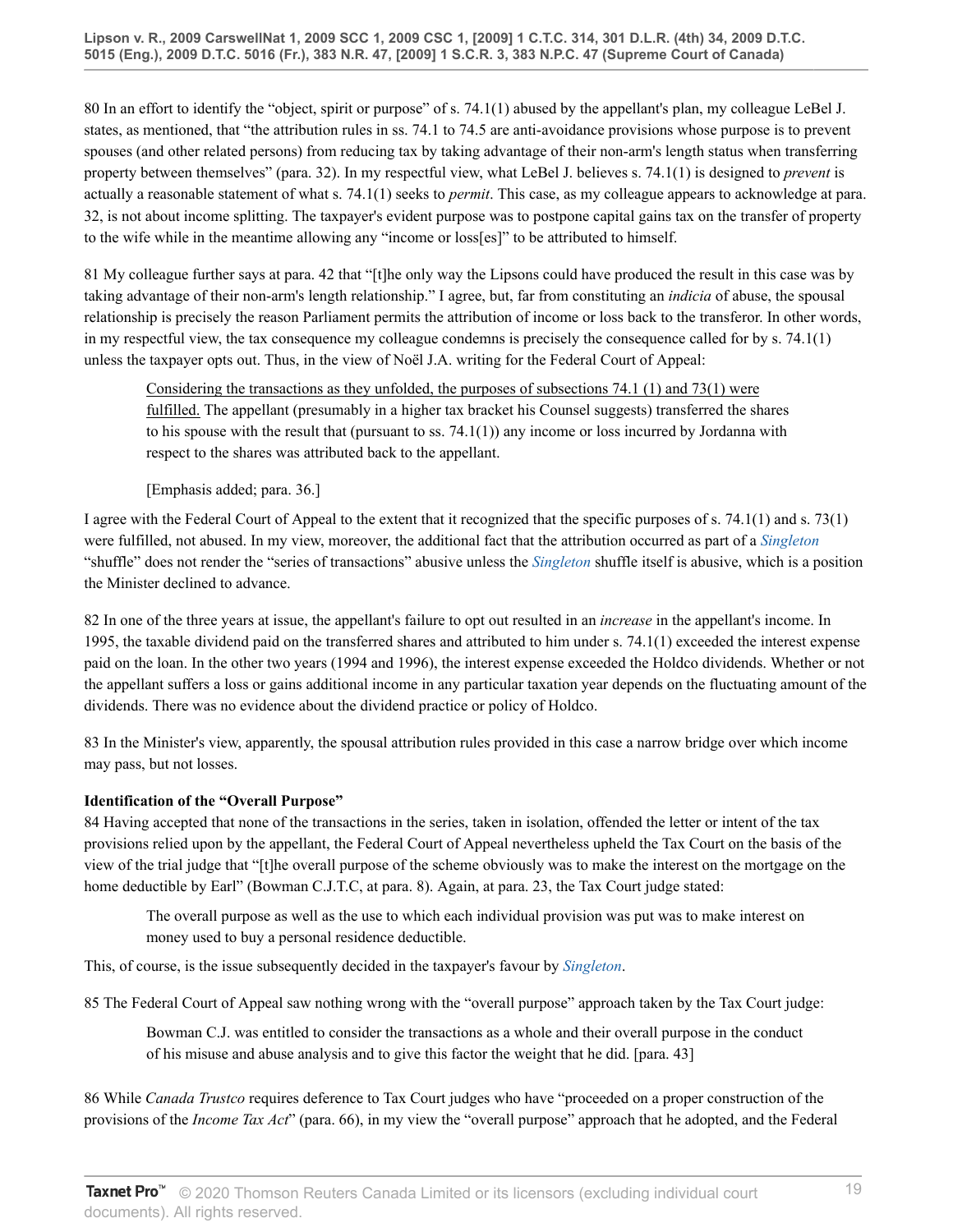Court of Appeal accepted, was an error of law that invites our intervention. Identification of "purpose" is relevant to a determination under s. 245(3) about whether the impugned transaction is or is not an "avoidance transaction". The appellant conceded before the Federal Court that it *was* a tax-avoidance scheme. The focus therefore shifts to s. 245(4) which disallows a tax benefit that would, but for the GAAR, "*result* directly or indirectly in a misuse [or] abuse". At that stage, the principal focus is on results, not purpose.

87 Moreover, it is not sufficient, in my view, for the Minister to offer a general "overall" conclusory snapshot of the series of transactions without regard to the legal relationships thereby created. Here, as in *[Singleton](http://v3.taxnetpro.com/Document/I8d7d9393e0df5dece0440003ba833f85/View/FullText.html?originationContext=document&vr=3.0&rs=cblt1.0&transitionType=DocumentItem&contextData=(sc.Search))*, there was a change in the taxpayer's position with real economic substance. The wife became owner of the shares. Apart from the spousal attribution rules, which applied automatically as a result of the appellant's failure to opt out of s. 73(1), she would have been taxed on the dividends, and she would have been taxed on the capital gain or loss on the shares when she sold them. While many spouses regard themselves as forming an economic unit, the rate at which spousal units implode serves as a reminder that the economic union of marriage is neither indissoluble nor free of risk. As the Federal Court of Appeal wrote:

In this case, Jordanna borrowed money to acquire shares which had the potential to produce and did produce non-exempt income. The change in the respective ownership positions of the appellant and his spouse is real from both a legal and an economic perspective, and this is unaltered by the distinct treatment which the attribution rules provide for the purposes of the Act. The shares no longer belong to the appellant; they belong to Jordanna. [para. 39]

See also M. Thivierge, "GAAR Redux: After Canada Trustco", *Report of Proceedings of the Fifty-Eighth Tax Conference, (2006)*, 4:1; F.Ahmed and C. Priede, "Case Comment—*Lipson v. Canada*" (2007), 17 *Can. Curr. Tax 11;* and T. E. McDonnell, "The Relevance of 'Overall Purpose' in a GAAR Analysis" (2007), 55 *Can. Tax J*. 720.

#### **The Spousal Attribution Rules**

88 Section 74.5(1) provides that the spousal attribution rules do not apply where an individual transfers property to his or her spouse at fair market value *and* elects out of the s. 73(1) spousal rollover. The spousal attribution rules *do* apply if the transferor does *not* elect out of the spousal rollover (as was the case here). Thus, by operation of the spousal attribution rules in ss. 73(1) and 74.1(1), the losses associated with the shares in Holdco were attributed to the appellant.

89 My colleague LeBel J. concludes that the only provision of the *Income Tax Act* for which the Minister had established abuse contrary to the GAAR is s. 74.1(1) because "the attribution by operation of s. 74.1(1) that allowed Mr. Lipson to deduct the interest in order to reduce the tax payable on the dividend income from the shares and other income, which he would not have been able to do were Mrs. Lipson dealing with him at arm's length, qualifies as abusive tax avoidance" (para. 42). This conclusion it seems to me, with respect, gives the GAAR a sweeping effect not contemplated in *Canada Trustco* or *Kaulius*.

90 Counsel for the Minister says that in this case, unlike *[Singleton](http://v3.taxnetpro.com/Document/I8d7d9393e0df5dece0440003ba833f85/View/FullText.html?originationContext=document&vr=3.0&rs=cblt1.0&transitionType=DocumentItem&contextData=(sc.Search))*, there was no rearrangement of capital:

Unlike Mr. Singleton, who had cash sitting in his partnership and was then able to take a mortgage out on his house, Mr. Lipson doesn't have those options because he has only one pot of money, and that is borrowed money. At the end of the day he uses that borrowed money to buy the house. [Transcript, at p. 53]

The Minister's argument simply ignores the initial step in the "series of transactions", whereby the appellant did in fact and in law sell his dividend-generating shares to his wife at fair market value. I do not believe that *[Singleton](http://v3.taxnetpro.com/Document/I8d7d9393e0df5dece0440003ba833f85/View/FullText.html?originationContext=document&vr=3.0&rs=cblt1.0&transitionType=DocumentItem&contextData=(sc.Search))* can be distinguished on the basis suggested by the Minister. While the legal relationships actually created by the taxpayer do not control the application of the GAAR, they cannot be ignored.

91 *Kaulius* states that "the entire factual context of the series of transactions" must be considered and applied to the provisions, properly interpreted (para. 59). If the Minister wished to contend that the share sale was a sham, it was open to him to make the argument, but he didn't, and it must therefore be accepted as an essential part of the "series of transactions".

# **Was There an Abuse of Section 74.1(1)?**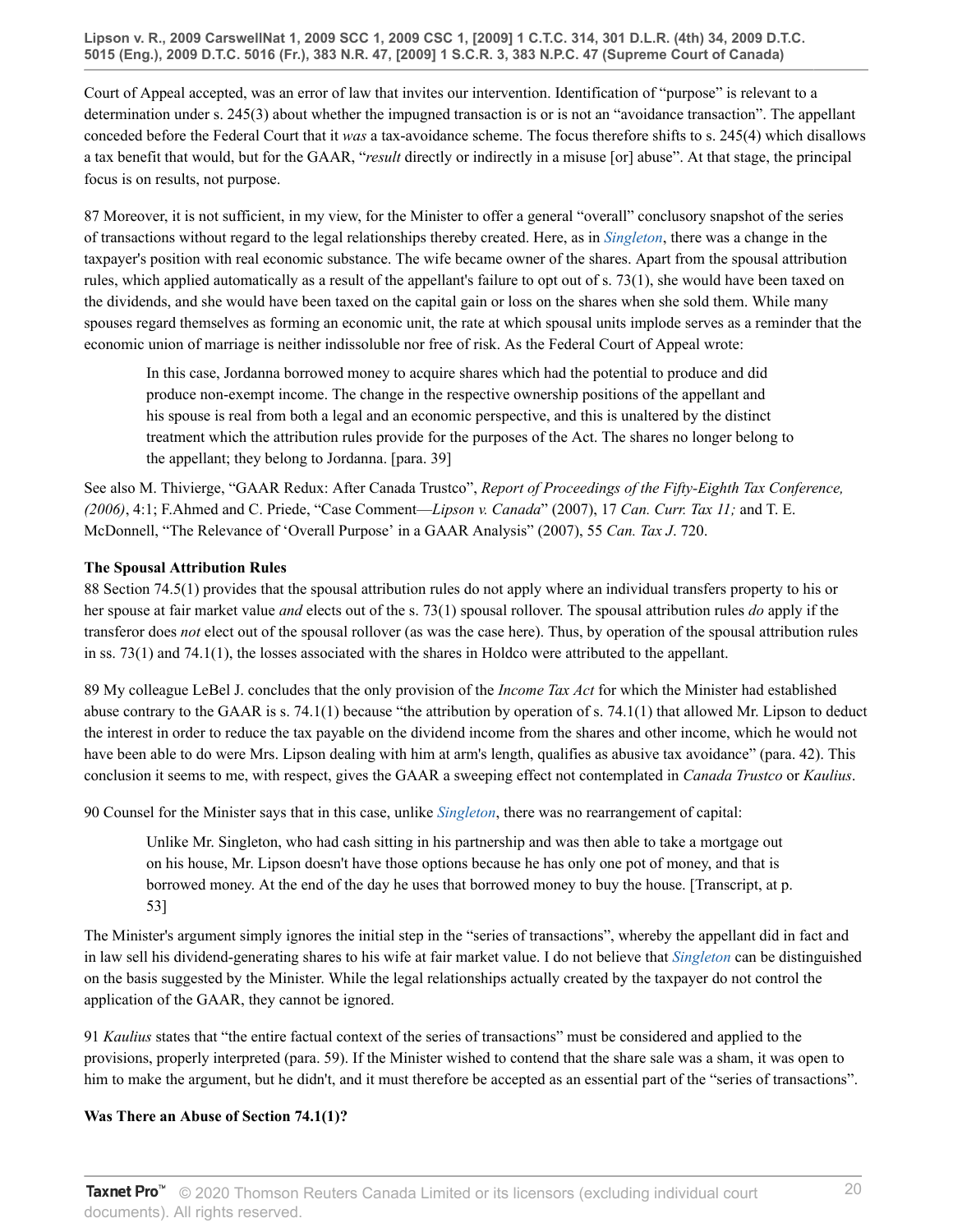92 In my view, Parliament must have contemplated that by giving taxpayers a choice under s. 73(1), they would exercise it in a tax-minimizing manner. Once it is accepted that interest is deductible under *[Singleton](http://v3.taxnetpro.com/Document/I8d7d9393e0df5dece0440003ba833f85/View/FullText.html?originationContext=document&vr=3.0&rs=cblt1.0&transitionType=DocumentItem&contextData=(sc.Search))*, the Minister's argument is simply that the appellant's tax plan offended the "object, spirit or purpose" of the spousal attribution rules when the interest deduction was attributed to him by the operation of s. 73(1) and the application of s. 74.1(1). The appellant's counsel suggests that "[t]he attribution rules will always offend the Crown when there is a reduction of tax by virtue of their application" (Transcript, at p. 23). This seems a plausible summary of the Minister's position in this case.

93 I have already stated the reasons for my conclusion that far from offending the "object, spirit or purpose" of the spousal attribution rules, the appellant's tax plan fulfilled them, or at a minimum did not abuse them.

# **The Onus is on the Minister to Establish Abuse**

94 *Canada Trustco* is emphatic that the GAAR "was enacted as a provision of last resort" (para. 21), and Parliament "intends taxpayers to take full advantage of the provisions of the *Income Tax Act* that confer tax benefits" (para. 31). The onus of establishing abuse is on the Minister to identify with some precision the "object, spirit or purpose" frustrated by the impugned series of transactions.

95 As mentioned earlier, the Minister in the Statement of Agreed Facts and Conclusion acknowledged that the interest was deductible. It is also clear that by virtue of s. 20(3), what is being deducted (despite the refinancing) is correctly characterized for tax purposes as the interest on the original share purchase loan. The only question was whether the deductions available to the wife became abusive when attributed by s.  $74.1(1)$  to the appellant.

96 My colleague LeBel J. says that the foregoing analysis would essentially "gu[t]" the GAAR provision and "reads it out of the *ITA*" (para. 52), but, with respect, this seems a somewhat apocalyptic verdict on a disagreement about whether or not the Minister has met his onus of demonstrating abuse of a specific "object, spirit or purpose" arising out of the "specific provisions" relied upon by the taxpayers to claim the tax benefit. It cannot be right that whenever a lower income spouse borrows money to purchase shares from a higher income spouse there is an abuse of the spousal attribution rules unless the transferring spouse opts out of ss. 73(1) and 74.1(1), and thereby forfeits a tax benefit clearly available under the Act. As stated in *Canada Trustco*:

Where Parliament has specified precisely what conditions must be satisfied to achieve a particular result, it is reasonable to assume that Parliament intended that taxpayers would rely on such provisions to achieve the result they prescribe. [para. 11]

97 In *Kaulius*, at para. 58, the Court was satisfied that "[i]nterpreted textually, contextually and purposefully", the partnership provisions of the *Income Tax Act* were abused by a series of transactions under which a trust company purported to "sell" unrealized losses to unrelated parties who were entirely at arm's length. The Court stated that the "abusive nature of the transactions [in issue was] confirmed by the vacuity and artificiality" of the transactions which, in the result, "frustrated Parliament's purpose of confining the transfer of losses such as these to a non-arm's length partnership" (para. 62). In this case, the sale of the shares in Holdco was neither vacuous nor artificial. No specific policy was frustrated or defeated by the series of transactions, for the reasons already discussed, in my opinion.

98 The question here is not whether the series of transactions constituted a tax avoidance scheme. Clearly it did. The appellant readily admits it. However, *Canada Trustco* says that

a finding of abuse is only warranted where the opposite conclusion—that the avoidance transaction was consistent with the object, spirit or purpose of the provisions of the Act that are relied on by the taxpayer —cannot be reasonably entertained. In other words, the abusive nature of the transaction must be clear. [para. 62]

I do not believe the Minister has shown that the abusive nature of this transaction is "clear". The application of the GAAR in these circumstances, in my respectful view, means paying lip service to the *Duke of Westminster* principle without taking seriously its role in promoting consistency, predictability and fairness in the tax system.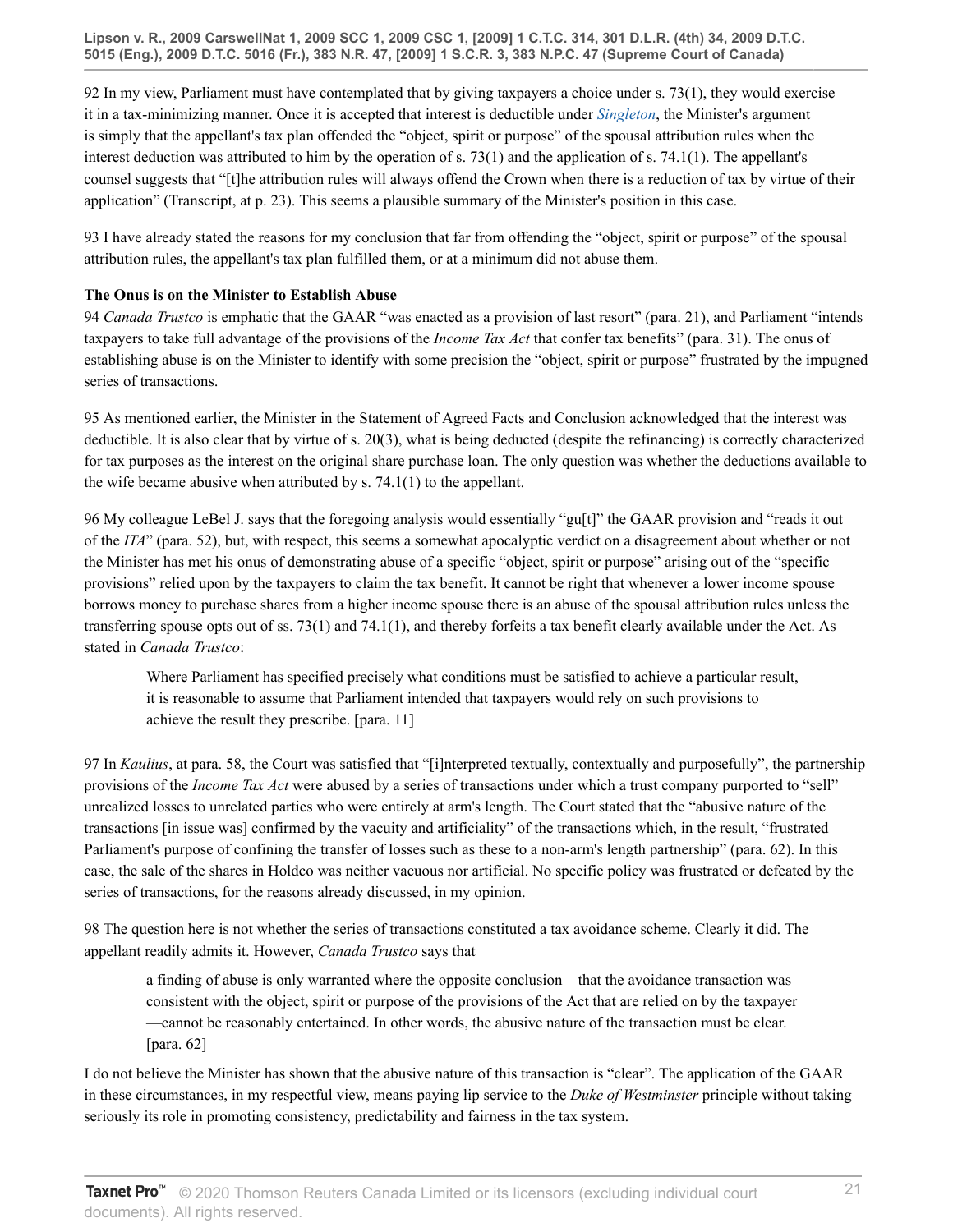# **Disposition**

99 I would therefore allow the appeals, with one set of costs throughout. *Rothstein J.* **(dissenting):**

#### **Introduction**

100 I have had the benefit of reading the reasons of my colleagues Binnie J. and LeBel J. I am in agreement with their analyses insofar as ss.  $20(1)(c)$  and  $20(3)$  of the *Income Tax Act*, R.S.C. 1985, c. 1(5th Supp.) (the "Act"), are concerned. There is no reason why taxpayers may not arrange their affairs so as to finance personal assets out of equity and income earning assets out of debt.

101 However, I am unable to agree with either of my colleagues' approaches to the attribution rules.

102 With respect to the views of my colleague, LeBel J., I do not believe it was appropriate for the Minister to rely on the general anti-avoidance rule ("GAAR") in this case. In my opinion, the GAAR does not apply here because there is a specific anti-avoidance rule that pre-empted its application. Had the Minister reassessed Mr. Earl Lipson using the relevant specific anti-avoidance provision, s. 74.5(11), the tax benefit that resulted from Mr. Lipson's use of the attribution rules would have been precluded.

103 I agree with Binnie J. that the GAAR does not apply in this case. However, I am unable to agree with his reasons because in my view they do not take account of s. 74.5(11) of the Act. He says, at para. 66:

... s. 74.1 (1) can operate to transfer a loss from the lower income spouse up to the higher income spouse (Transcript, at p. 46), thereby opening the door to the higher income spouse (in this case Mr. Lipson) to reduce his tax....

#### [Emphasis deleted.]

While s. 74.1(1) permits a net loss to be transferred between spouses, this section must be read harmoniously with s. 74.5(11). I agree with Binnie J. that the attribution of a net loss from a lower income spouse to a higher income spouse can occur, in some cases. However, this is not the case where, as here, s. 74.5(11) precludes the attribution of the net loss because one of the main reasons for the transfer of the shares was to reduce the amount of tax that would be payable on the dividend income derived from the shares. By not addressing s. 74.5(11), Binnie J.'s reasons leave the inaccurate impression that because the GAAR did not apply in this case, nothing in the Act prevented the attribution of the net loss to Mr. Lipson.

#### **Analysis**

#### **The Relationship Between the GAAR and Section 74.5(11)**

104 In my opinion, the Minister could not reassess Mr. Lipson's use of the attribution rules on the basis of the GAAR. The Minister can only resort to the GAAR when he has no other recourse. In *[Canada Trustco Mortgage Co. v. R.](http://v3.taxnetpro.com/Document/I8d7d939394245dece0440003ba833f85/View/FullText.html?originationContext=document&vr=3.0&rs=cblt1.0&transitionType=DocumentItem&contextData=(sc.Search))*, 2005 SCC 54, [\[2005\] 2 S.C.R. 601 \(S.C.C.\)](http://v3.taxnetpro.com/Document/I8d7d939394245dece0440003ba833f85/View/FullText.html?originationContext=document&vr=3.0&rs=cblt1.0&transitionType=DocumentItem&contextData=(sc.Search)), McLachlin C.J. and Major J. stated at para. 21:

The GAAR was enacted as a provision of last resort in order to address abusive tax avoidance, it was not intended to introduce uncertainty in tax planning.

In my respectful view, the Minister did have other recourse in this case.

105 Section 74.5(11) provides:

Notwithstanding any other provision of this Act, sections 74.1 to 74.4 do not apply to a transfer or loan of property where it may reasonably be concluded that one of the main reasons for the transfer or loan was to reduce the amount of tax that would, but for this subsection, be payable under this Part on the income and gains derived from the property or from property substituted therefor.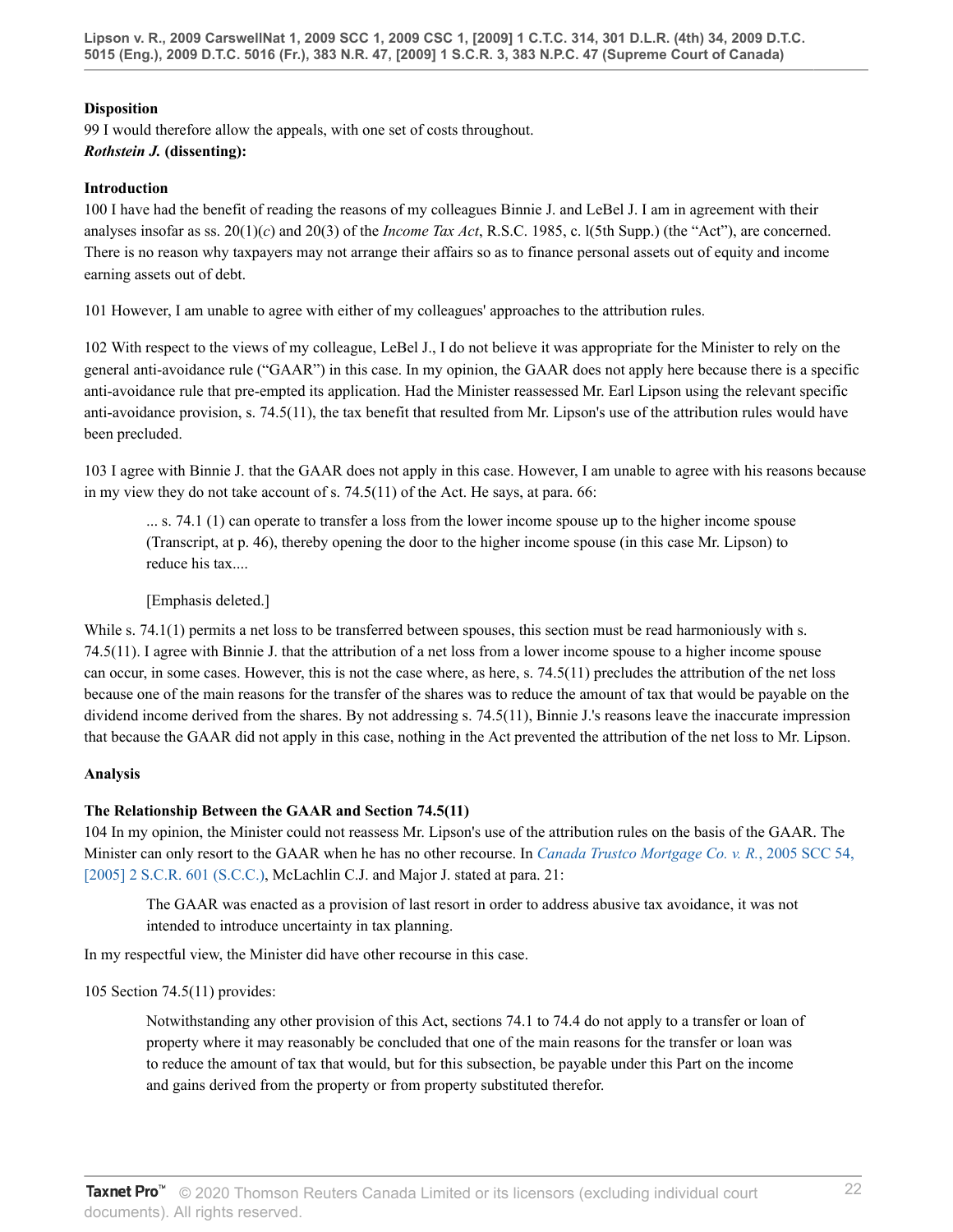Section 74.5(11) is a specific anti-avoidance rule that precludes the use of the attribution rules where one of the main reasons for the transfer of property was to reduce the amount of tax that would be payable on the income derived from the property. As I will explain, that is what occurred here.

106 The fact that the GAAR is a provision of last resort is indicated by the words of s. 245 itself. Section 245(2) provides:

Where a transaction is an avoidance transaction, the tax consequences to a person shall be determined as is reasonable in the circumstances in order to deny a tax benefit that, but for this section, would result, directly or indirectly from that transaction or from a series of transactions that includes that transaction.

For the Minister to invoke the GAAR, a tax benefit must result unless the GAAR were applied to prevent it.

107 The wording of s. 245(4) is to the same effect:

Subsection (2) applies to a transaction only if it may reasonably be considered that the transaction

(a) would, if this Act were read without reference to this section, result directly or indirectly in a misuse of the provisions of any one or more of

(i) this Act

# (b) would result directly or indirectly in an abuse having regard to those provisions, other than this section, read as a whole.

108 Again, it is apparent that in order for there to be a finding of misuse and abuse in respect of a transaction, the Act must be read without reference to the GAAR. In other words, s. 245(4) requires that all other relevant provisions of the Act be read before the Minister may have recourse to the GAAR. This would include not only the enabling provision that is alleged to be misused and abused, but also provisions that themselves would prevent the use of the enabling provision for the purpose objected to by the Minister. If there is a specific anti-avoidance rule that precludes the use of an enabling rule to avoid or reduce tax, then the GAAR will not apply.

# **The Application of Section 74.5(11)**

109 The issue here is whether s. 74.5(11) applies to preclude the attribution back to Mr. Lipson of the net income or loss with respect to the shares transferred to Mrs. Lipson. As I read s. 74.5(11), it provides that there can be no attribution under s. 74.1(1) when one of the main reasons for the transfer of property (the transfer of the shares from Mr. Lipson to Mrs. Lipson) was to reduce the amount of tax that would, but for s. 74.5(11), be payable on the income (dividends less interest) derived from the property (the shares).

110 It is uncontroversial that one of the main reasons for the transfer of shares to Mrs. Lipson was to use mortgage interest on a loan to reduce or eliminate the income from the dividends on the shares. There were other reasons, but certainly it is reasonable to conclude that this was one of the main reasons.

111 In 1995, the dividend income exceeded the interest expense and so there was net income. But that net income was less than what it would have been had the transfer not taken place. Without the transfer, the dividends in Mr. Lipson's hands would not have been reduced by any interest expense. In 1994 and 1996, the interest expense exceeded the gross dividend income and no tax was payable on the dividends. There was a net loss. Again, there would have been tax payable by Mr. Lipson on the dividends had the transfer not taken place, whereas with the transfer, no tax was payable on the dividend income.

112 By using s. 74.1(1), Mr. Lipson was presumably able to apply the net loss on the dividends in 1994 and 1996 to offset his other income in those years. While reducing tax on income earned from sources other than the transferred property would not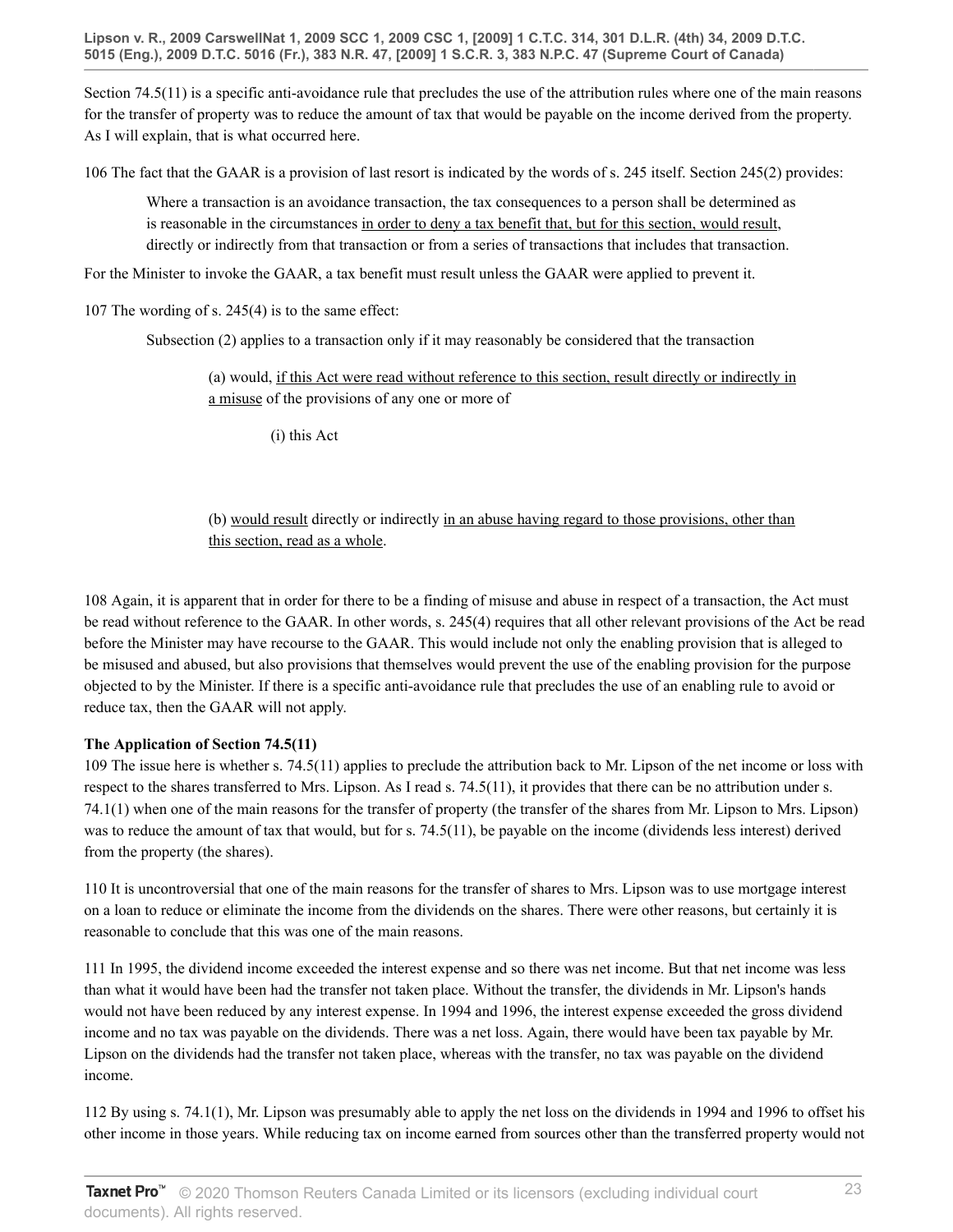be caught directly by s. 74.5(11), offsetting other income cannot take place without the income on the dividends first having been reduced to zero. That is because under s. 74.1(1) the amount attributed back to the transferor, Mr. Lipson, would be the net income or loss from the property transferred. Therefore, the transfer had to have as one of its main purposes the reduction of tax on the income from the transferred property, namely the dividends on the shares transferred to Mrs. Lipson.

113 In the circumstances, s. 74.5(11) precluded the application of s. 74.1(1). As a result, if it had been invoked by the Minister as the basis for reassessing in respect of the use of s. 74.1(1) by Mr. Lipson, the tax benefit in his hands would have been precluded. By the same reasoning, there could be no misuse and abuse of s. 74.1(1) for purposes of the GAAR because its use would have been pre-empted by s. 74.5(11).

114 The Minister was obliged to resort to s. 74.5(11) in order to reassess Mr. Lipson in respect of his use of s. 74.1(1). Section 245 did not apply and could not be relied upon by the Minister. The Minister's failure to invoke s. 74.5(11) is fatal to his reassessment in respect of s. 74.1(1).

# **Responses to LeBel J. and Binnie J.**

115 LeBel J. (at para. 47 of his reasons) says that the GAAR was the appropriate remedy in this case because, in his view, the GAAR "relates specifically to the impact of complex series of transactions". I cannot agree. In my respectful view, my colleague can only reach this conclusion by ignoring the relevant specific anti-avoidance rule contained in the Act, s. 74.5(11), which precluded Mr. Lipson's use of s. 74.1(1). The fact that a transfer of property between spouses, to which s. 74.1(1) applied, was part of a "complex series of transactions" does not preclude a determination that one of the main reasons for the transfer of property between the spouses was to reduce or eliminate tax on the income derived from the property. The fact that the transfer occurred as part of a series does not permit the Minister to ignore the specific anti-avoidance rule that would preclude the attribution of net income or loss under s.  $74.1(1)$  to the transferor. Nothing in s.  $74.5(11)$  says that it does not apply where the transfer of property between spouses is part of a series of transactions. On the contrary, by its express terms, it does apply. The Minister cannot preemptively rely on the GAAR to address the alleged abusive use of s. 74.1(1) as if s. 74.5(11) did not exist.

116 LeBel J. writes (at para. 45) that "the court should not refuse to apply it [the GAAR] on the ground that a more specific provision ... might also apply to the transaction." This passage indicates that both the GAAR and s. 74.5(11) may be concurrently applicable. That cannot be correct. This Court was clear in *Canada Trustco* that the GAAR is a provision of last resort. It can only be relied upon by the Minister to address abusive tax avoidance when a relevant specific anti-avoidance rule in the Act does not apply (see also V. Krishna, *The Fundamentals of Canadian Income Tax* (9th ed. 2006), at p. 1018). The GAAR is a supplementary rule. It is not a catch-all provision that the Minister can choose to deploy any or every time that he suspects a taxpayer of abusive tax avoidance.

117 At para. 47 of his reasons, LeBel J. says that "[t]he Minister could properly use the GAAR in respect of a series of transactions that had an impact on more than just one stream of income". This passage implies that the tax benefit from the series of transactions included the possibility that Mr. Lipson might set the net losses attributed to him against his other sources of income (other than the dividend income from the shares) to reduce tax and that, because s. 74.5(11) does not preclude this tax benefit, it is not the appropriate provision for the Minister to have relied on. However, in the context of this case, the tax benefit of setting the attributed net losses against Mr. Lipson's other sources of income was precluded by s. 74.5(11). Section 74.5(11) precludes the operation of s. 74.1(1) where, as here, one of the main reasons that Mr. Lipson transferred the shares to Mrs. Lipson was to reduce the amount of tax payable on the dividends from those same shares. No attributed loss could be set off against Mr. Lipson's other sources of income unless the dividend income from the shares was first reduced to zero. On the facts of this case, the Minister did not have to resort to the GAAR to preclude Mr. Lipson from setting off the attributed net losses against his other sources of income because s. 74.5(11) precluded this tax benefit.

118 Finally, LeBel J. asserts at paras. 43-46 of his reasons that s. 74.5(11) was not the focus of this litigation. Rather, this case was litigated on the basis of the GAAR. Binnie J. makes the same argument at para. 61 of his reasons. While this is true, s. 74.5(11) was referred to in both parties' factums and counsel for both parties were questioned about s. 74.5(11) in oral argument. The fact that the parties did not rely on s. 74.5(11) - either as the basis for reassessment or as the reason why the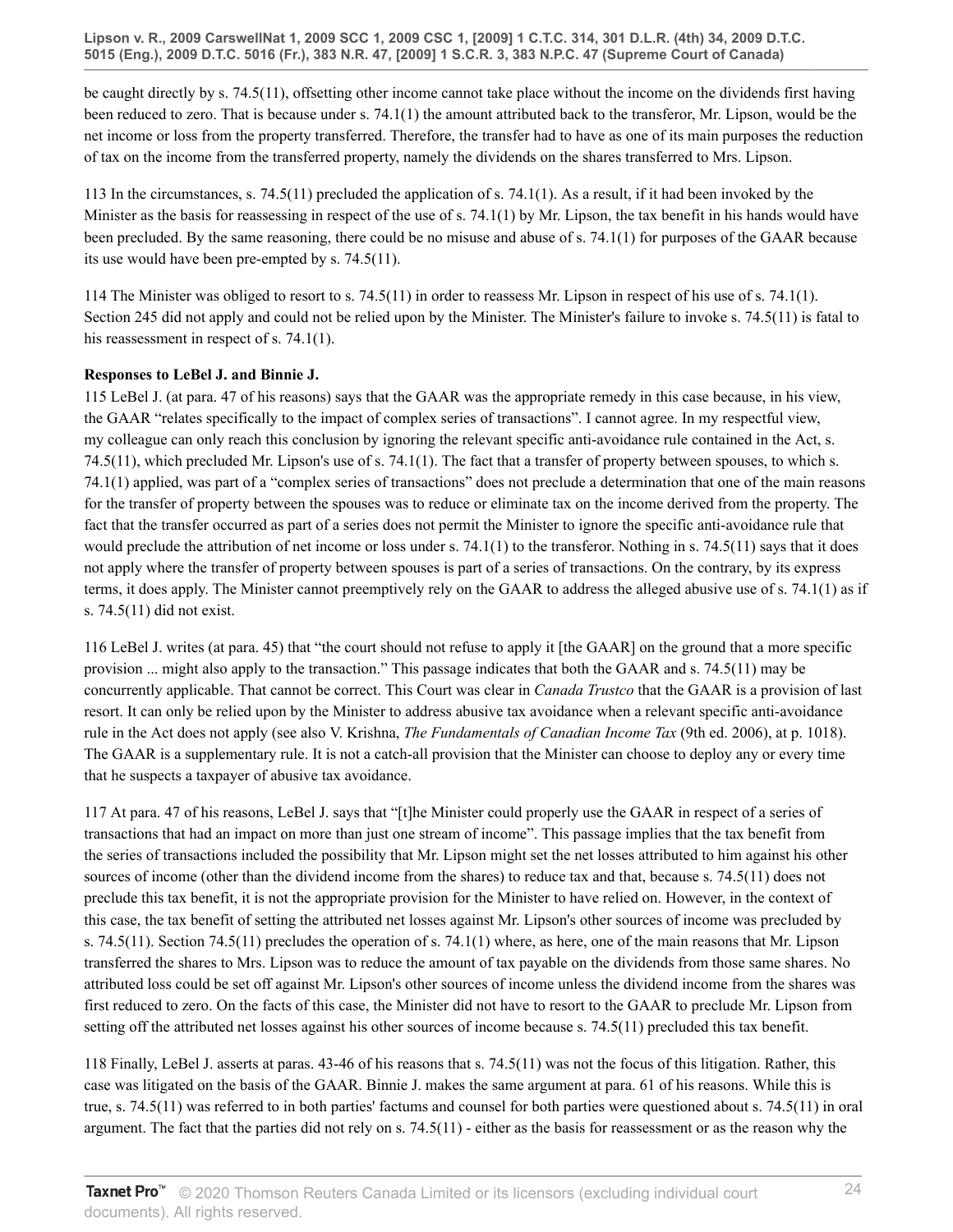Minister's claim should fail - does not change the fact that the section applies in law. In my view, the parties cannot avoid the proper application of the Act by conceding or asserting that the relevant provision does not apply. It is not open to this Court to assist the Minister by allowing him to ignore the applicable specific anti-avoidance rule and instead rely on the GAAR.

119 Binnie J. says that the Court should deal with "[t]he proper limits of the GAAR" and leave s. 74.5(11) to another day. At para. 46 of his reasons, LeBel J. also says that the "interpretation and application" of s. 74.5(11) should be considered in another case. The problem with this argument is that, as noted above, the GAAR is only intended to operate as a provision of last resort. Debating the proper application of the GAAR without taking into account the specific anti-avoidance rule that displaces it ignores the words of the GAAR itself. In my respectful view, it is impossible to define "[t]he proper limits of the GAAR" while failing to recognize the limits imposed by the express terms of the provision itself. Binnie J.'s reliance on an overly broad foundation to base his opinion distorts the actual site of legal conflict. This leads to an unhelpful legal analysis because it ignores the applicable limits that the legislature has chosen to impose on the operation of the GAAR in favour of an analysis that is based on the assumption that the GAAR would be the appropriate anti-avoidance rule where the Minister is able to establish Mr. Lipson's abuse and misuse of s. 74.1(1).

120 Binnie J. also says that I am "assum[ing] a factual basis for the application of s. 74.5(11)". He asserts that s. 74.5(11) was inapplicable in this case because counsel for the Minister was of the view that the purpose of the transfer of shares from Mr. Lipson to Mrs. Lipson "was not merely to reduce the tax payable on any future dividends. It was really to get the interest expense up [from Mrs. Lipson] to the appellant [Mr. Lipson]" (tr. p. 41). With respect, s. 74.5(11) applies so long as "*one of the main reasons* for the transfer" was to reduce tax payable on the dividend income from the transferred shares. I do not disagree that one of the main reasons for the transfer of shares from Mr. Lipson to Mrs. Lipson was "to get the interest expense up to the appellant". However to accomplish that objective, the interest expense deduction first had to be applied to reduce the dividend income. This is because the operation of s. 74.1(1) only attributes the net income or losses from Mrs. Lipson (the transferee) to Mr. Lipson (the transferor). Section 74.1(1) mandates that the only way to "get the interest expense up to the appellant" was by first reducing or eliminating the dividend income from the transferred shares contrary to s. 74.5(11). Thus, s. 74.5(11) was engaged by operation of law, not by reason of an assumed factual basis.

# **Conclusion**

121 I accept that the tax benefit that the Minister sought to prevent was obtained by the series of transactions involving ss.  $20(1)(c)$  and  $20(3)$  as well as s. 74.1(1). If the Minister wished to reassess in respect of the transactions, relying on the use of all three sections, then his recourse was to reassess in respect of the alleged misuse and abuse of ss.  $20(1)(c)$  and  $20(3)$  by invoking the GAAR and s. 74.1(1) by invoking s. 74.5(11).

122 Had the Minister reassessed on the basis of s. 74.5(11), his remedy would simply have been to disallow Mr. Lipson's use of the attribution rules and leave the dividend income and interest deduction in the hands of Mrs. Lipson. The rollover of the shares from Mr. to Mrs. Lipson at their adjusted cost base would not have been affected.

123 It may seem anomalous that the rollover would be allowed to stand while the attribution rules would not apply. However, that is the way in which s. 74.5(11) must be interpreted. It does not prevent the operation of s. 73(1) which enables a taxpayer to elect either to rollover the shares to his or her spouse or sell them to him or her at fair market value and pay whatever tax may be applicable on any capital gains on the shares. Section 74.5(11) is the Minister's remedy when the attribution rules are being used to reduce tax on income from transferred property and it applies "[n]otwithstanding any other provision of this Act", including the GAAR. It is the remedy that Parliament provided in the circumstances. If it does not go far enough in some cases, it is up to the Minister to ask Parliament to change it.

124 Because there was no abuse of ss.  $20(1)(c)$  and  $20(3)$  of the Act and because the Minister could not invoke the GAAR to reassess in respect of Mr. Lipson's use of s. 74.1, I am of the opinion that the appeals should be allowed with one set of costs in this Court and the courts below.

*Appeal dismissed.*

*Pourvoi rejeté.*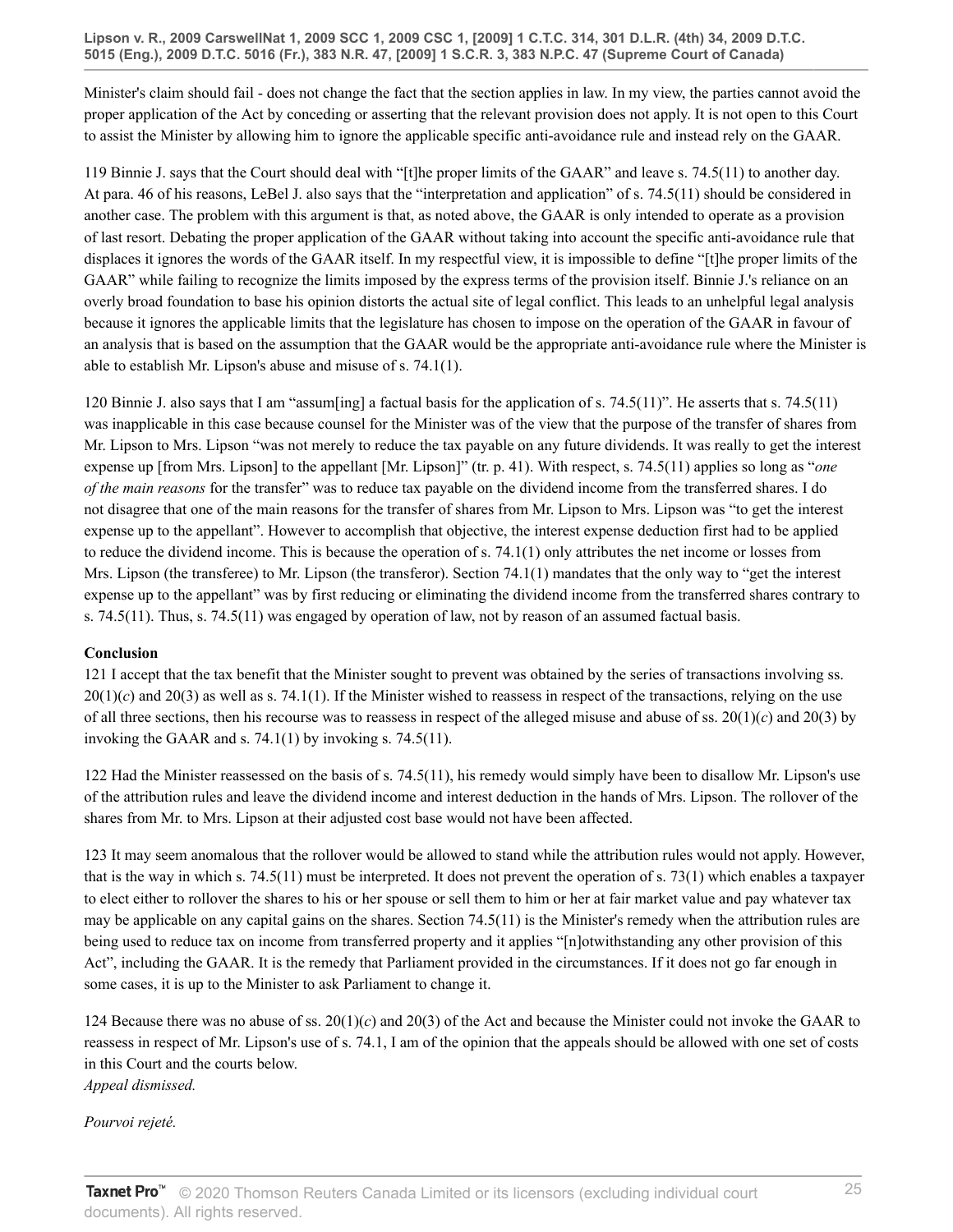#### **APPENDIX**

*Income Tax Act*, R.S.C. 1985, c. 1 (5th Supp.)

**18.** (1) In computing the income of a taxpayer from a business or property no deduction shall be made in respect of

(*a*) an outlay or expense except to the extent that it was made or incurred by the taxpayer for the purpose of gaining or producing income from the business or property;

(*h*) personal or living expenses of the taxpayer, other than travel expenses incurred by the taxpayer while away from home in the course of carrying on the taxpayer's business;

**20.** (1) Notwithstanding paragraphs 18(1)(*a*), (*b*) and (*h*), in computing a taxpayer's income for a taxation year from a business or property, there may be deducted such of the following amounts as are wholly applicable to that source or such part of the following amounts as may reasonably be regarded as applicable thereto:

(*c*) an amount paid in the year or payable in respect of the year (depending on the method regularly followed by the taxpayer in computing the taxpayer's income), pursuant to a legal obligation to pay interest on

> (i) borrowed money used for the purpose of earning income from a business or property (other than borrowed money used to acquire property the income from which would be exempt or to acquire a life insurance policy).

(ii) an amount payable for property acquired for the purpose of gaining or producing income from the property or for the purpose of gaining or producing income from a business (other than property the income from which would be exempt or property that is an interest in a life insurance policy),

(iii) an amount paid to the taxpayer under

(A) an appropriation Act and on terms and conditions approved by the Treasury Board for the purpose of advancing or sustaining the technological capability of Canadian manufacturing or other industry, or

(B) the *Northern Mineral Exploration Assistance Regulations* made under an appropriation Act that provides for payments in respect of the Northern Mineral Grants Program, or

(iv) borrowed money used to acquire an interest in an annuity contract in respect of which section 12.2 applies (or would apply if the contract had an anniversary day in the year at a time when the taxpayer held the interest) except that, where annuity payments have begun under the contract in a preceding taxation year, the amount of interest paid or payable in the year shall not be deducted to the extent that it exceeds the amount included under section 12.2 in computing the taxpayer's income for the year in respect of the taxpayer's interest in the contract,

or a reasonable amount in respect thereof, whichever is the lesser;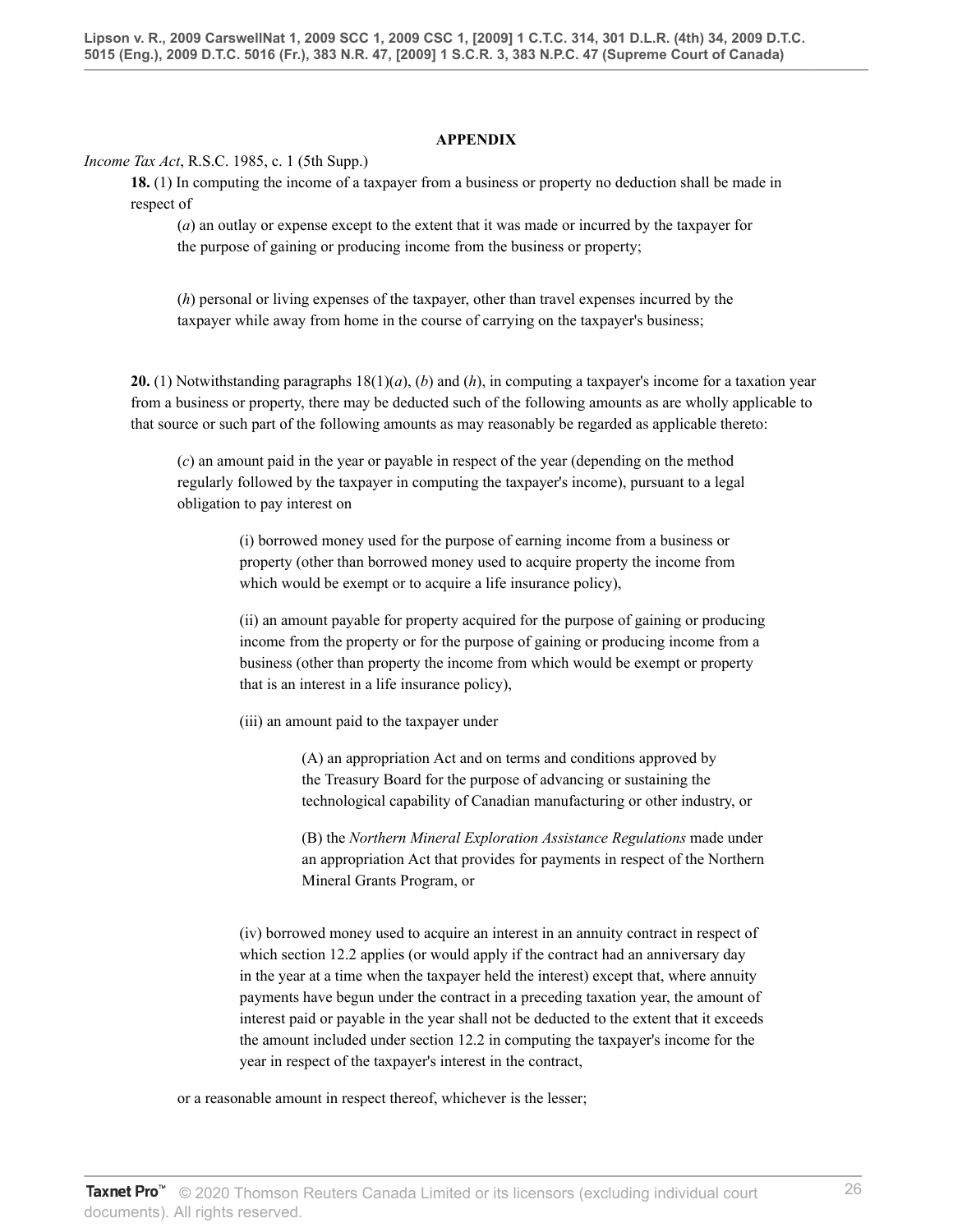**20.** (3) For greater certainty, it is hereby declared that where a taxpayer has used borrowed money

(a) to repay money previously borrowed, or

(b) to pay an amount payable for property described in subparagraph  $20(1)(c)(ii)$  previously acquired,

subject to subsection 20.1(6), the borrowed money shall, for the purposes of paragraphs  $(1)(c)$ ,  $(1)(e)$  and  $(1)$ (*e*.1), subsections 20.1(1) and (2), section 21 and subparagraph 95(2)(*a*)(ii) and for the purpose of paragraph 20(1)(*k*) of the *Income Tax Act*, Chapter 148 of the Revised Statutes of Canada, 1952, be deemed to have been used for the purpose for which the money previously borrowed was used or was deemed by this subsection to have been used, or to acquire the property in respect of which the amount was payable, as the case may be.

**73.** (1) For the purposes of this Part, where at any time any particular capital property of an individual (other than a trust) has been transferred in circumstances to which subsection (1.01) applies and both the individual and the transferee are resident in Canada at that time, unless the individual elects in the individual's return of income under this Part for the taxation year in which the property was transferred that the provisions of this subsection not apply, the particular property is deemed

(a) to have been disposed of at that time by the individual for proceeds equal to,

(i) where the particular property is depreciable property of a prescribed class, that proportion of the undepreciated capital cost to the individual immediately before that time of all property of that class that the fair market value immediately before that time of the particular property is of the fair market value immediately before that time of all of that property of that class, and

(ii) in any other case, the adjusted cost base to the individual of the particular property immediately before that time; and

(b) to have been acquired at that time by the transferee for an amount equal to those proceeds.

**74.1** (1) Where an individual has transferred or lent property (otherwise than by an assignment of any portion of a retirement pension pursuant to section 65.1 of the *Canada Pension Plan* or a comparable provision of a provincial pension plan as defined in section 3 of that Act or of a prescribed provincial pension plan), either directly or indirectly, by means of a trust or by any other means whatever, to or for the benefit of a person who is the individual's spouse or common-law partner or who has since become the individual's spouse or common-law partner, any income or loss, as the case maybe, of that person for a taxation year from the property or from property substituted therefor, that relates to the period in the year throughout which the individual is resident in Canada and that person is the individual's spouse or common-law partner, shall be deemed to be income or a loss, as the case may be, of the individual for the year and not of that person.

(3) For the purposes of subsections (1) and (2), where, at any time, an individual has lent or transferred property (in this subsection referred to as the "lent or transferred property") either directly or indirectly, by means of a trust or by any other means whatever, to or for the benefit of a person, and the lent or transferred property or property substituted therefor is used

(a) to repay, in whole or in part, borrowed money with which other property was acquired, or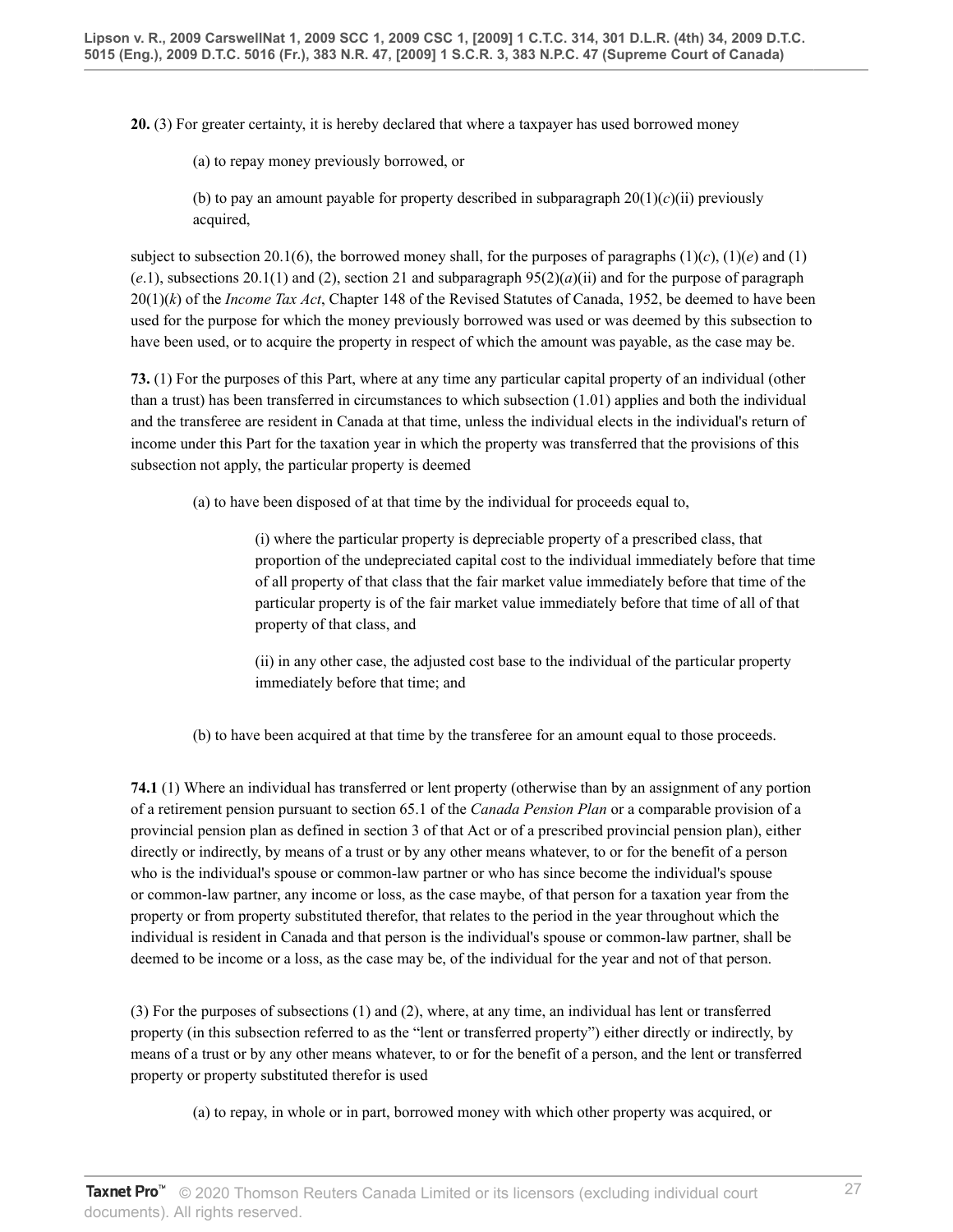(b) to reduce an amount payable for other property,

there shall be included in computing the income from the lent or transferred property, or from property substituted therefor, that is so used, that proportion of the income or loss, as the case may be, derived after that time from the other property or from property substituted therefor that the fair market value at that time of the lent or transferred property, or property substituted therefor, that is so used is of the cost to that person of the other property at the time of its acquisition, but for greater certainty nothing in this subsection shall affect the application of subsections (1) and (2) to any income or loss derived from the other property or from property substituted therefor.

# **74.5** …

(11) Notwithstanding any other provision of this Act, sections 74.1 to 74.4 do not apply to a transfer or loan of property where it may reasonably be concluded that one of the main reasons for the transfer or loan was to reduce the amount of tax that would, but for this subsection, be payable under this Part on the income and gains derived from the property or from property substituted therefor.

#### **245.** (1) In this section,

"tax benefit" means a reduction, avoidance or deferral of tax or other amount payable under this Act or an increase in a refund of tax or other amount under this Act, and includes a reduction, avoidance or deferral of tax or other amount that would be payable under this Act but for a tax treaty or an increase in a refund of tax or other amount under this Act as a result of a tax treaty;

"tax consequences" to a person means the amount of income, taxable income, or taxable income earned in Canada of, tax or other amount payable by or refundable to the person under this Act, or any other amount that is relevant for the purposes of computing that amount;

"transaction" includes an arrangement or event.

(2) Where a transaction is an avoidance transaction, the tax consequences to a person shall be determined as is reasonable in the circumstances in order to deny a tax benefit that, but for this section, would result, directly or indirectly, from that transaction or from a series of transactions that includes that transaction.

(3) An avoidance transaction means any transaction

(a) that, but for this section, would result, directly or indirectly, in a tax benefit, unless the transaction may reasonably be considered to have been undertaken or arranged primarily for *bona fide* purposes other than to obtain the tax benefit; or

(b) that is part of a series of transactions, which series, but for this section, would result, directly or indirectly, in a tax benefit, unless the transaction may reasonably be considered to have been undertaken or arranged primarily for *bona fide* purposes other than to obtain the tax benefit.

(4) Subsection (2) applies to a transaction only if it may reasonably be considered that the transaction

(a) would, if this Act were read without reference to this section, result directly or indirectly in a misuse of the provisions of any one or more of

(i) this Act,

(ii) the *Income Tax Regulations*,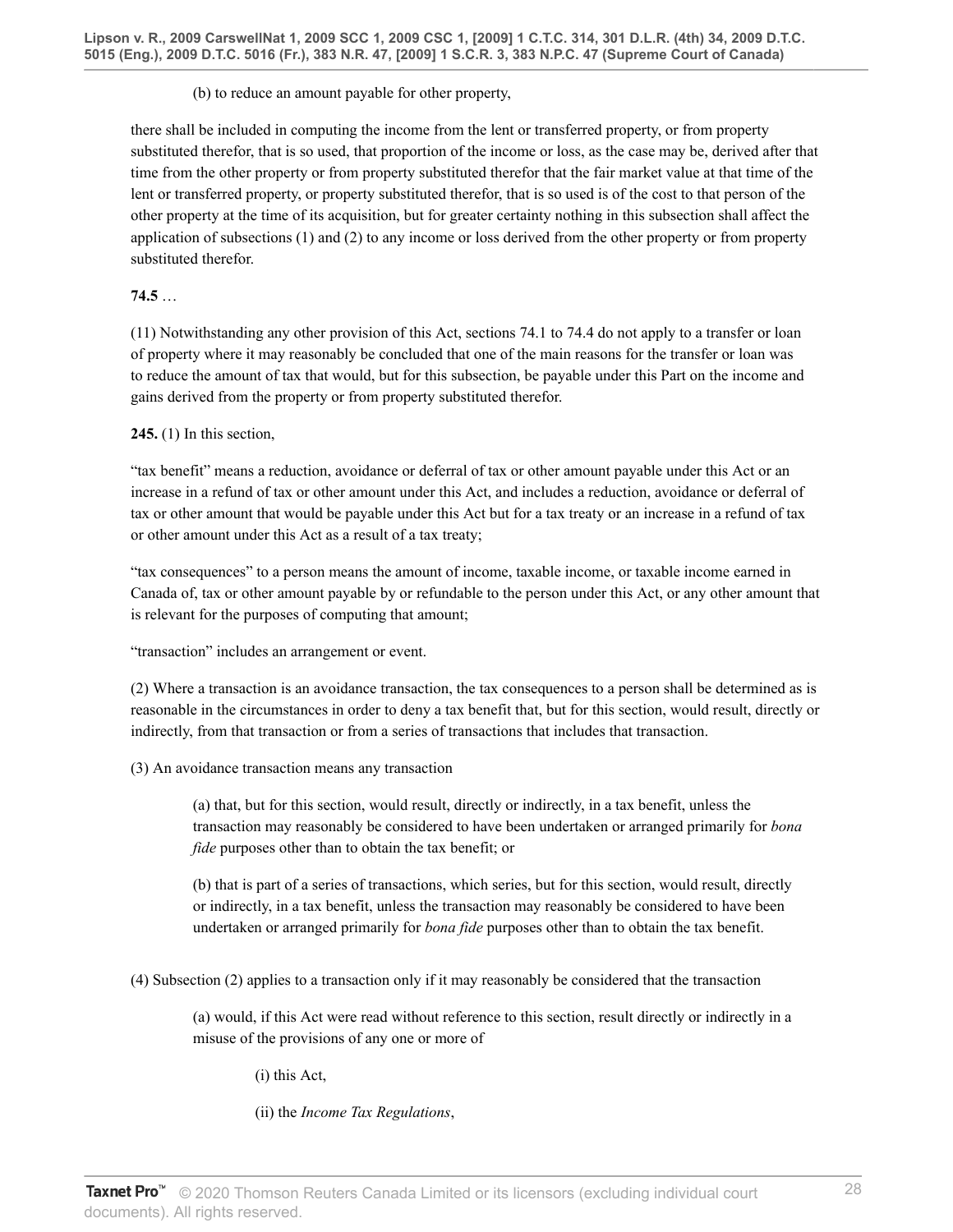(iii) the *Income Tax Application Rules*,

(iv) a tax treaty, or

(v) any other enactment that is relevant in computing tax or any other amount payable by or refundable to a person under this Act or in determining any amount that is relevant for the purposes of that computation; or

(b) would result directly or indirectly in an abuse having regard to those provisions, other than this section, read as a whole.

(5) Without restricting the generality of subsection (2), and notwithstanding any other enactment,

(a) any deduction, exemption or exclusion in computing income, taxable income, taxable income earned in Canada or tax payable or any part thereof may be allowed or disallowed in whole or in part,

(b) any such deduction, exemption or exclusion, any income, loss or other amount or part thereof may be allocated to any person,

(c) the nature of any payment or other amount may be recharacterized, and

(d) the tax effects that would otherwise result from the application of other provisions of this Act may be ignored,

in determining the tax consequences to a person as is reasonable in the circumstances in order to deny a tax benefit that would, but for this section, result, directly or indirectly, from an avoidance transaction.

(6) Where with respect to a transaction

(a) a notice of assessment, reassessment or additional assessment involving the application of subsection (2) with respect to the transaction has been sent to a person, or

(b) a notice of determination pursuant to subsection 152(1.11) has been sent to a person with respect to the transaction,

any person (other than a person referred to in paragraph (*a*) or (*b*)) shall be entitled, within 180 days after the day of mailing of the notice, to request in writing that the Minister make an assessment, reassessment or additional assessment applying subsection (2) or make a determination applying subsection 152(1.11) with respect to that transaction.

(7) Notwithstanding any other provision of this Act, the tax consequences to any person, following the application of this section, shall only be determined through a notice of assessment, reassessment, additional assessment or determination pursuant to subsection 152(1.11) involving the application of this section.

(8) On receipt of a request by a person under subsection (6), the Minister shall, with all due dispatch, consider the request and, notwithstanding subsection 152(4), assess, reassess or make an additional assessment or determination pursuant to subsection  $152(1.11)$  with respect to that person, except that an assessment, reassessment, additional assessment or determination may be made under this subsection only to the extent that it may reasonably be regarded as relating to the transaction referred to in subsection (6).